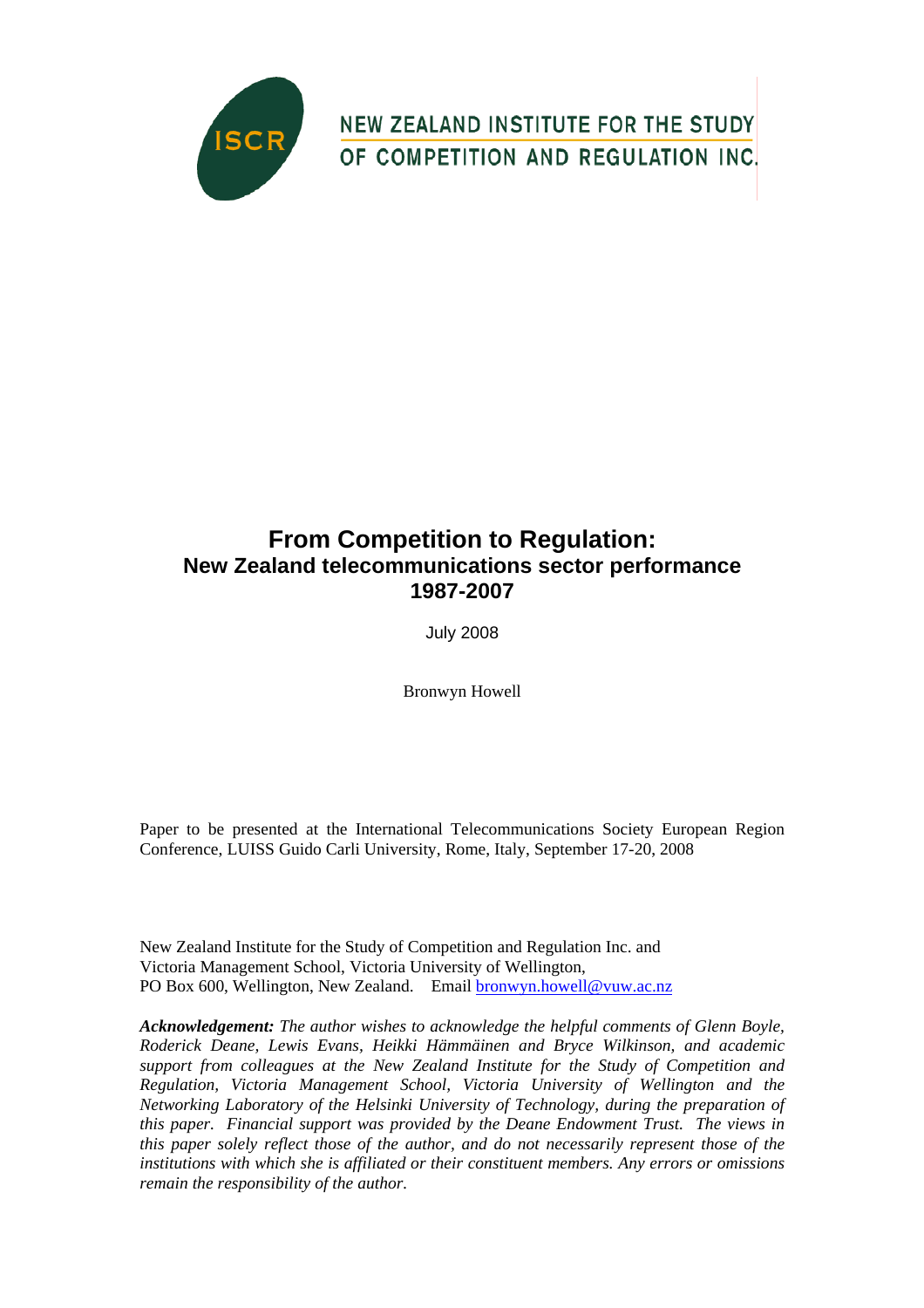# *Abstract*

Using an efficiency-based framework, this paper analyses the performance of New Zealand's telecommunications sector under competition law-based sector governance (the period from 1987 to 2001) and under industry-specific regulation (2001 to 2007). The framework considers the productive, allocative and dynamic efficiency effects of each regime, and the nature of the strategic interaction of sector participants.

The analysis reveals that substantial gains in all forms of efficiency were achieved during the 1990s, both compared to historic New Zealand and contemporary OECD benchmarks. Under industry-specific regulation, however, transfers to consumers appear to have reduced, transaction costs have increased and delays are being incurred in the deployment of new applications and technologies relative to the competition law regime as participants engage in strategic gaming with politicians and the regulator and respond predictably to the range of incentives offered under the regulatory regime. The paper concludes that on balance in the New Zealand circumstances, the regime based predominantly upon competition law appears to have outperformed the industry-specific regulatory regime, albeit due in large part to sector participant interaction shaped by contractual obligations imposed by the government on the incumbent which have prevailed unchanged under both regimes.

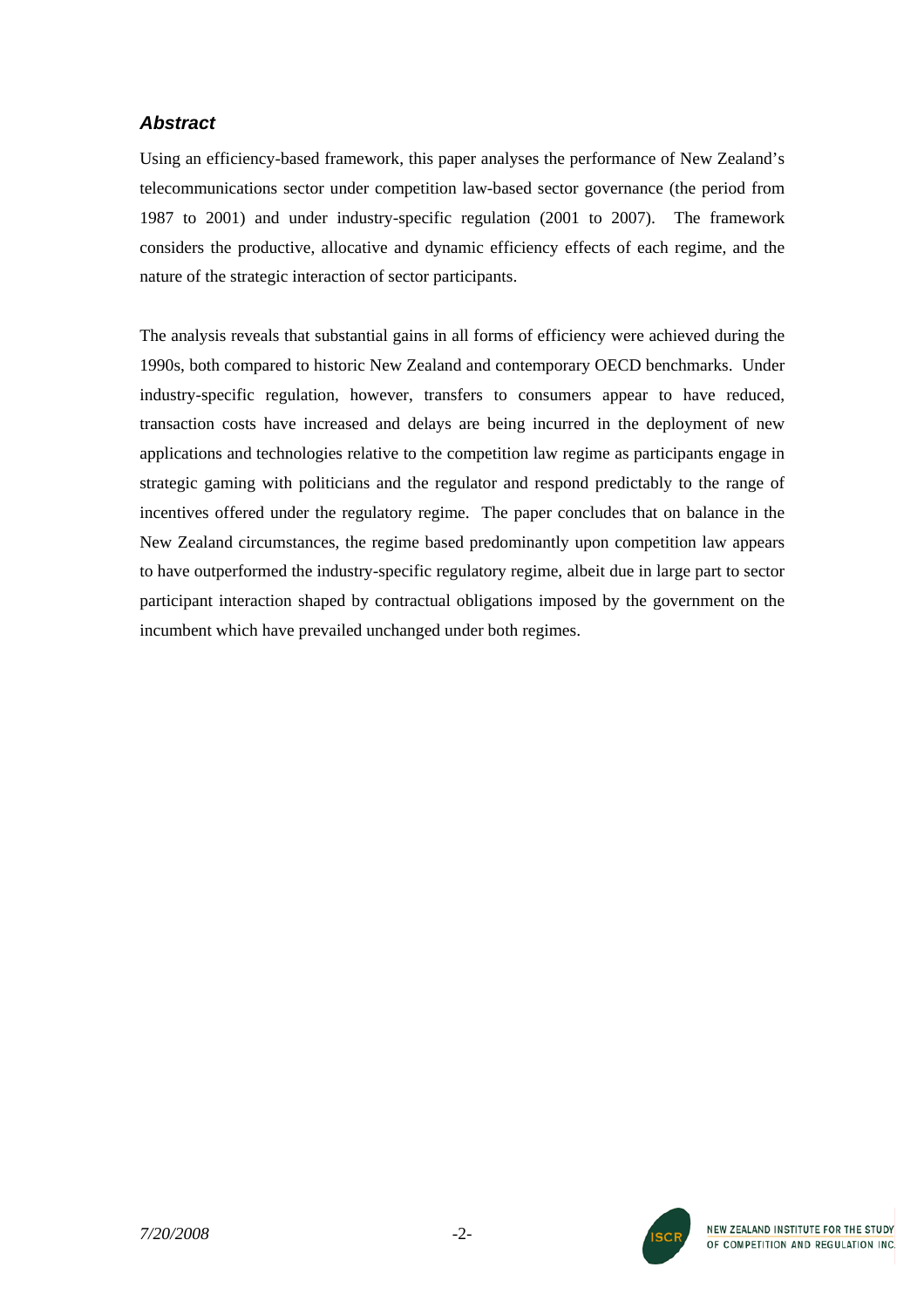# *Introduction*

New Zealand was the first country in the OECD to adopt a 'light-handed' approach to telecommunications regulation when, in 1987, it eschewed industry-specific regulation, "relying instead on the potential for entry to discipline behaviour within the context of a business environment for which the competitive practices of all firms are subject to a single Commerce Act" (Boles de Boer & Evans, 1996:24). The Telecommunications Act 1987 marked the end of combined state sector ownership and political control of the telecommunications sector that had characterised the New Zealand industry's first hundred years (Wilson, 1994). The reforms resulted in the removal of all regulatory restrictions on the supply of telecommunications equipment from mid 1988, the creation of a stand-alone telecommunications State-Owned Enterprise (SOE) on 1 April 1989, and the simultaneous removal of all statutory monopoly provisions protecting the state-owned enterprise from competition in any of its service provision 0activities (Howell, 2007).

The 'light-handed' regulatory environment established under the Commerce Act 1986 and the Telecommunications Act 1987 prevailed throughout the 1990s, during the privatisation of the incumbent provider (Telecom Corporation of New Zealand Limited, hereafter Telecom) in 1990, the entry of competitive fixed-line infrastructure and services suppliers from 1991, the establishment and growth of mobile market competition from 1994, the expansion of the commercial internet from 1996 and the consequent emergence of the 'information economy' (Howell & Obren, 2003).

Contemporaneously, New Zealand emerged as one of the earliest-adopting and highestutilising OECD countries in respect of most of the demand-side indicators typically used to assess improved economic performance arising from the Internet, such as the number of individuals connected, the number of hours spent online, the number of secure servers per capita, the number of transactions per secure server and the number and use of autonomous and routed IP addresses per capita (Howell & Marriott, 2004; Howell, 2006; 2007). Nonetheless, the country's broadband uptake has been low by OECD standards (Howell, 2003; 2006).

Since 2000, however, there has been a sea-change in the New Zealand approach to telecommunications regulation. Following a Ministerial Inquiry into the industry in  $2000<sup>1</sup>$ , a

<span id="page-2-0"></span><sup>&</sup>lt;sup>1</sup> Ministerial Inquiry Into Telecommunications http://www.med.govt.nz/templates/StandardSummary\_\_\_\_16318.aspx

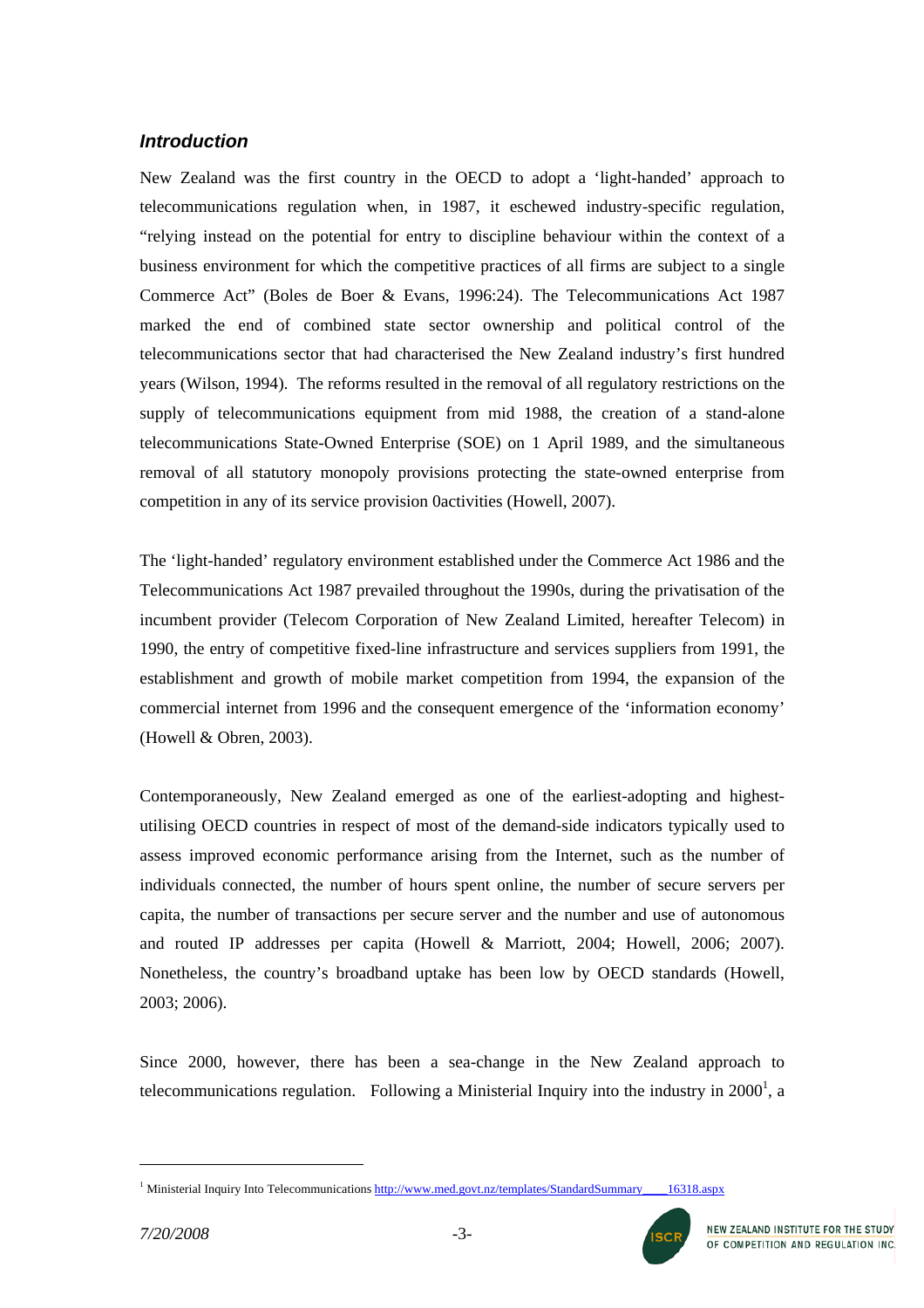Telecommunications Commissioner was established in [2](#page-3-0)002 to oversee industry activity<sup>2</sup>, an inquiry was held in 200[3](#page-3-1) on the merits of unbundling the local loop<sup>3</sup>, limited bitstream access was granted in 200[4](#page-3-2)<sup>4</sup>, full unbundling and the ability to undertake standard terms determinations were mandated in  $2006<sup>5</sup>$  $2006<sup>5</sup>$  $2006<sup>5</sup>$  and in 2007, the Telecommunications Minister announced his intention to instruct Telecom to operationally separate its network activities from its wholesale and retail activities<sup>[6](#page-3-4)</sup> and that he, rather than the Telecommunications Commissioner, would take the lead in overseeing the separation process<sup>[7](#page-3-5)</sup>. Also in 2007, the Minister of Economic Development directly brokered a fixed-to-mobile termination agreement with the two mobile network operators after the Minister of Communications twice rejected the Commissioner's recommendations to regulate prices and terms in this market $8$ .

The swing of New Zealand's regulatory pendulum from light-handed regulation relying predominantly upon competition law to increasingly more stringent industry-specific regulation and arguably even a return to political control of sector strategy (Howell, 2008a) implies that the light-handed competition law-based regime failed to deliver on its objectives. That the industry-specific regulation that replaced it has also rendered less than satisfactory performance is suggested by successively stronger regulatory and finally political intervention. This paper seeks to test these contentions by using empirical evidence to examine the absolute and comparative performance of the sector under each regime. The performance of New Zealand's telecommunications sector under the competition law regime in particular, relative to both the contemporaneous performance of industry-specific regulated industries in other OECD countries and the New Zealand industry-specific regime that replaced it offers important insights for other countries as they contemplate the removal of aspects of industry-specific regulation in favour of greater reliance upon competition law to govern sector interactions.

The paper proceeds as follows. In Section 1, a set of measurement criteria to assess sector performance are developed. Section 2 assesses the performance of the competition law-based regime against these criteria relative to both the initial New Zealand conditions and other OECD countries. In Section 3, the performance of the industry-specific regulatory regime is assessed. Section 4 summarises and concludes.



<span id="page-3-0"></span><sup>&</sup>lt;sup>2</sup> Commerce Commission http://www.comcom.govt.nz/IndustryRegulation/Telecommunications/Overview.aspx

<span id="page-3-1"></span><sup>&</sup>lt;sup>3</sup> http://www.comcom.govt.nz/IndustryRegulation/Telecommunications/Investigations/LocalLoopUnbundling/Overview.aspx

<span id="page-3-2"></span><sup>&</sup>lt;sup>4</sup>http://www.comcom.govt.nz/IndustryRegulation/Telecommunications/Investigations/Unbundling-<br>BitstreamServices/correspondenceandrelateddocuments.aspx

<span id="page-3-3"></span>http://www.med.govt.nz/templates/ContentTopicSummary 20266.aspx<br>http://www.med.govt.nz/templates/ContentTopicSummary 26310.aspx<br>http://www.beehive.govt.nz/ViewDocument.aspx?DocumentID=29[5](http://www.comcom.govt.nz/IndustryRegulation/Telecommunications/Investigations/Unbundling-BitstreamServices/correspondenceandrelateddocuments.aspx)95

<span id="page-3-5"></span><span id="page-3-4"></span>

<span id="page-3-6"></span><http://www.beehive.govt.nz/ViewDocument.aspx?DocumentID=29126>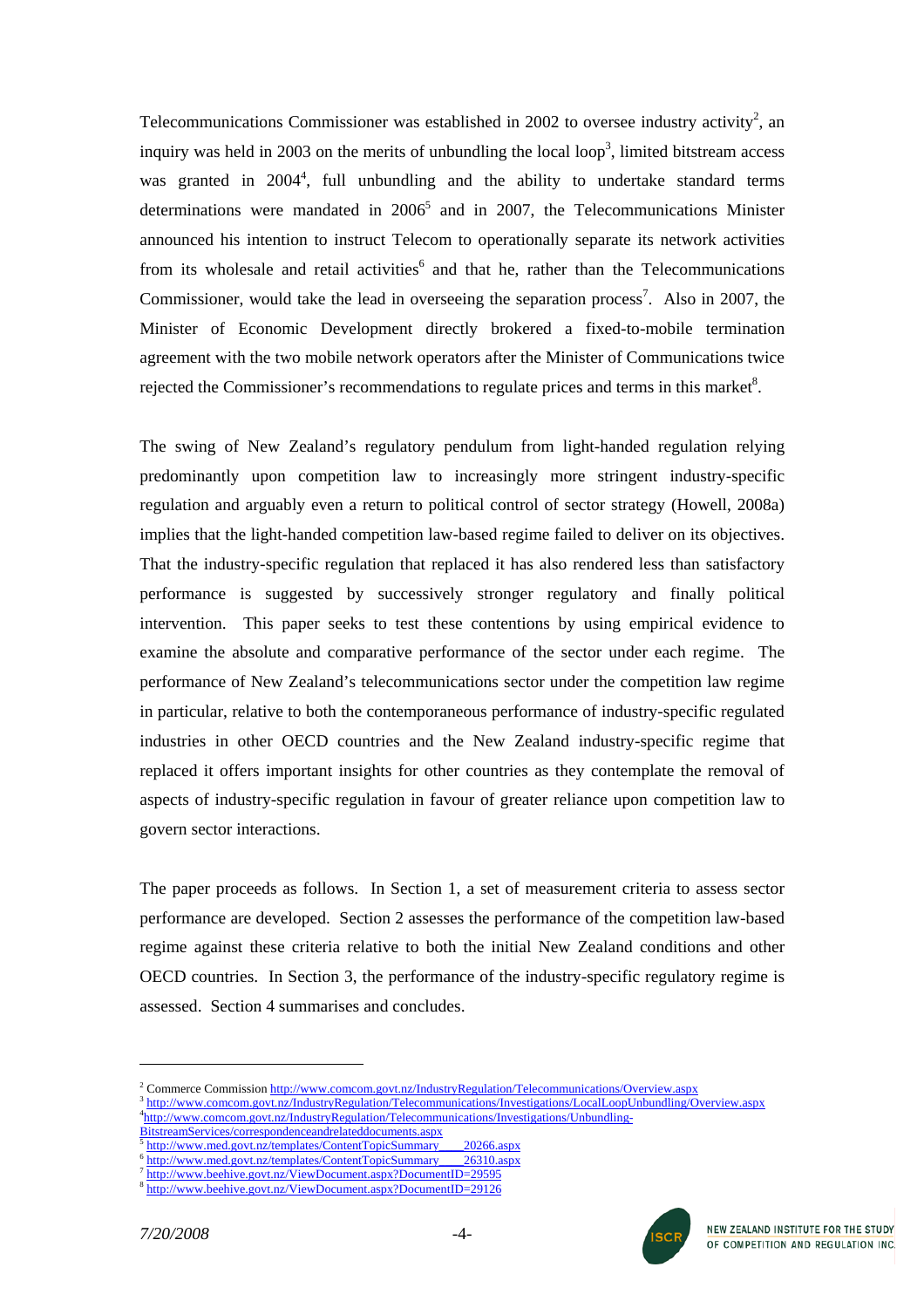# *1. Developing a Performance Measurement Framework*

Consistent with any performance assessment exercise, performance measures and benchmarks must be defined. From an economist's perspective, the appropriate measure to use is economic efficiency (total welfare) – the sum of consumer and producer surplus (Carlton & Perloff, 2005:682). The solitary justification for either the enactment and enforcement of competition law or the application of industry-specific regulation is that it leads to increases in efficiency. If total welfare increases (decreases) as a consequence of an intervention/regime relative to a base starting point or counterfactual, then the intervention/regime can be adjudged as more successful (less successful), relative to the benchmark against which the comparison was made.

# *1.1 Market Share Does Not Accurately Measure Welfare Gains*

Competition law and its associated jurisprudence are based upon the premise that pursuit of competition is justified when such pursuit leads to increased efficiency – that is, efficiency is the 'end' objective and competition is just one of a number of means towards that end. When pursuit of competition is contraindicative to the pursuit of efficiency (for example, in some high fixed or sunk cost industries where too much competition may result in inefficiently low levels of investment), then if competition law is sufficiently inflexible or unable to give due weight to efficiency-related issues, industry-specific regulation may be able to deliver more efficient outcomes (Carlton and Picker, 2007; Howell, 2008a).

It is therefore insufficient to adjudge the performance of a market under either competition law or industry-specific regulation by competition metrics alone. Whilst the degree of competitiveness measured by market shares or the Herfindahl-Hirschman index (HHI), and the Likelihood of Entry (LET) and Small but Significant Non-transitory Increase in Price (SSNIP)tests commonly used to assess market performance<sup>9</sup> provide information about market structure, they do not take account of the actual behaviour of the market participants in response to the wide range of legal, regulatory and commercial obligations under which they interact. Neither do these criteria take account of underlying economic characteristics of the markets concerned that render the pursuit of less concentrated markets alone a poor proxy for the pursuit of either increased welfare or a realistic competitive process (Alleman & Rappoport, 2005). For example, in markets characterised by high fixed and sunk costs, more intense price competition has been shown to result in a smaller number of firms at equilibrium

<span id="page-4-0"></span><sup>9</sup> For example, in as prevails in New Zealand's Mergers and Acquisitions process – see <http://www.comcom.govt.nz/Publications/ContentFiles/Documents/MergersandAcquisitionsGuidelines.PDF>

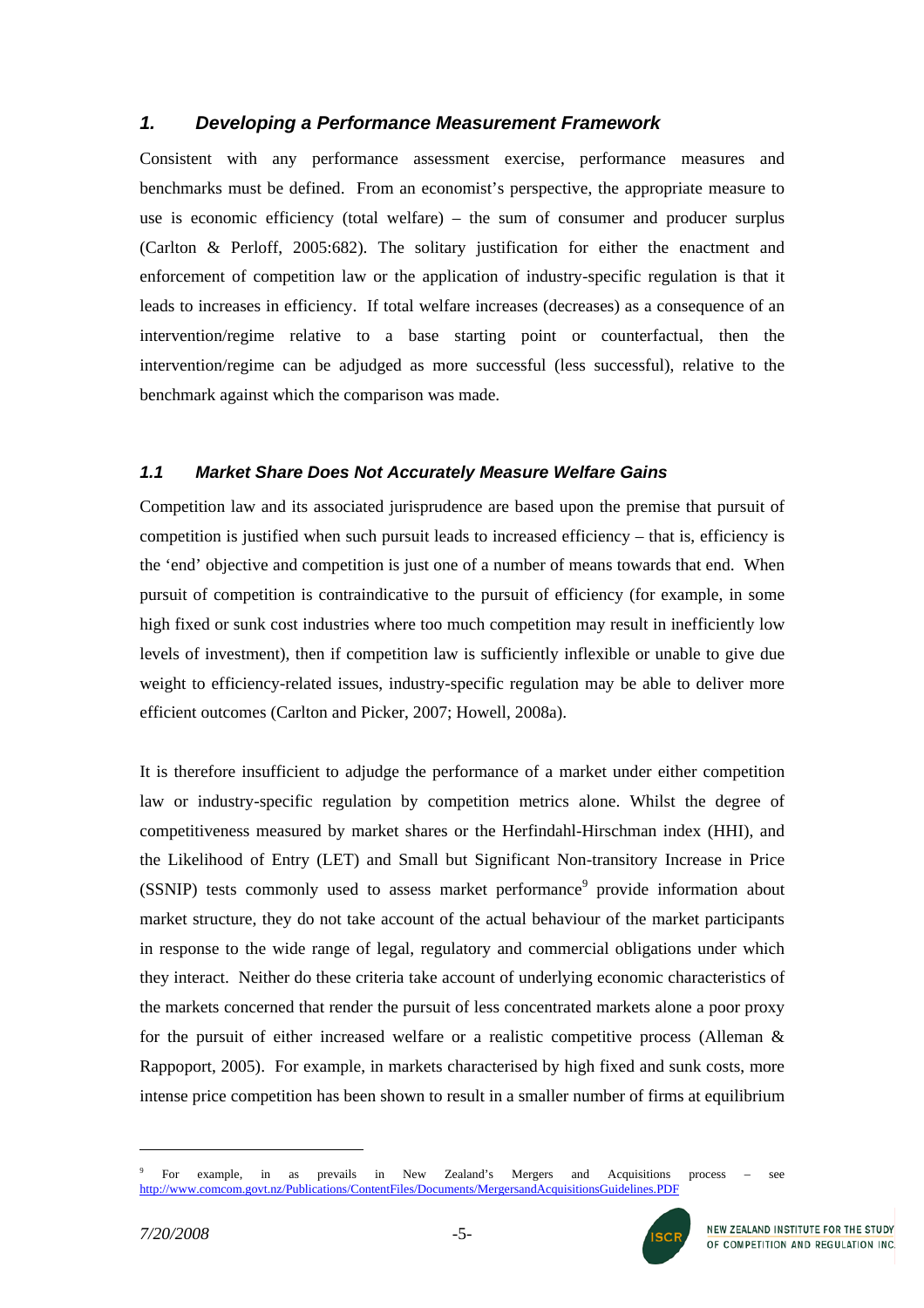than either less intense competition or perfect collusion (Ford, Koutsky & Spiwak, 2007:349- 50).

# *1.2 Prices Best Capture (Static) Consumer Welfare*

Rather, in order to derive a reliable view of the efficiency-related outcomes of the ensuing market interactions, the information about market structure derived from market shares, HHI, LET and SSNIP calculations must be assessed alongside other information that captures behavioural characteristics arising from responses to the incentives offered by the sector's specific contractual and institutional design. For example, in competition law regimes, the risks and penalties arising from likely prosecution for exertion of a dominant position may induce a dominant firm to charge prices close to the competitive level, even though it faces little actual competition. Furthermore, fringe competitors can impose disciplines upon prices charged by dominant firms (Carlton & Perloff, 2005:110-119) which may not be accurately reflected in structural assessments alone, and where the gains accrued may be achieved more cost-effectively than from ex ante regulatory provisions requiring extensive and costly monitoring and enforcement. Therefore, regardless of any assessment of the presence of market power, prices in a market arguably offer a superior assessment of actual market performance. Specifically, they directly reflect the welfare of consumers arising from actual sector interactions and therefore provide a more accurate barometer of welfare gains than market concentration measures (Hausman & Sidak, 2007).

Comparative performance can be assessed using benchmarked prices between markets or in one market across time. Furthermore, benchmarked comparisons of actual market performance are more realistic than comparisons of a single market benchmarked against a selected theoretical ideal (e.g. 'perfectly competitive' TELRIC or TSLRIC prices) which is rarely if ever evidenced in practice. For example, Hausman and Sidak (2007) use benchmarked prices in one market in one country deemed competitive on the basis of structural parameters to illustrate that lower prices in the same market in another country that had been adjudged not sufficiently competitive on the basis of the same structural parameters was performing more efficiently and therefore better serving the long-term interests of its consumers than the supposedly more competitive market. Individual prices can be used for comparing individual markets, whilst price indices can be used to compare sector-wide performance over a much larger basket of products and services. The proportional changes recorded using indices also enable direct and relevant comparisons to be made between markets of very different size.

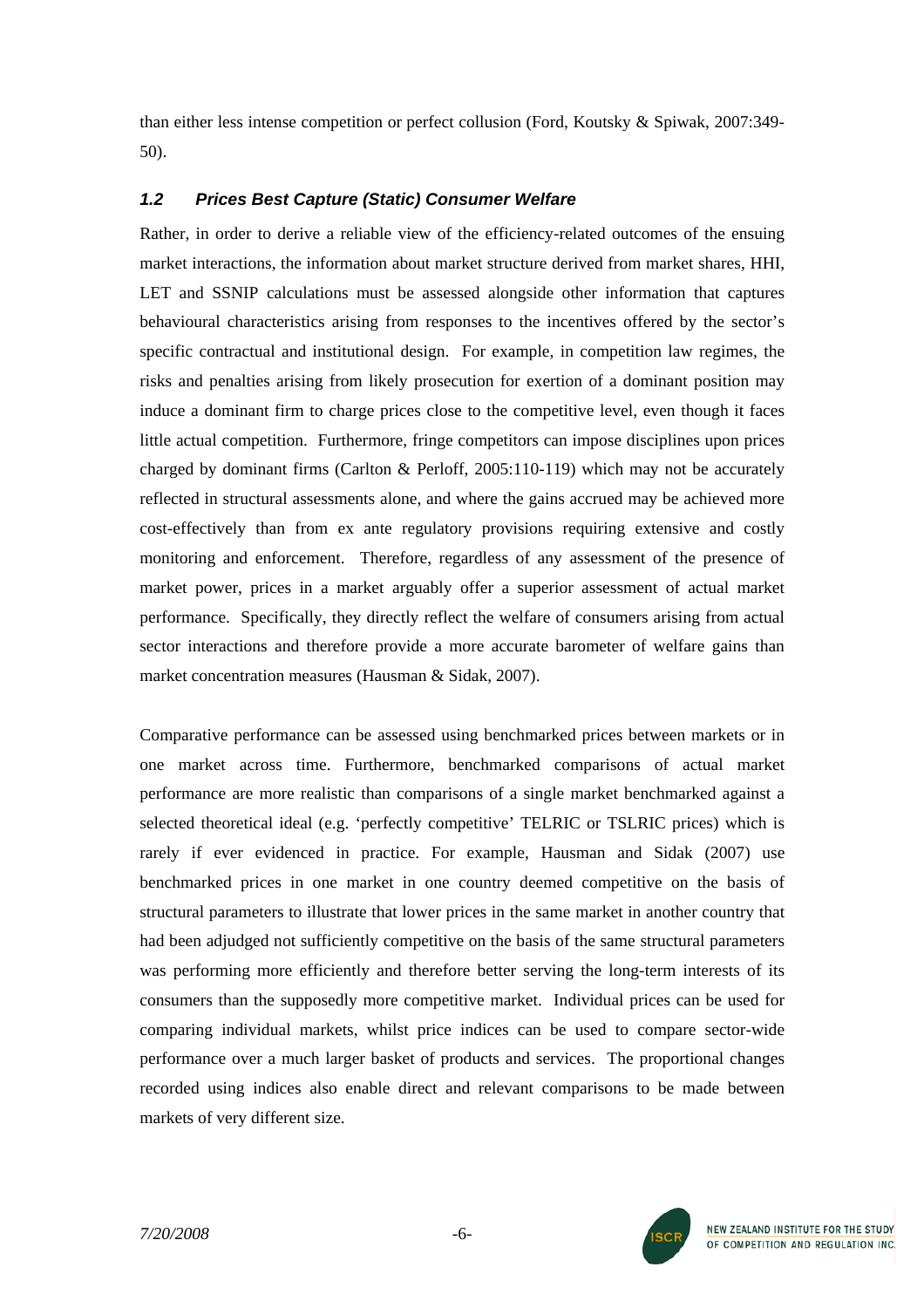In telecommunications markets, the number of connections has been widely used as a proxy measure of consumer welfare, as it is presumed that as prices decrease, the number of connections, and therefore consumer welfare, increases. In a mature market constrained by exertion of market power, prices will be higher than efficient and the number of connections will be lower than efficient. In such circumstances, connection numbers in have been used to proxy consumer welfare changes in regulated markets, simply because changes in connection numbers are easier to capture and compare as a measure of change in consumer welfare actually derived than more volatile pricing data (Melody, 2005). However, in markets for emerging products, connection numbers are a less reliable proxy for consumer welfare conferred, as many factors other than price or exertion of market power may affect the rate of purchase (e.g. wealth effects, availability of applications, information asymmetries, varying customer valuations – Howell, 2008). For the purposes of this paper, connection numbers will not be used as a primary measure of performance, except where they either confirm or defy price-based analyses or suggest that other anomalies in market performance may exist.

As with the number of connections, levels of usage (e.g. voice minutes, megabytes downloaded) are also typically a function of price, with low prices leading to higher usage and thus the accrual of higher levels of consumer welfare. Normally, changes in usage prices are sufficient to imply changes in consumer welfare. However, measuring usage levels becomes important in capturing consumer welfare when that usage is effectively unpriced (e.g. in the case of 'flat rate' tariffs, where usage is subsidised from connection charges, and heavy users are effectively subsidised by light users). For the purposes of this paper, given the obligations upon the main provider to supply 'flat rate' local voice telephony services and the common use of flat rate pricing for internet connections, usage will be used to further assist in the assessment of consumer welfare accrued.

### *1.3 Revenues, Producer Surplus, and Price Benchmarking*

Producer surplus is typically measured as revenue less the costs of production and the opportunity cost capital. A producer with market power charging prices in excess of the costs of production and capital will thus accrue higher revenues for a given volume of output than one with equivalent costs charging the 'efficient' cost-based price. Thus, just as with price benchmarking, revenue benchmarking against a presumed 'competitive' revenue level can be used to assess the likely extent of prices being charged in excess of cost. If observed revenues are higher than the benchmark revenues, then higher profits are being made in the observed market than in the benchmark one – producer surplus is higher.

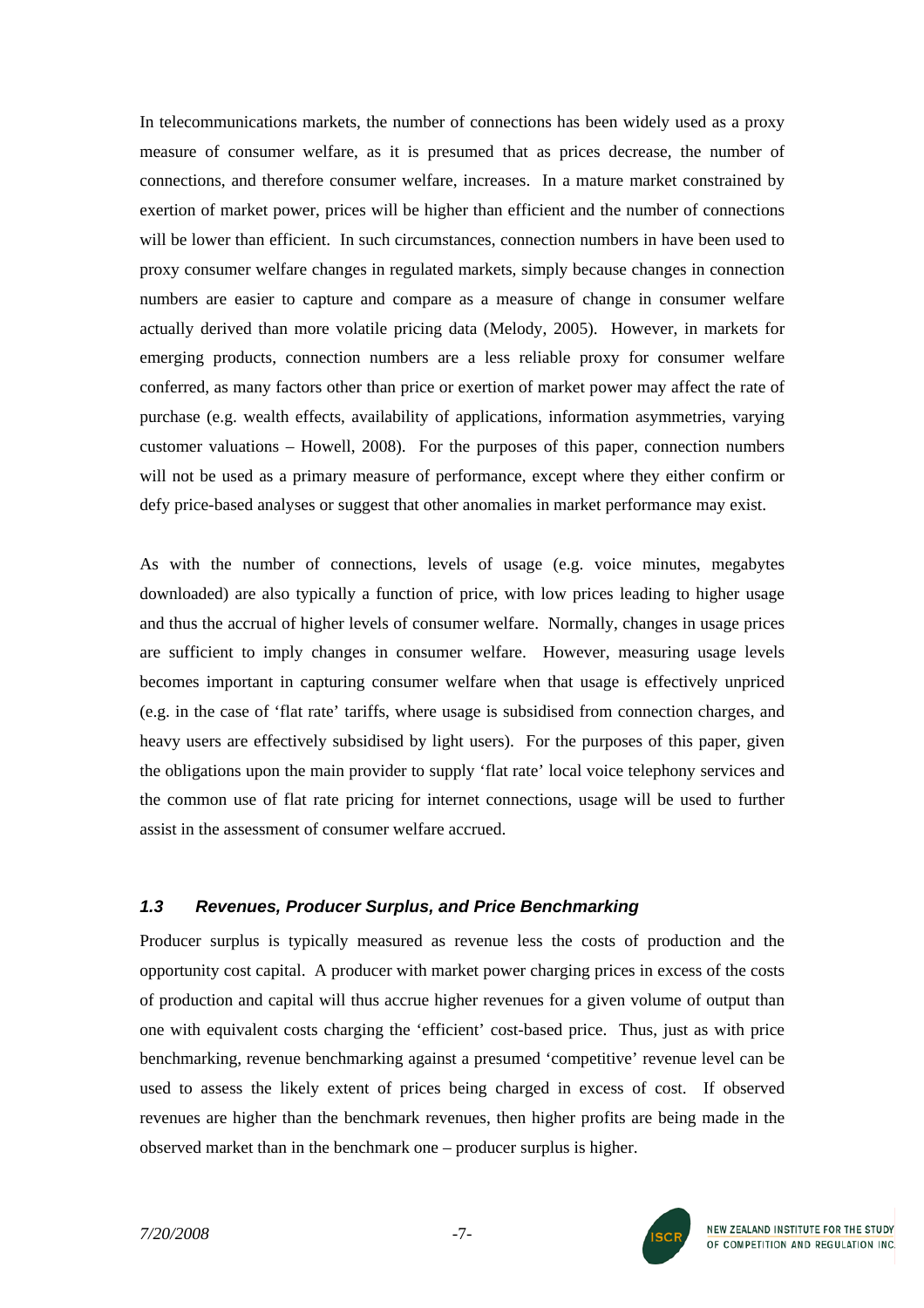However, producer surplus has to be considered in conjunction with the level of consumer surplus (assessed from prices and/or quantities) to make an assessment of overall welfare levels. If both revenues and prices are higher than the benchmark levels, then there is a transfer of welfare from consumers to producers, and it is likely the observed market is operating less efficiently (i.e. at lower levels of consumption) than the benchmarked one. Higher prices and lower revenues are consistent with lower levels of consumer welfare due to low usage as would be indicated by high prices alone. By contrast, lower prices and higher revenues suggest lower-cost production and higher utilisation, but not any apparently greater exertion of market power. Simply, consumer welfare is higher due to higher usage at the lower prices. Lower prices and lower revenues may occur if there are more extensive supply constraints, which can be cross-checked against utilisation evidence. If utilisation is higher, then lower prices and lower revenues might indicate a market where welfare accrued is allocated predominantly to consumers rather than producers (for example, where price controls or other regulation limits the extent to which producers can share in the market proceeds).

### *1.4 Dynamic Efficiency: Investment Levels, Timing and Entry Patterns*

Revenues, retail prices, the number of connections and usage provide an assessment only of the static component of efficiency. They do not take account of dynamic efficiency – the gains that come from product and process innovation. Whilst dynamic efficiency is notoriously difficult to measure, a range of factors can be used to assess performance in this dimension.

The level and timing of investment in both existing and new infrastructures are key measures. In principle, if the correct incentives are in place, new and/or cheaper technologies will be introduced in a timely manner, leading to increases in welfare from both increased consumer surplus from more highly-valued or lower-priced products, and increased producer surplus from either reduced costs or new profit-making opportunities (Hausman & Sidak, 2005:183). New technologies, however, require investments to be made, which will be captured in records of investment levels. Where absence of competition reduces the need for a firm to invest in new technologies, then new, consumer welfare-enhancing investments can be deferred, especially if there are hard-to-assess risks associated with the investment. Total investments are likely therefore to be less than in the competitive case, and the time at which new technologies are made available to consumers will be delayed (Guthrie, 2006). Where competition is geographically uneven, a provider with market power may choose only to invest in the new technologies in areas where competition exists, limiting the total investment

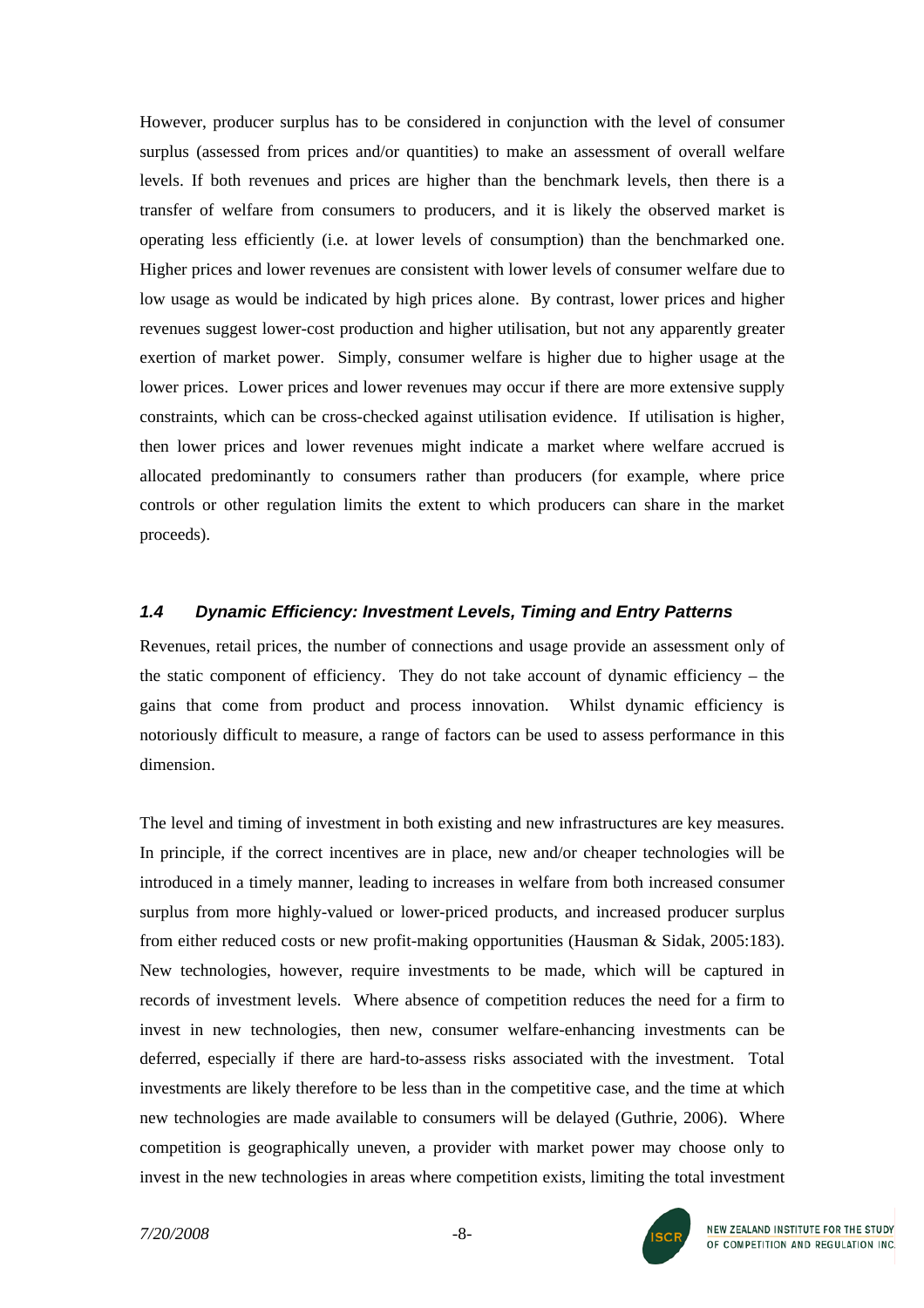made and the size of the customer pool that can purchase the new products and services. Once again, benchmarking against a comparator across the extent of the possible consumer market enables relative performance assessments to be made.

High levels of market concentration are associated with lower levels of dynamic efficiency due to presumed reduction in rivalry between the firms concerned. However, absence of actual competition on its own is insufficient for a finding of low levels of dynamic efficiency gains without examining the wider regulatory environment. If entry barriers are low, then the simple threat of entry may be sufficient to induce earlier commitment and higher levels of investment than if such entry was not likely (e.g. if restricted by the need to first acquire a licence).

# *1.5 Transaction Costs and Regime Efficiency*

Whilst static and dynamic efficiency measures captured in prices, revenues, connection, usage, investment levels and investment timing measure sector performance at the operational level, overall sector efficiency must take into account the total costs creating, monitoring and enforcing the legal and institutional framework in which the sector operates. This includes the court processes for competition law-governed regimes, and the operation of the regulatory bodies under industry-specific regulation (Evans & Quigley, 2000). The costs may be both tangible, in respect of the costs actually expended, which affect static efficiency, and intangible in respect of prospective gains foregone, a dynamic efficiency measure. For example, some regulatory obligations such as local loop unbundling have been implicated in delays in investing in new technologies, with consequent reductions in the ability of consumers to accrue the gains from using superior technologies (Hausman & Sidak, 2005).

# *1.6 Selecting the Benchmarks for Assessing New Zealand's Performance*

A comprehensive comparative assessment of the performance of New Zealand's regimes must therefore be based upon a comprehensive set of measures of static and dynamic efficiency, covering the prices, revenues, connection rates, usage levels, investment levels, investment timing and institutional governance costs. Whilst clearly, the relative performance of the industry-specific regulatory regime can be benchmarked to that of the competition lawgoverned regime, it is possible to benchmark both against the same metrics from other regimes.

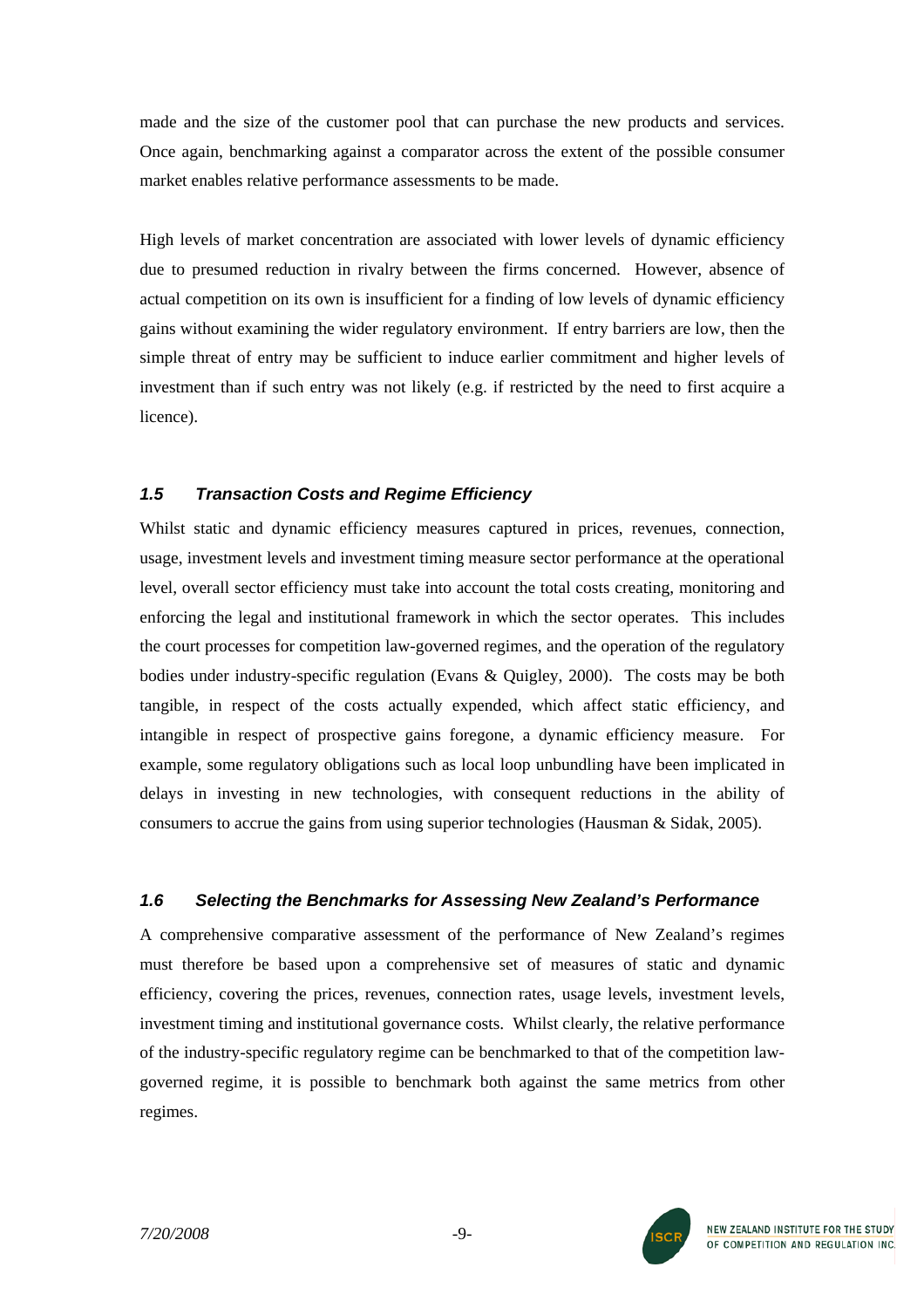For the purposes of this paper, given the interest that New Zealand's competition lawgoverned regime has engendered as the first in the world to eschew industry-specific regulation, its performance will be benchmarked against performance metrics over the same period of other selected OECD countries and the OECD average. Whilst it is recognised that the OECD average is an amalgamation of many different regimes, the common factor linking all other countries is that their telecommunications markets were governed primarily by industry-specific regulation.

If on balance over all of the chosen metrics the New Zealand competition law-based regime can be shown to be operating less efficiently than the average OECD country over the period 1987-2001, then it can be concluded that the introduction of industry-specific regulation in 2001 might be justified in the pursuit of increasing the efficiency of the New Zealand telecommunications sector<sup>10</sup>. If, however, it is found to be operating more efficiently than the average OECD country, then the introduction of industry-specific regulation of the form promulgated as 'best practice' by the OECD and applying over the period 2002-2007 might be expected to result in reductions in efficiency relative to the New Zealand competition lawbased benchmark. If the latter is shown to be the case, then increasingly stronger industryspecific regulatory intervention is unlikely to lead to increased efficiency – indeed, such actions would likely be associated with further declines in the performance of the key metrics observed.

# *2. The Competition Law-Governed Period 1987-2001*

New Zealand's 'light-handed' telecommunications regime based upon the Commerce Act 1986, precluding the exertion of a dominant position (Section 36), and the Telecommunications Act 1987, was predicated upon a government policy of pursuing economic efficiency (in all of its productive, allocative and dynamic dimensions) and "achieving, wherever possible, a competitive environment in which markets can operate relatively free from subsequent government involvement" (Evans, Grimes, Wilkinson & Teece, 1996:1863). Industry-specific regulation was eschewed in part due to its high fixed costs in relation to the very small size of the New Zealand market (only 4 million citizens) and the view that "across the world, this style of regulation has proven itself to be inflexible,

<span id="page-9-0"></span> $10$  It is noted that the 2000 Inquiry that recommended the introduction of industry-specific regulation took as its performance benchmark for the sector that of perfect static efficiency. As the prices charged by the incumbent were deemed not to be perfectly competitive prices, intervention was recommended. However, in respect of dynamic efficiency, regulation of newer services (e.g. ADSL) were nor recommended to be subject to regulation (Howell, 2007 interpreting the Ministerial Inquiry into Telecommunications report [http://www.med.govt.nz/templates/StandardSummary\\_\\_\\_\\_16318.aspx](http://www.med.govt.nz/templates/StandardSummary____16318.aspx)

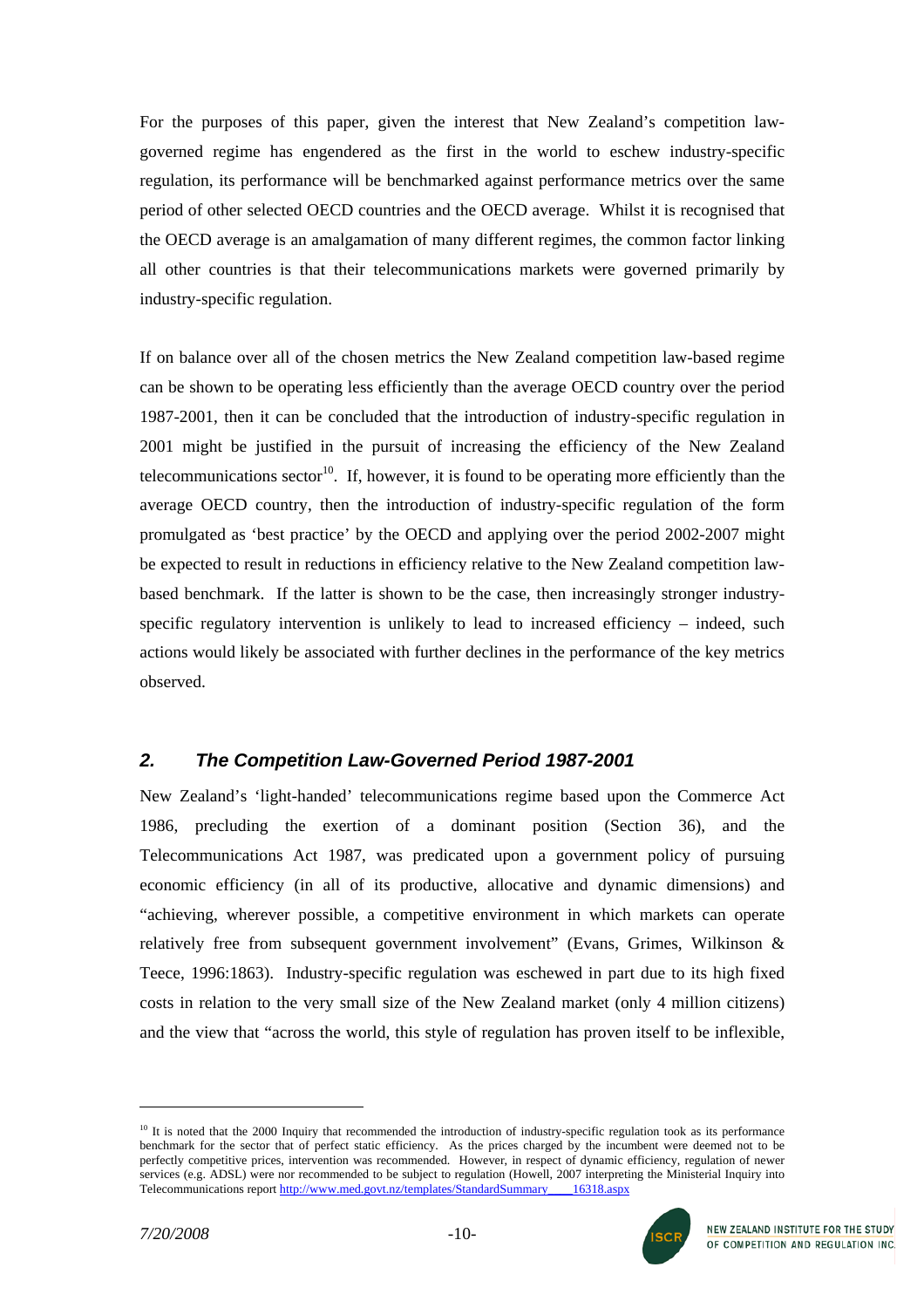overly bureaucratic and very costly to administer" (Blanchard, 1995:474) – that is, transaction cost-intensive.

The use of competition law in New Zealand as the primary means of governing interactions in network and infrastructure industries such as telecommunications, electricity, railways and airways was consistent with its use across all other industries in the small economy, given the very high concentration levels observed overall in New Zealand as firms moved wherever possible to take advantage of horizontal and vertical scale and scope economies. Arnold, Boles de Boer & Evans (2004) observe three firm concentration ratios exceed 90% in nearly all of New Zealand's significant industry sectors, with many (e.g. supermarkets) having only two significant firms.

# *2.1 A 'Lightly-regulated' but not 'Unregulated' Sector*

The Telecommunications Act 1987 removed all entry barriers in the provision of both services and equipment from the New Zealand market<sup>11</sup>. However, contrary to assertions that competition law alone governed sector activities (e.g. Spiller & Cardilli, 1997), the Commerce Act (Part IV) contained provisions for Ministerially-imposed price control in the event of repeated transgressions of Section 36 by firms with a dominant position, and the Telecommunications Act imposed reporting obligations upon the incumbent provider Telecom. Furthermore, when Telecom was privatised in 1990, the new owners entered into an agreement with the government, known initially as the 'Kiwi Share' and from 2001 the Telecommunications Service Order (TSO).

Under the 'Kiwi Share', Telecom was bound to guarantee that the price of residential telephone rentals would not rise faster than the Consumer Price Index (CPI) unless profits were unreasonably impaired (the 'price cap' obligation), rural residential rental prices would not exceed urban residential rentals (the 'universal service' obligation) and residential customers would continue to be offered a tariff with no charges for local calls (the 'free local calling' obligation)<sup>12</sup>. These obligations preserved New Zealand's long history of wealth transfers between consumers via universal service prices and free local calling prevailing since 1880 (Howell, 2007; Wilson, 1994), and ensured that New Zealand's 'free local calling' zones, amongst the most extensive in the OECD (NZIER, 2005), remained intact in the privatised, deregulated environment.

<span id="page-10-0"></span><sup>&</sup>lt;sup>11</sup> It is one of the very few countries where no licence is required to operate (Lim & Chen, 2008)

<span id="page-10-1"></span> $12$  Changes to prices (outside these guidelines) or any of the the other terms, required the approval of the Minister of Communications.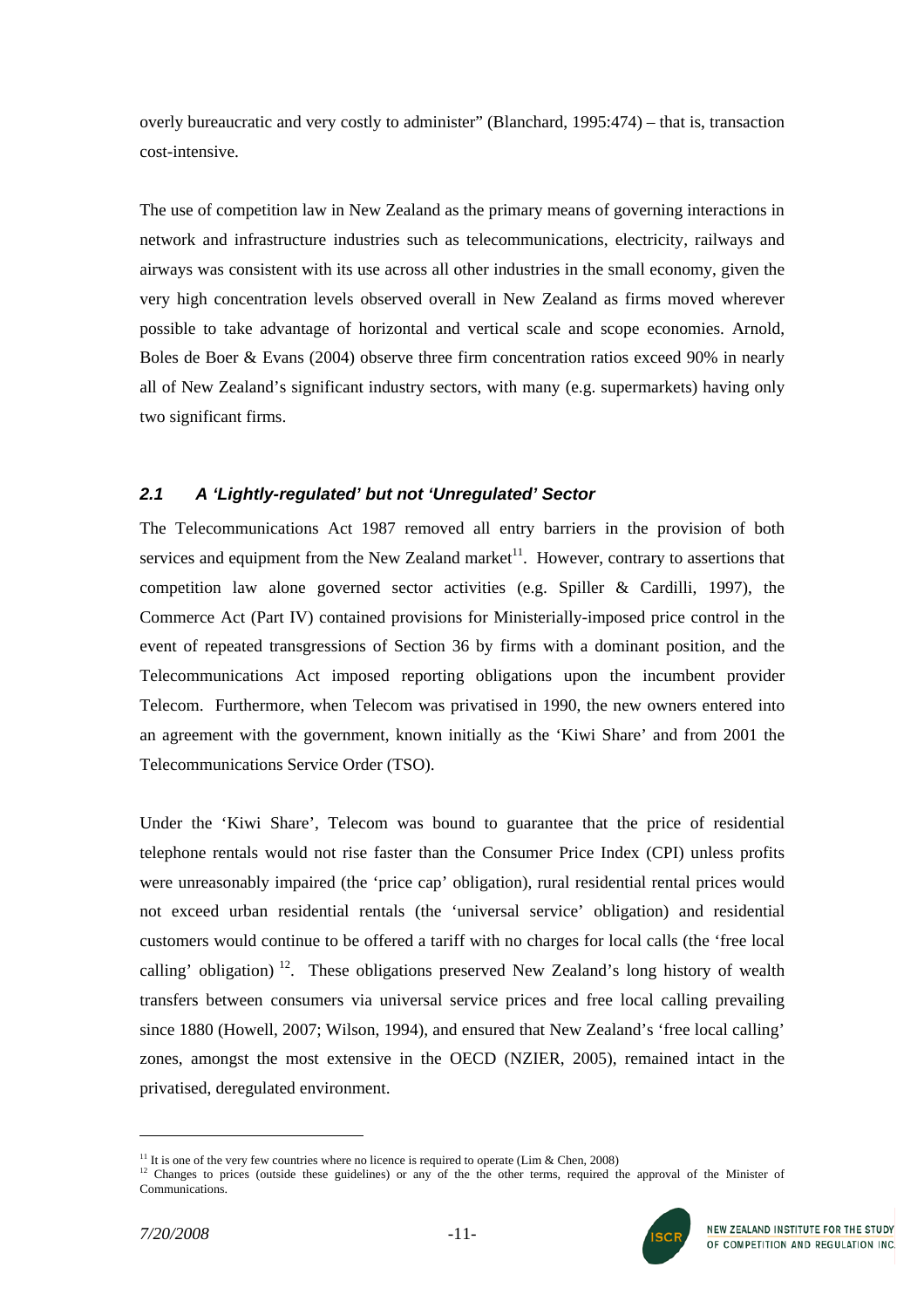Competitive entry occurred rapidly in both the fixed and mobile markets. Clear Communications (subsequently TelstraClear) entered the fixed line market in  $1991^{13}$ , gaining market shares of 20% and 23% in the long-distance and international markets respectively in its first five years of operation (McTigue, 1998). Its impact on the local calling market was initially small, due in part to a protracted dispute with Telecom over local interconnection charging (the key part of the dispute being the legitimate charging method to use given Telecom's need to recover the costs of the 'Kiwi Share' social obligations – Howell, 2007:17-  $20$ <sup>14</sup>, but following the resolution of the case by the Privy Council in 1994 in favour of Telecom, and a Ministerial Review in 1995 confirming that the regulatory arrangements would not change (MoC/Treasury, 1995), entry activity increased. Telstra entered in November 1996, Saturn in June 1997 and Compass in September 1998 (Karel, 2003). Despite the extent of competitive entry of alternative service and infrastructure providers in the fixed line market (Howell & Obren (2003) record 19 registered providers in 2003), with high uptake of lines in those areas where duplicate technologies were available (anecdotally up to 25% of homes in those areas passed by Saturn (subsequently TelstraClear), nationwide the number of lines sold by competitors remained small (less than  $4\%$  in  $2003$  – Howell  $\&$ Obren, 2003).

Mobile competitive entry occurred in 1994, when BellSouth first began selling services on its GSM network in competition to Telecom's TDMA and subsequently CDMA-based network services<sup>15</sup>. Whilst Telecom held an early market advantage, BellSouth (subsequently Vodafone) quickly developed a significant market presence, having approximately one third of the market by connections and slightly more by call minute volumes by the end of  $2000^{16}$ .



<span id="page-11-0"></span><sup>&</sup>lt;sup>13</sup> Clear Corporation, held by majority owners MCI International and Bell Canada Enterprises, with minor partners New Zealand Railways, Television New Zealand, and Todd Corporation (Boles de Boer and Evans, 1996), entered the market using the then New Zealand Railways fixed fibre-optic cable to bypass the Telecom network. Clear invested in the provision of local infrastructures servicing the business districts in most New Zealand cities, as well as the domestic and international long-distance markets (Evans, Grimes, Wilkinson and Teece, 1996). In 1991, Saturn Communications was established on the Kapiti Coast, near Wellington, providing telephony and television services via fibre-optic cable. Telstra Corporation (Australia) established Telstra New Zealand in 1996. Telstra New Zealand purchased Saturn in 1999 and Clear in 2001, forming TelstraClear Ltd on<br>December 15 2001 http://www.telstraclear.co.nz/companyinfo/history.cfm.

<span id="page-11-1"></span><sup>&</sup>lt;sup>14</sup> The use by Telecom of the Efficient Component Pricing Rule (ECPR), which included a margin to recover the costs of providing social services, was deemed to be what a competitive firm would charge in the same circumstances. Moreover, Clear had failed to demonstrate that Telecom's prices were indeed in excess of costs, even including the component to recover social obligation costs.

<span id="page-11-3"></span><span id="page-11-2"></span><sup>&</sup>lt;sup>15</sup> BellSouth started its GSM cellphone service in 1994 (Evans, Grimes, Wilkinson and Teece, 1996). Vodafone purchased BellSouth in November 1998, forming Vodafone New Zealand http://www.vodafone.co.nz/personal/about/company-inf <sup>16</sup> Data from ISCR Telecommunications Database derived from market shares reported by the firms in quarterly reports.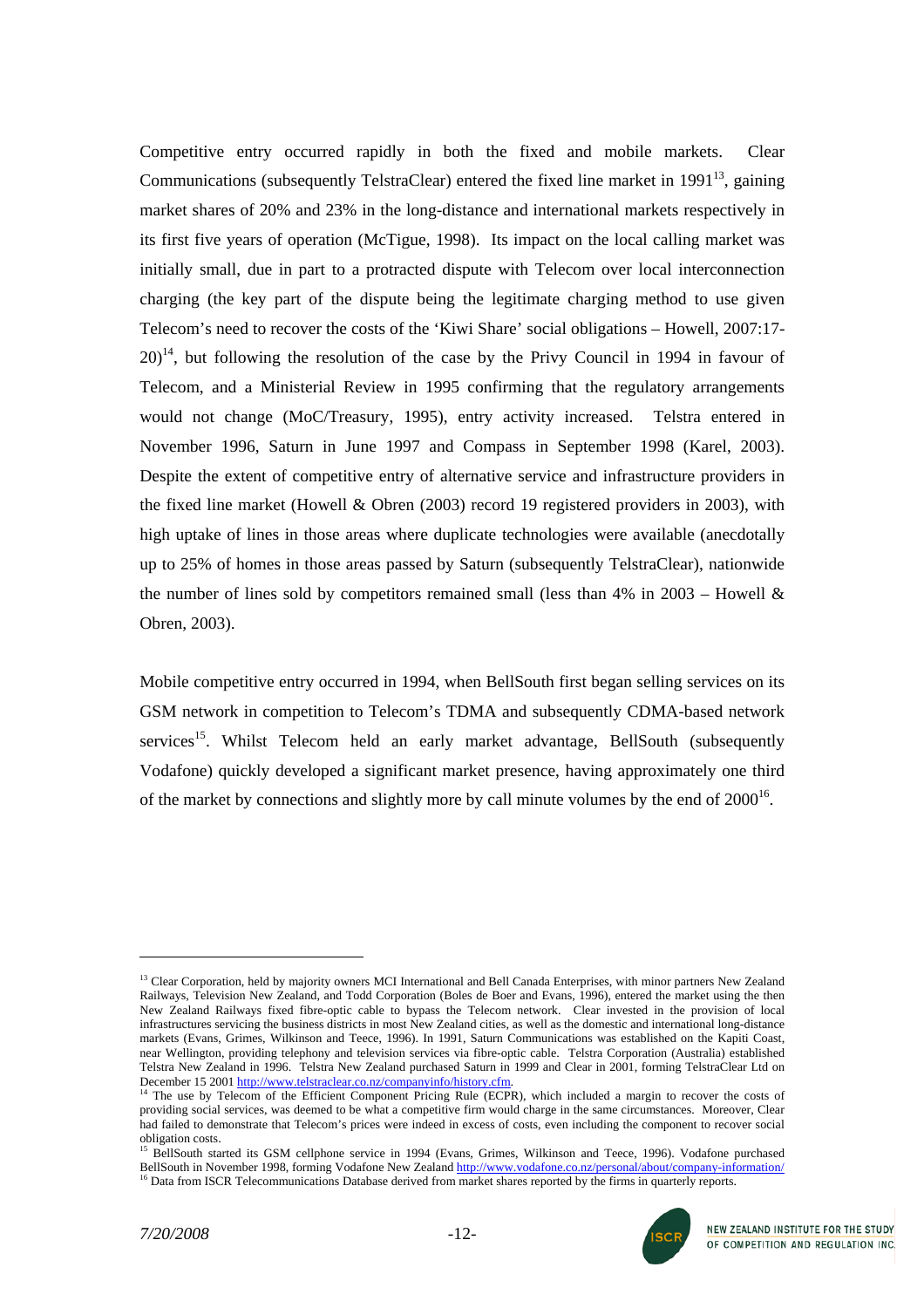# *2.2 Prices and Static Efficiency in the Fixed Line Market*

Despite the apparent lack of competition in the fixed line market, the New Zealand residential price index for fixed line services over the period 1991 to 2001 (indexed to 1991 prices) (Figure 1) shows substantial decreases occurred in all of connection (to 90% of 2001 levels in 2001), long distance (36% of 1991 levels in 2001) and the bundle of combined line rental and calling charges (65% of 1991 levels in 2001). This suggests that under the competition lawgoverned regime, residential consumers enjoyed substantial gains in welfare over the 1990s relative to the position in 1991 when Telecom was listed on the New Zealand stock exchange. Whilst clearly competition in long-distance calling was a significant factor in these prices falling, it is notable that fixed line rentals also fell in real terms, despite the very small amount of actual competition in the market nationwide in the fixed line rental market.

### **2.2.1 Larger Relative Consumer Welfare Gains from PSTN Price Falls**

In practice, apart from small changes in 1992 and adjustments in the few areas where facilities-based entry occurred, Telecom's nominal prices charged for residential line rentals remained unchanged across the 1990s. Consequently, the real price fell steadily across the decade. The consistent nominal line rental charge prevailed in part because the 'price cap' Kiwi Share obligation made it difficult for the firm to raise this price without first seeking political approval. In addition, the sale of Telecom to initially predominantly American owners meant any price rises, even if within the agreed bounds, would attract political interest as a consequence of a populist perception of 'expropriation' of New Zealand resources by foreigners. Threat of political attention thereby offered an additional constraint upon the temptation for Telecom to exert its market power by raising prices.

Figure 2 shows the OECD Telephone Charge Time Series (indexed to 1990) up to 2007. Whilst the two indices are not strictly directly comparable due to the bundles being based upon different calling baskets, a sense of the extent of the welfare gains made by New Zealand consumers relative to the average OECD consumer over the 1990s can be discerned. Over approximately the same time period (the OECD time series is indexed to 1990), the average OECD line rental (largely comparable to the New Zealand line rental in Figure 1) rose to more than 120% of its 1990 level by 2001, whilst the bundle of line rental and calling (broadly comparable to the New Zealand residential telephone service in Figure 1) fell to around only 80% of its 1990 level by 2001.

Comparative benchmarking thus suggests that the relative welfare gains to New Zealand residential consumers from lower prices over the period 1990-2001 were substantially greater

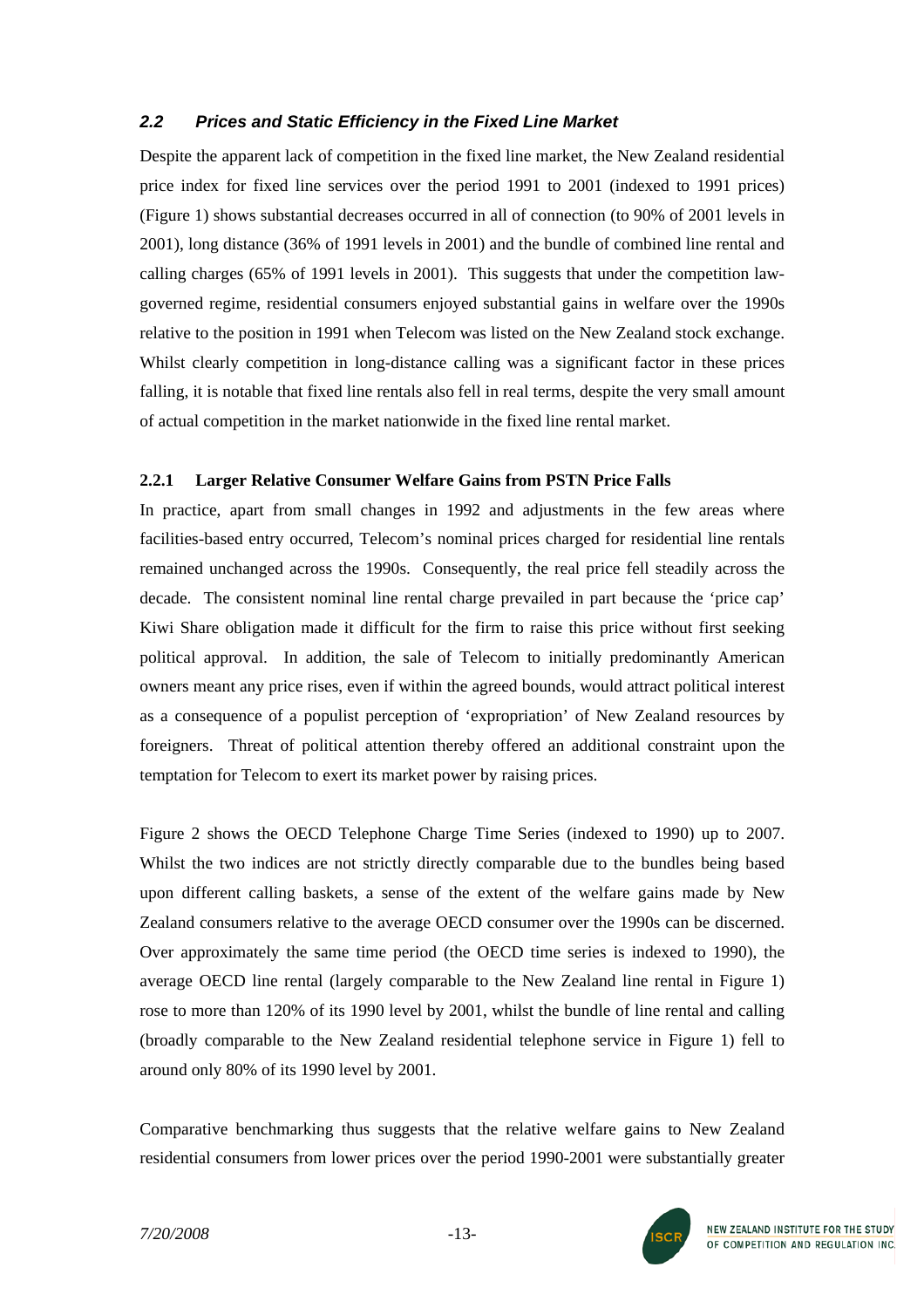than those accrued by the average OECD consumer of fixed line telephony services. A large proportion of the gains are likely due to New Zealand line rentals not being adjusted upwards, as occurred in most of the rest of the OECD over this period when the advent of competition led to the requirement in most other OECD countries that providers 'unbundle' (or 'rebalance') connection and calling charges, thereby removing the cross-subsidy from calling (both local and long-distance) to connections that had been implemented in part to increase the number of connections sold to price-sensitive residential consumers (Laffont & Tirole, 2002). Despite the dominant position of the incumbent provider, threat of legal action over abuse of that dominance combined with the price cap obligation of the Kiwi Share and its associated political connotations appear to have resulted in a greater proportionate welfare gain for New Zealanders than delivered under industry-specific regulatory regimes in the rest of the OECD.

#### **2.2.2 Enhanced Gains From 'Free Local Calling'**

'Rebalancing' of line rentals and local call charges did not take place in the New Zealand residential market because the 'free local calling' obligation precluded Telecom from undertaking such an exercise (although rebalancing was undertaken in the business market, where line rentals were reduced and call charges introduced for the first time in 1992). Given the extensive local calling areas and zero-priced residential calls, New Zealand calling patterns differ substantially from countries where local call charging prevails (NZIER, 2005). Telecom management reports in 2003 recording the volumes of chargeable and unchargeable minutes on the PSTN indicate that only 20% of traffic in that year was able to be charged. By benchmarking chargeable minutes between Finland and New Zealand, Howell & Sangekar (2008) find that New Zealand local calling volumes per line were around four times those observed in Finland, most likely as a consequence of the 'free local calling' obligation.

The advent of the internet as a significant commercial force had significant ramifications for the New Zealand fixed line telephony market, due to the 'free local calling' obligation and the initial use of dial-up modems as the predominant method of internet connection. Figure 3 shows the growth of internet traffic in New Zealand relative to other calling volumes. As the telephony component of internet calling was not charged, New Zealand dial-up internet use was extremely prolific compared to those countries where local call charging prevailed (OECD, 2000). New Zealand internet service providers (ISPs) were amongst the first to offer flat-rate charges for their services (Enright, 2000), leading to New Zealand rapidly becoming one of the most highly-connected and highest-using internet consumer markets in the OECD. Figure 4 shows that at the peak of dial-up usage in 2003, New Zealand's 850,000 dial-up

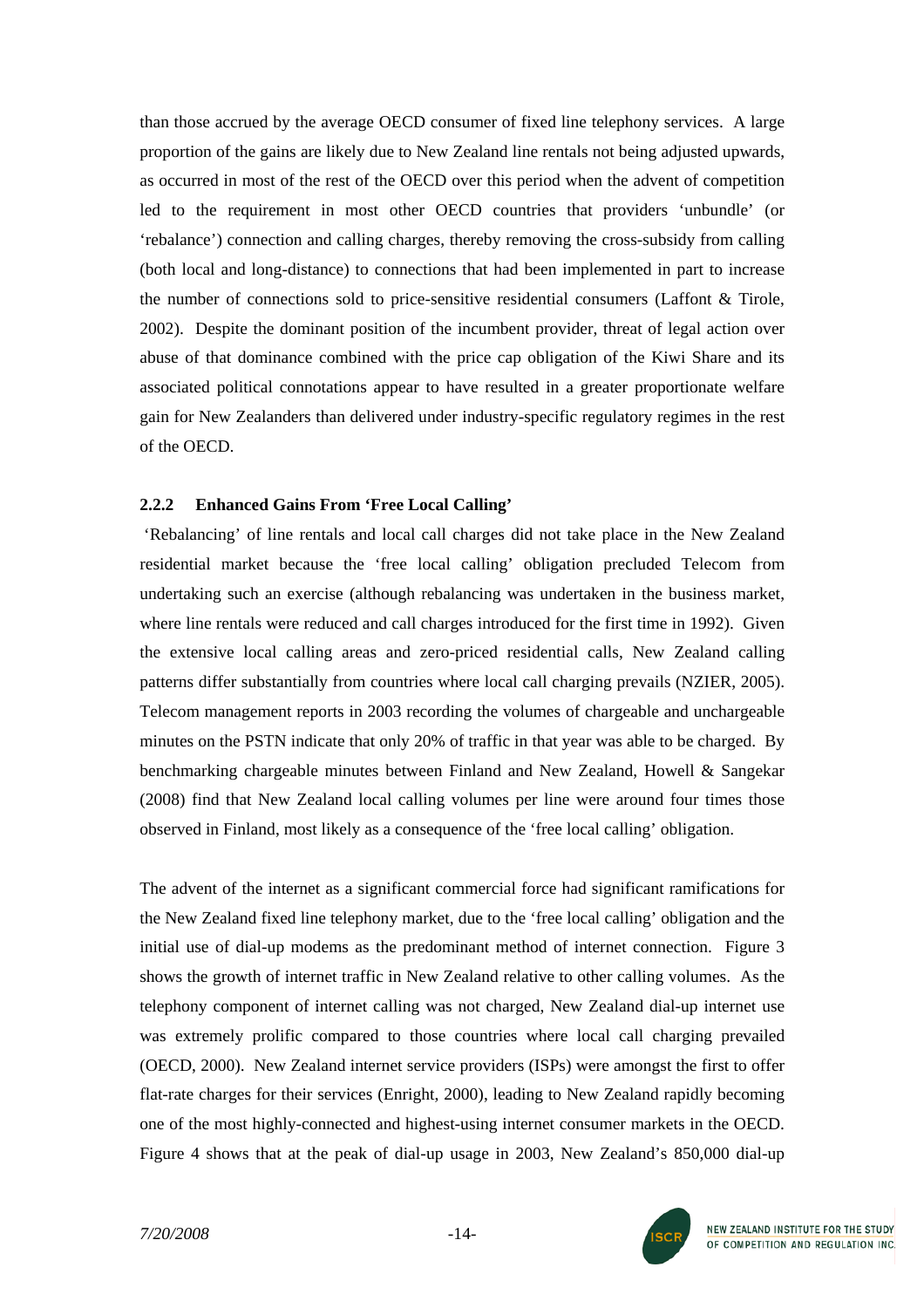internet users were consuming on average 35 hours per month (more than one hour per day) connected to their ISPs over the PSTN.

Unlike in countries where local call charging prevailed, none of the increased PSTN usage by residential consumers for internet connection generated any additional revenue for Telecom. Practically all of the PSTN usage servicing dial-up internet usage in New Zealand was accrued as consumer surplus. As the New Zealand price index in Figure 1 does not take account of the additional volumes of New Zealand internet usage relative of that in other OECD countries charging for the service, the extent of the welfare gains in terms of the actual price paid per minute of PSTN connectivity fell by a much greater extent in New Zealand than is reflected in the comparator OECD index. The extent of the consumer welfare gain by New Zealanders across the 1990s in respect of PSTN charging was therefore very much greater than that enjoyed by other OECD residents, due to 'free local calling' resulting in a higher level of consumption per user (i.e. the marginal dial-up internet user in New Zealand had a lower valuation per minute of usage than the average OECD user, as New Zealand users consumed to the point where marginal value of use was zero rather than to the point where the marginal value equalled the cost per minute of the call).

### **2.2.3 Revenues Confirm Consumer Welfare Gains from Increased Usage**

The effect of 'free local calling' on Telecom revenues is evidenced in Figure 5, which benchmarks revenues in New Zealand, the OECD as an aggregate and selected comparator countries between 1991 and 2002, indexed to 1997 when dial-up internet use began to be a significant factor. Figure 5 shows that whilst New Zealand's revenues as a proportion of 1997 revenues tracked the OECD average between 1991 and 1997, after 1997, whilst OECD average revenues grew to 135% of their 1997 levels by 2002, New Zealand revenues remained static, exceeding 1997 levels in nominal terms only once in the period (2002) and then by only a very small margin. By contrast, Korean revenues grew to 250% of 1997 levels and the United States to 140%. Only Norway and the United Kingdom recorded revenue indexes lower than New Zealand over the entire period 1997 to 2002. Australia had revenues in excess of 1997 levels in all years except 2002.

Revenue figures thus confirm the presumption that not only did New Zealand exhibit much higher levels of internet use than the average OECD country over the 1990s, but that the gains from this additional use were appropriated almost totally by consumers. Producer gains from this increased use were non-existent.. The gain by New Zealand consumers relative to other OECD countries from the advent of the internet was therefore very much larger due to the charging arrangements prevailing. The combined arrangements of both competition law

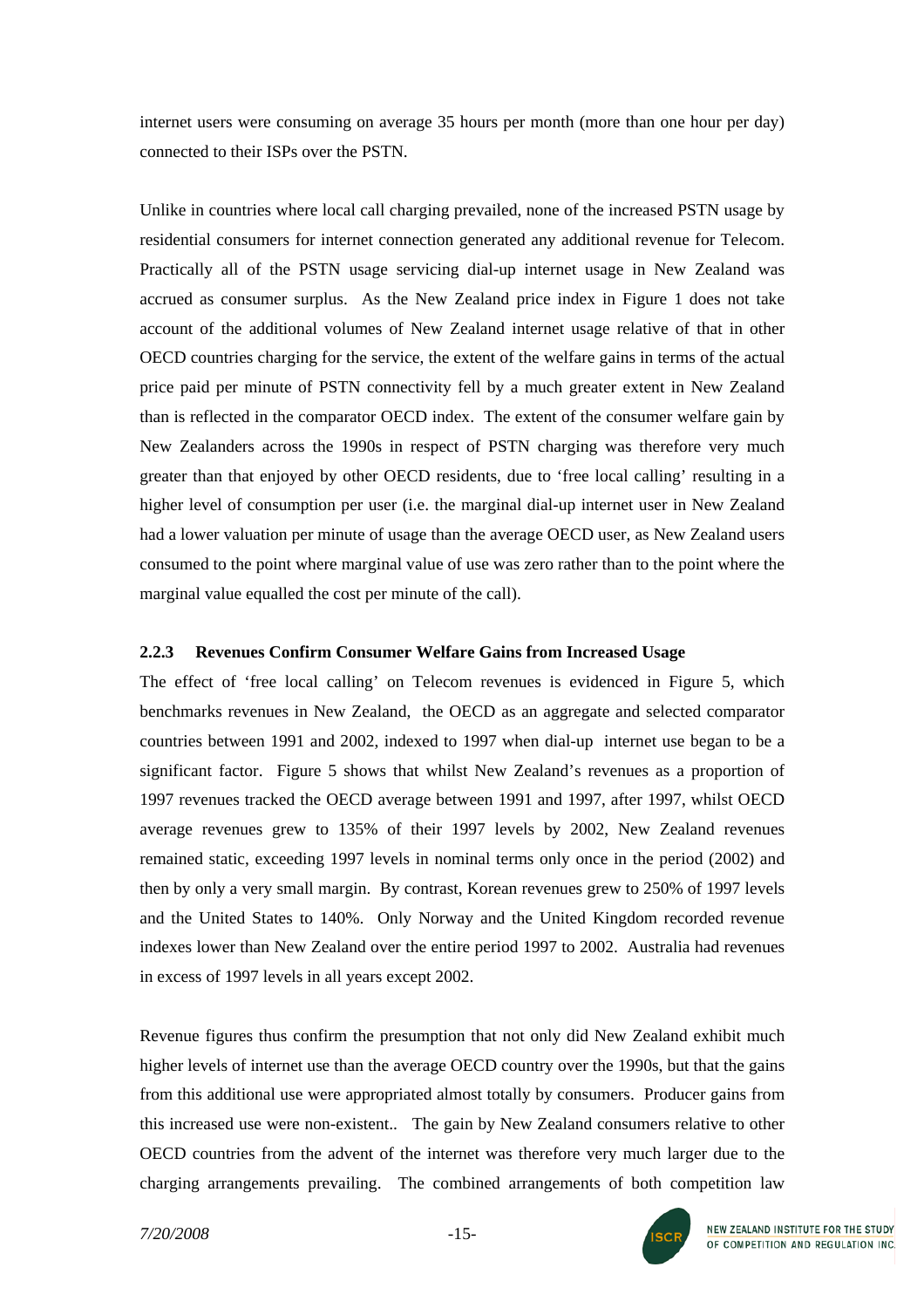governance, and the specific provisions of New Zealand's 'light-handed' regulatory regime – the 'price cap' and 'free local calling' obligations of the 'Kiwi Share' – thus appear to have delivered superior static efficiency gains in the form of increased consumer welfare than the 'average' OECD industry-specific regulatory arrangements.

# *2.3 Dynamic Efficiency: Investment and New Technologies*

Despite the substantial static efficiency gains accrued, it might have been expected that Telecom's dominant position would result in it delaying investment in new technologies – namely broadband services. The evidence, however, does not bear this out.

### **2.3.1 Early, Widespread, Low-Priced and High Quality ADSL**

Rather than being a laggard, Telecom invested early and extensively in ADSL. When the first commercial ADSL services were offered in Wellington from January 1999, New Zealand became only the third OECD country after the United States and Canada to provide the technology. Nationwide rollout proceeded rapidly, with services available to 85% of consumers (by lines) by 2002 (extended to 94% by 2007 (OECD, 2008:34) but due to geographic and technological constraints this is unlikely to be exceeded). Moreover, the base level product installed was a fast 2Mbps service, with 128kbps and 256kbps products being installed only when firstly consumer preferences and secondly government purchasing requirements for subsidised rural connection programmes demanded them (Howell, 2003).

Whilst it might also have been expected that the monopoly provider would have levied high prices for the new (monopoly) service, the evidence confirms that this did not occur either. OECD (2001) price benchmarking showed that in 2001 the prices for the New Zealand ADSL products were  $2<sup>nd</sup>$  and  $3<sup>rd</sup>$  lowest in the OECD after price leader Korea OECD. New Zealand's low prices and comparatively high speed of services offered have continued across the 2000s. OECD (2008) benchmarking shows that in October 2007, New Zealand had the seventh lowest monthly subscription prices (Figure 1.14, p 42), the  $7<sup>th</sup>$ -lowest prices per megabit second<sup>17</sup> (Figure 1.15, p 43) and the  $8<sup>th</sup>$  fastest download speeds offered by an incumbent operator (Figure 1.16, p 44), despite being ranked only  $20<sup>th</sup>$  in the number of connections per capita in June 2007 (Figure 1.4, p 25).

Thus, in terms of both the timing and availability of new services, the arrangements in place during the 1990s do not appear to have hampered the supply side investment in and pricing of



<span id="page-15-0"></span><sup>&</sup>lt;sup>17</sup> Prices are expressed in United States dollars, correcting for the purchasing power parity of each country.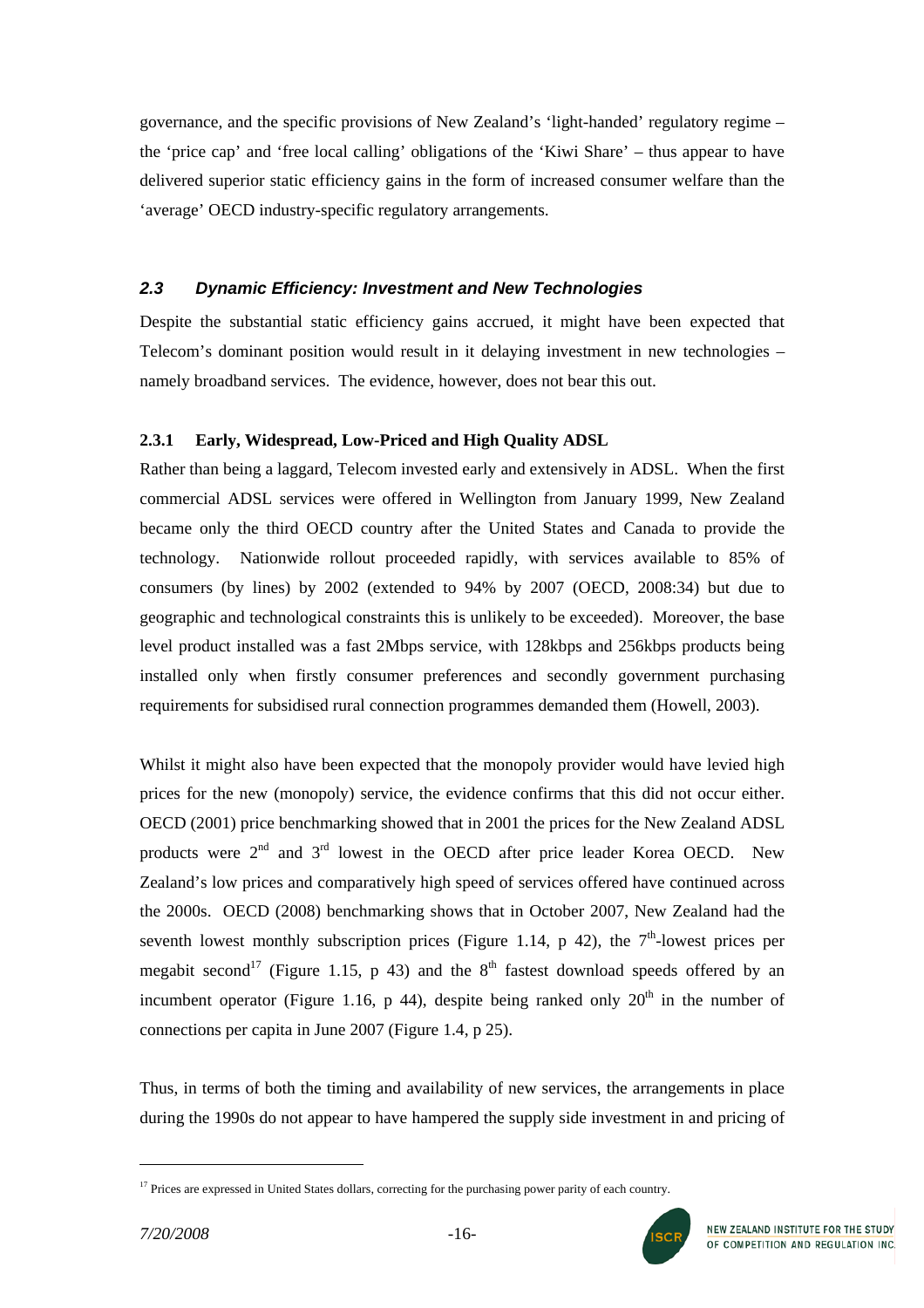new technologies. The potential for dynamic efficiency gains appears to be on average greater in New Zealand than in the average OECD country. The apparently perplexing New Zealand enigma is why the demand side of the market, already one of the most extensively using dial-up internet countries, has failed to rapidly convert that extensive usage to  $broadband$ <sup>18</sup>

### **2.3.2 'Kiwi Share' and Investment Incentives**

Whilst New Zealand's liberal entry provisions led to investment by multiple providers in multiple competing technologies (Ethernet LAN in 1995, satellite in 1998, cable in 1999, wireless in 2002 and mobile broadband in 2005 – Howell, 2007), each (except for satellite, which was available nationwide) offered only fringe competition to Telecom. Yet due to New Zealand's long history of universal service pricing, fringe competition has had a significant effect on prices in the market. Whilst there was no 'Kiwi Share' obligation to do so, Telecom offered ADSL services nationwide at the identical tariffs, independent of the different costs or differing extent of local competition. Whilst satellite was the early price leader, the prices for all of the technologies (when accounting for speed and other differentiating factors) have converged to very similar levels nationwide, irrespective of the provider identity or actual market presence (Howell, 2003).

The early introduction, low pricing and wide availability of ADSL are also due in large part to Telecom's 'Kiwi Share' obligations. The interconnection agreement agreed in 1996 between Telecom and Clear, which became the prototype for all other network contracts, saw the network owner whose customer originated a call paying a termination charge to the operator on whose network the call terminated. With the emergence of the internet, as a consequence of 'free local calling', PSTN call minutes grew exponentially (Figure 3), creating an arbitrage opportunity for network operators who could sign up a disproportionate number of the ISPs as customers.

# **2.3.3 Strategic Responses to Competitor Actions**

Telecom's competitors seized upon the arbitrage opportunity. Karel (2003) notes significant cash payments were made to ISPs to join rival networks, and these payments were shared further with consumers as discounted or even free ISP account fees. The result was a highly competitive ISP market, with low ISP charges and free PSTN access. Boles de Boer, Enright & Evans (2000) note that New Zealand ISP charges were between 13% and 30% lower than Australian charges at the time, despite New Zealand having only one third of the number of

 $\overline{a}$ 



<span id="page-16-0"></span><sup>18</sup> See Howell (2007; 2008b) for a full discussion.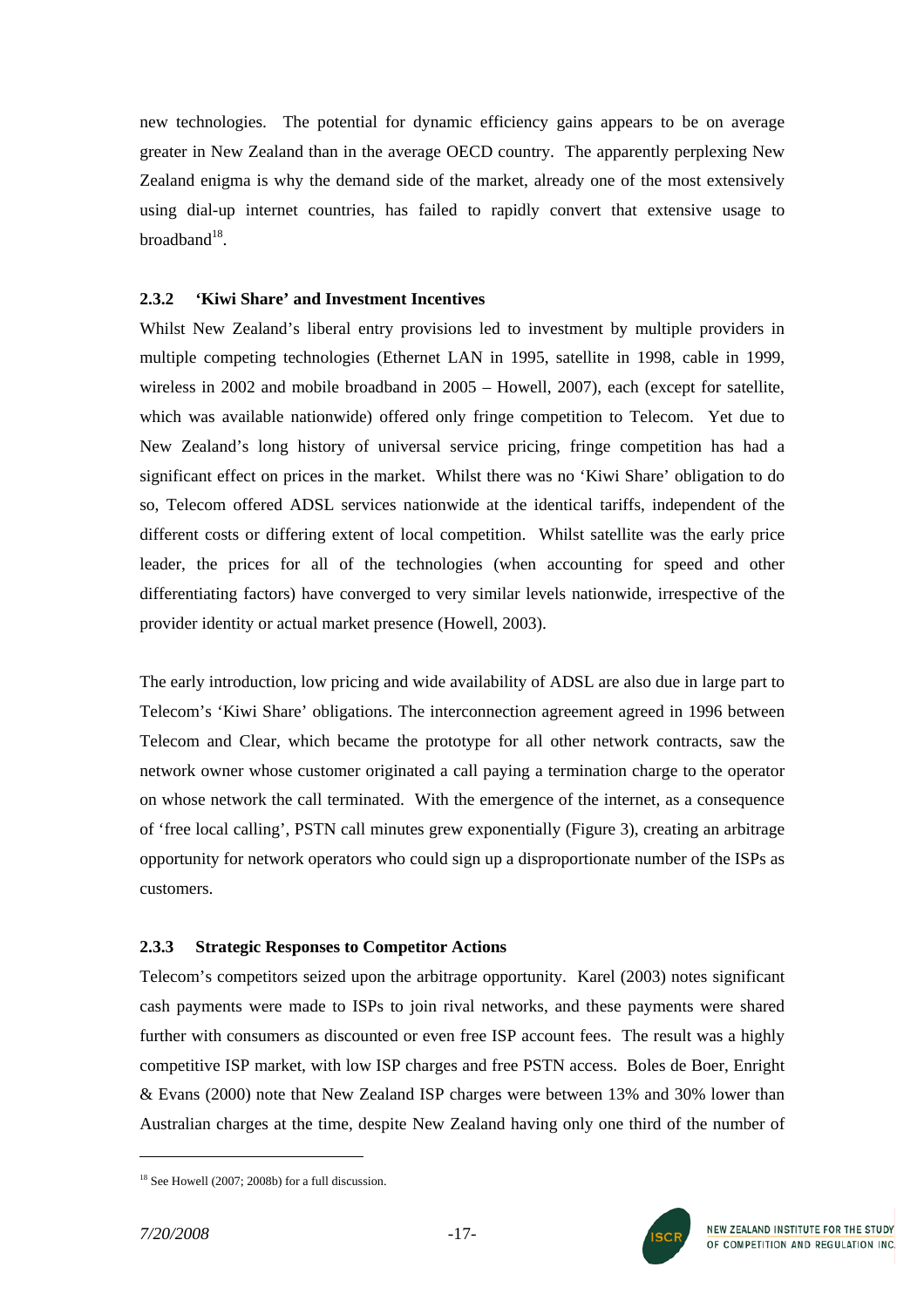ISPs per capita. Whilst New Zealand concentration levels were higher, the extent of rivalry was very much greater, and consumer welfare correspondingly higher as the ISPs shared the interconnection gains with consumers. The combined low ISP and PSTN charging for internet use likely accounts for the very low New Zealand sector revenues (below even 1997 levels) in Figure 4 compared to other countries and the OECD average.

Because of the 'free local calling' obligation, and because the vast majority of internet calls originated on its network, Telecom faced huge losses from contractual arbitrage as the 'free local calling' obligation precluded it for charging for the internet calls. An average internet user signed up to a non Telecom-affiliated ISP in 1999 was generating an interconnect obligation for Telecom of \$36 for a monthly rental (including all local calls) of only \$30 (Howell, 2007). Due to the revenue-sharing incentives offered by Telecom's competitors, non-Telecom ISPs likely attracted a disproportionate share of the high volume users, meaning the interconnection losses to Telecom from the 50% of ISP customers not served by its proprietary ISP Xtra likely substantially exceeded the average of \$6 per month per account.

Telecom's strategy to invest early in high-speed ADSL priced very cheaply was half of a twopronged strategy to avert the cash flows to competitors. If high-using dial-up internet users (who were causing most of the interconnect losses) could be induced to migrate early to new chargeable broadband connections, then losses could be averted. Indeed, if the dial-up telephony account could be tied to the ADSL account, then some of the notional 'savings' from the interconnection costs and PSTN internet calls averted could be shared with the consumer via an ADSL account where the connection was priced below cost, and the firm would still be in a stronger financial position than under the status quo. In order to induce even low-volume users to switch, Telecom sold ADSL connections under a variety of twopart tariffs, where connection and usage were charged separately (a charging policy adopted by all of the competing providers, even though they did not face the same interconnection and free local calling pressures)<sup>19</sup>.

Despite these inducements, initial ADSL uptake was sluggish, leading Telecom in September 1999 to impose a retail charge of 2c per minute (the termination charge) for internet calls made to non Telecom-affiliated ISPs for all calls made after ten free hours a month had been consumed (which still constituted an interconnect liability to Telecom of \$12 per month for every consumer calling a non-Telecom ISP – setting a bound on the notional loss that

<span id="page-17-0"></span><sup>&</sup>lt;sup>19</sup> In part due to the fact that over 95% of New Zealand internet traffic comes from overseas over the monopoly Southern Cross Cable, which due to peering agreements sees New Zealand internet users paying all of the costs of both uploaded and downloaded traffic across this trans-Pacific cable.

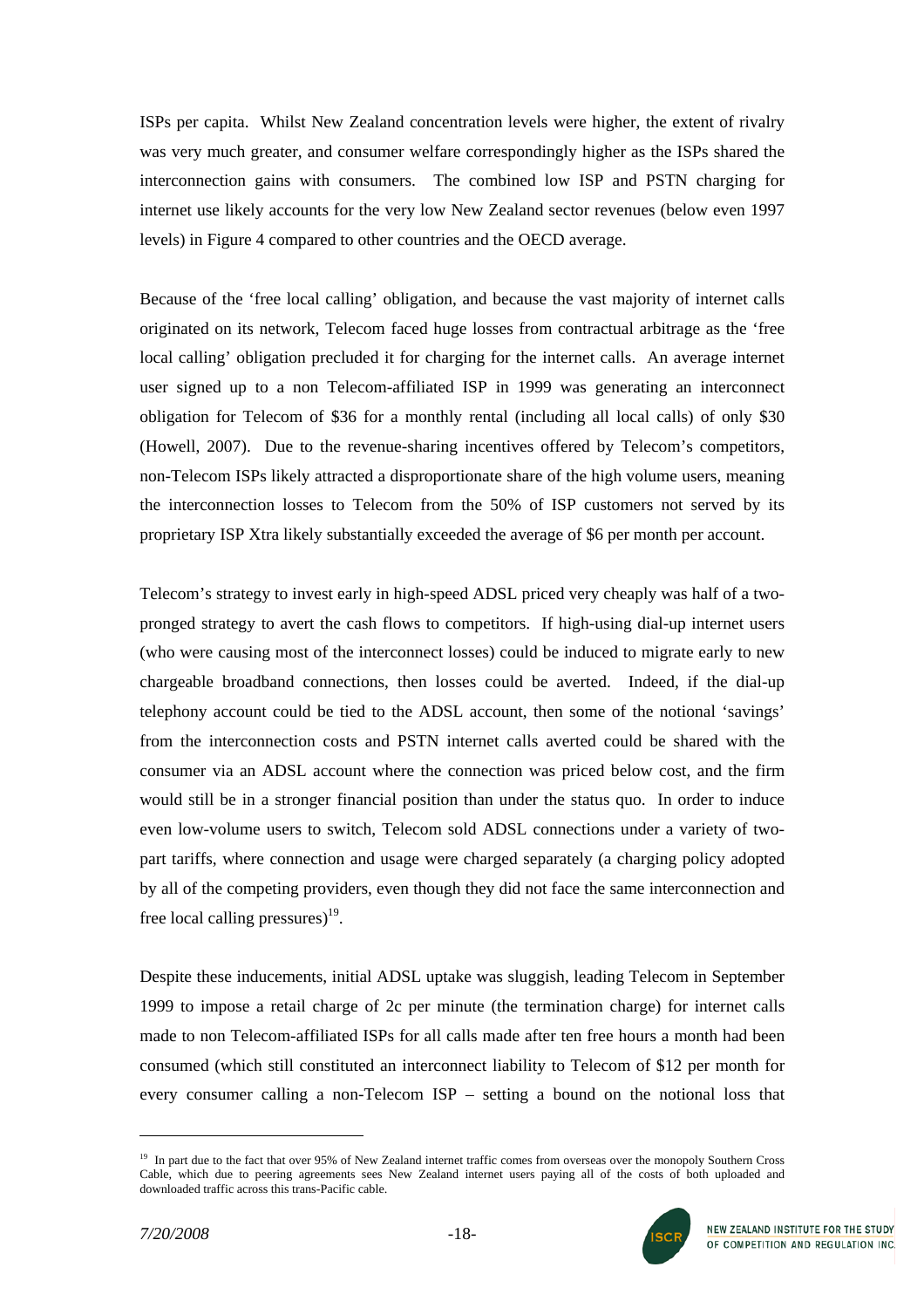Telecom could incur on an ADSL connection and still be in no worse a position than under the status quo). This action, which became known as the '0867' case after the calling prefix of Telecom-affiliated ISPs, was approved by the Minister under the provisions of the 'Kiwi Share', but the Commerce Commission, responding to complaints by Telecom's competitors, laid a charge under Section 36 of the Commerce Act alleging that Telecom's action in instituting the charge constituted an anti-competitive exertion of its dominant position. The High Court ultimately decided that Telecom's actions did not constitute a breach of Section 36. The '0867' charges went ahead, the cash losses ceased, and the interconnection agreements ran their full length, being replaced in 2001 by a 'bill and keep' agreement (Evans & Quigley, 2000), and ultimately in 2002 by regulated rates under industry-specific regulation (Howell, 2007).

# *2.4 Transaction Costs*

Whilst there were clearly superior gains for New Zealand consumers at the expense of Telecom over the 1990s as a consequence of the interaction of the competition law regime and the 'Kiwi Share' provisions, and with few apparent impediments to investments in new technologies, the question of the systemic transaction costs incurred in order to appropriate these gains must be considered. Only two cases alleging a breach of Telecom's dominant position were brought during the 1990s, and in neither case was it found that Telecom had transgressed. Nonetheless, criticisms were made about the process of bringing a case under Section 36. These centred around the time taken to resolve a court case, and the costs of such actions.

#### **2.4.1 Costs of Court Cases**

The 'Clear' case took three years and hearings in three courts (High Court, Court of Appeal and the Privy Council) to be resolved. The '0867' case brought in 1999, was finally adjudicated in 2008 – a span of nine years. Both involved substantial costs, in terms of expert evidence and the provision (in many cases the recreation) of key information regarding the actions undertaken by the various parties. Nonetheless, these costs constitute the sole out-ofpocket expenses incurred under the competition law-governed regime.

It is somewhat harder to quantify what opportunity costs might have been foregone as a consequence of the competition law regime. Whilst plausibly the absence of a regulatory regime requiring detailed reporting of prices, costs and other data may have made it harder for firms to adjudge the likelihood of Telecom's prices being anti-competitive when making the decision about whether to take a Section 36 case (Blanchard, 1994a; 1994b), ex post analysis

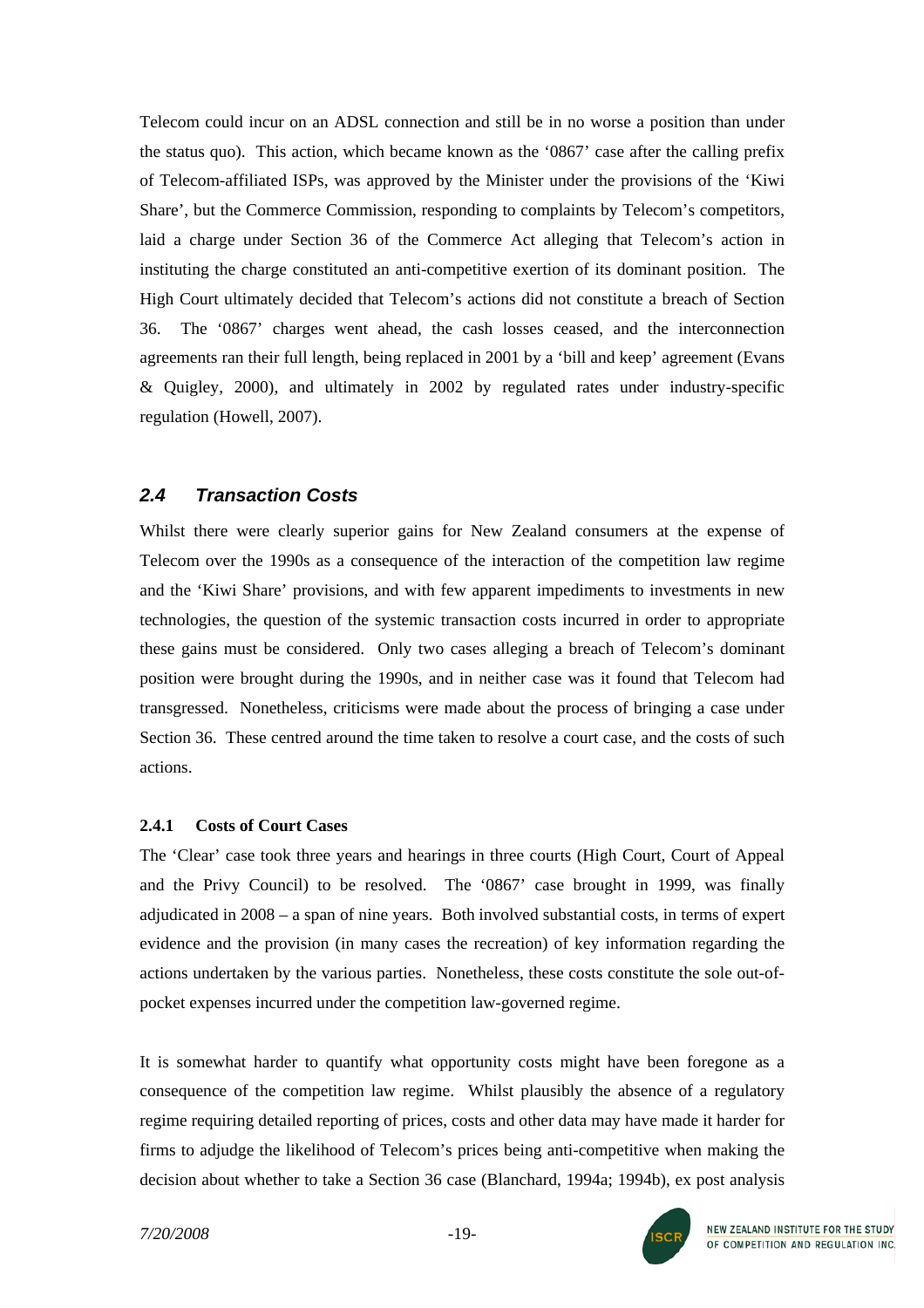of the form above suggests that the small number of cases observed may have been because few breaches were actually incurred. Moreover, if the court-based system is working efficiently, cases should only be brought if the likely gains (weighted by the probability of the result being favourable) exceed the costs of doing so.

#### **2.4.2 Court Processes and Dynamic Efficiency Gains from Entry**

It has also been suggested that firms may have delayed entering the market whilst awaiting the result of the court actions brought by another firm (MoC/Treasury, 1995). However, to bring a case, a contract must actually have struck (or in the case of '0867', a different product mix must be brought to market). Clear could still transact with customers on the basis of the initial interconnection agreement, even whilst it was under dispute. Some gains in welfare could therefore potentially accrue to consumers from product differentiation, albeit not as many as if all potential efficiency-raising entry occurred at the outset. Likewise, losses in welfare were averted by Telecom being able to proceed with the '0867' charges whilst the case was being resolved.

By contrast, under a regulated system, regulated services are typically not offered until the regulator and all firms concerned have agreed terms, precluding any potential offering of services to consumers and consequently delaying the accrual of consumer welfare as well. Thus it is not clear that there were necessarily lost opportunities as a consequence of the court processes that are not also attendant to the regulatory regime. Regulation would be superior only if it was demonstrably faster at resolving disputes than the court process or resulted in a more efficient outcome. Given the extent of welfare gains accrued in the New Zealand case relative to other OECD countries, it is difficult to see how ex ante regulation could have delivered a clearly better static or dynamic efficiency performance in the internet market than exhibited herein.

Concerns were also expressed that the inability of a small entrant to underwrite a lengthy court action might induce Telecom to charge higher prices, thereby limiting the gains achievable from increased competition. If the only option available was action brought by another firm, then this argument might be plausible. However, the Commerce Act provisions allowed the Commerce Commission as the ultimate custodian of the public interest to bring a case if it was deemed necessary due to the degree of fragmentation of the potential claimants (as occurred with '0867'). Again, it is difficult to draw conclusions apart from the observation that in the '0867' case small firms (ISPs) through lobbying the Commission achieved the result of a prosecution without having to incur the full costs themselves. Such

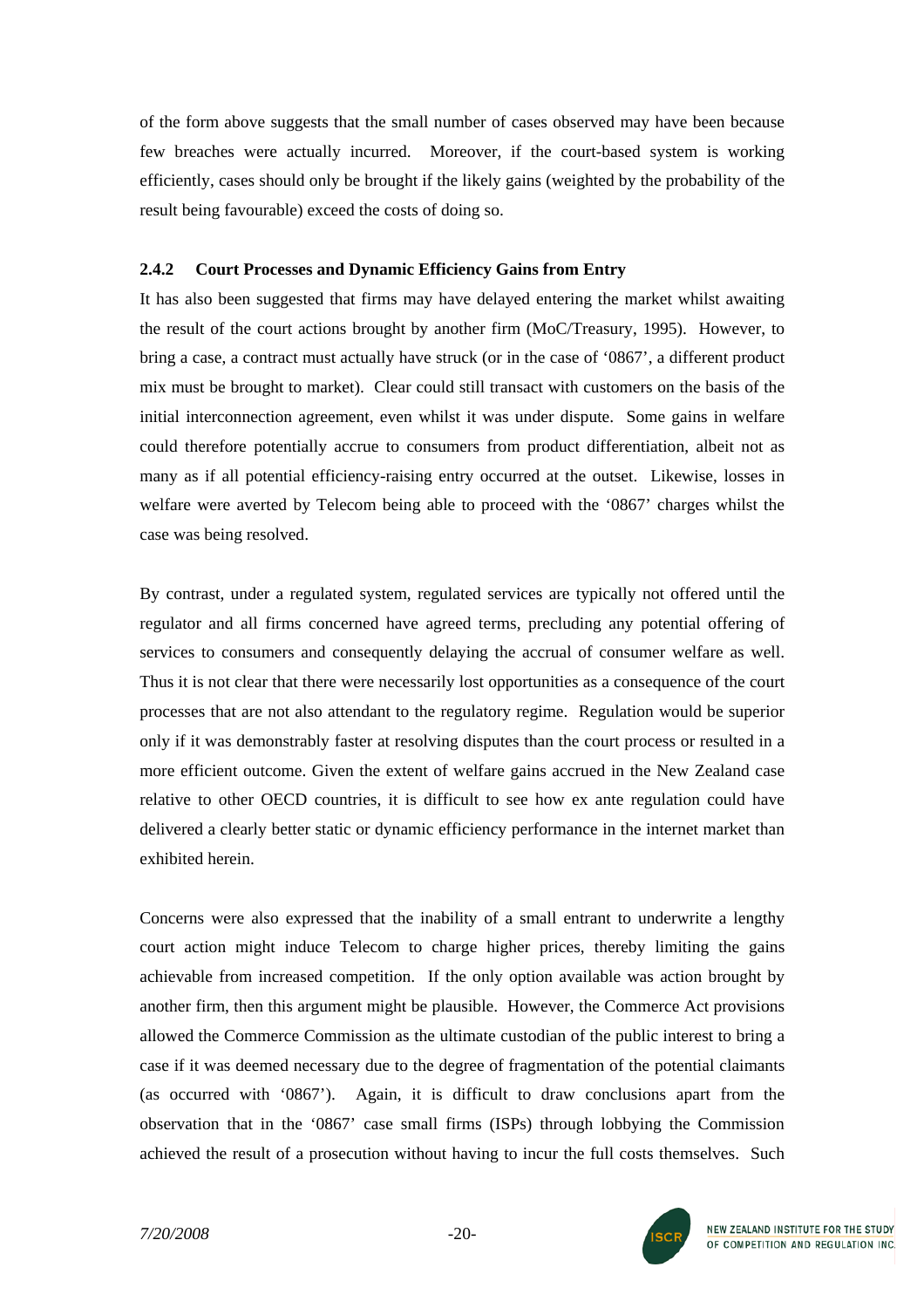free-riding might actually result in inefficiently too much being spent on lobbying and litigation in respect of cases ultimately found not to be exertions of dominance.

### **2.4.3 Courts, Regulation and Efficiency**

Also to be considered is the observation from Blanchard (1995) and expanded by Carlton  $\&$ Picker (2007) and Howell (2007; 2008) is that in the pursuit of efficiency, court-based processes are hampered by the fact that courts are restricted to addressing the matters brought before them. Litigated cases may not be the most important in respect of ensuring the pursuit of efficiency. Furthermore, dependent upon the economic knowledge of the judges or the body of jurisprudence used to decide a matter, an action adjudged to be competitive may actually result in a reduction in efficiency. For example, the acceptance of ECPR in the Clear case imposes a pricing precedent which is not always the most efficient in all circumstances (Economides & White, 1995). Whilst this statement is true, it is also by no means certain that decisions made by regulators are any better in respect to promoting increased efficiency – for example, when short-run pursuit of competition is prioritised over long-run pursuit of dynamic efficiency (Howell, 2008a).

# *2.5 Summary*

In conclusion, therefore, the evidence indicates that on balance, the New Zealand telecommunications sector under the light-handed regulatory regime combining predominantly competition law and contractual constraints performed more efficiently than the average OECD country in respect of both static and dynamic efficiency gains, whilst the net gains and losses from the transaction costs of the institutional regime are somewhat equivocal.

# *3. Industry-Specific Regulation: 2002-2007*

Following the 1999 general election, in 2000 the incoming coalition government instigated a Ministerial Inquiry into Telecommunications<sup>20</sup>. Despite undertaking an analysis of prices and uptake of services, and finding New Zealand's performance not dissimilar to other OECD countries, the Inquiry recommended the replacement of the competition law-governed regime with an industry-specific regulator with the power to set prices for a range of PSTN-related services (termed 'designated' services). The justification given was that cost benefit analyses indicated Telecom was still charging prices in excess of cost, thereby necessitating regulatory



<span id="page-20-0"></span><sup>&</sup>lt;sup>20</sup> http://www.med.govt.nz/templates/StandardSummary 16318.aspx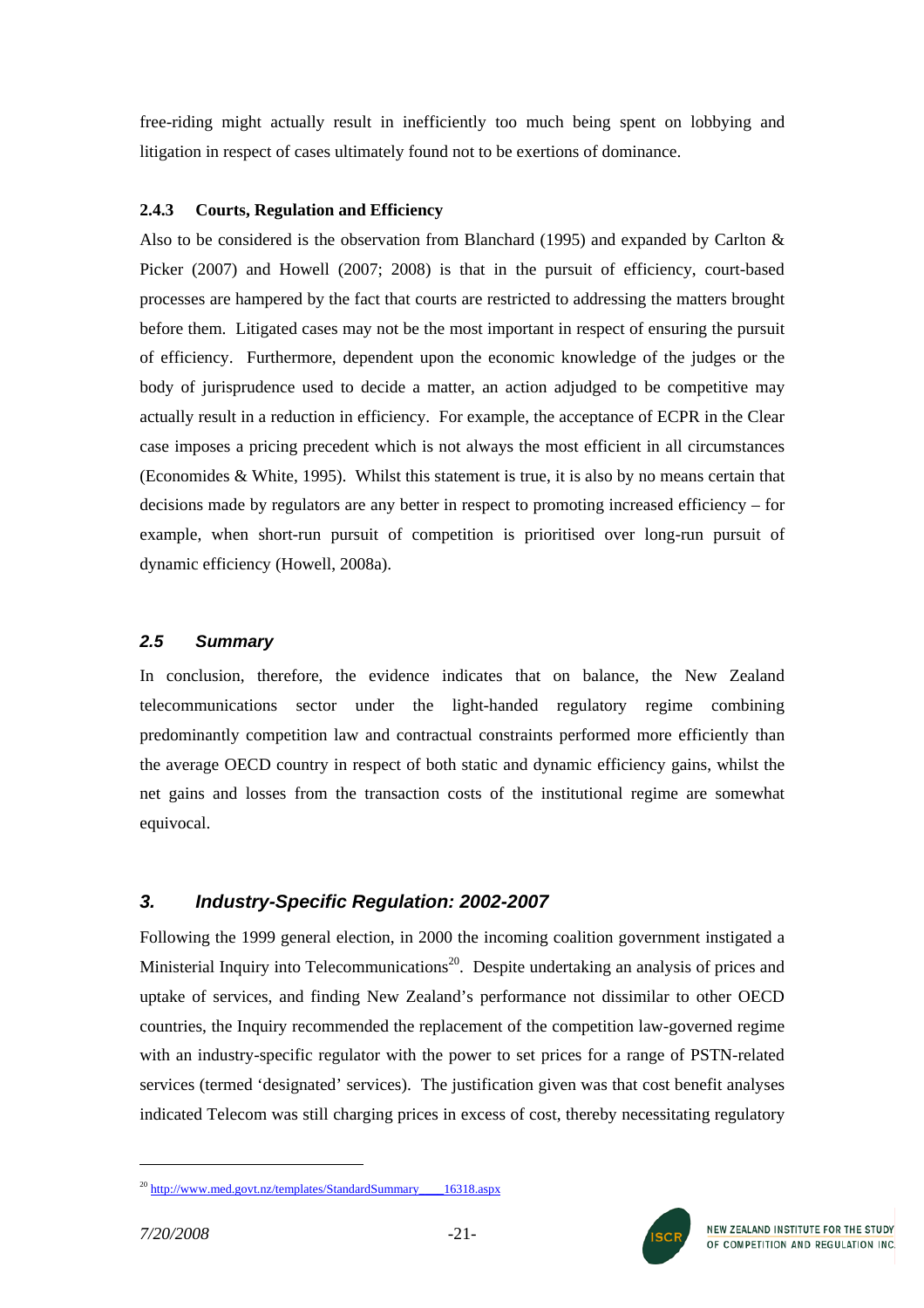intervention and the imposition of TSLRIC-based prices (i.e. the industry should be regulated because it was not performing according to the benchmark of theoretical perfect competition, rather than because it was performing demonstrably less well than regimes operating under the type of industry-specific regulation proposed).

Importantly, however, the inquiry exempted data services from becoming designated, requiring instead that they be wholesaled by Telecom to competitors at regulated 'retail minus' prices. Local loop unbundling (LLU) was also rejected on the basis that substantial investment in facilities-based competition had already occurred, but with the proviso that a further inquiry be undertaken into its feasibility before the end of 2003 (Section 64). These recommendations were accepted and given legal force in the Telecommunications Act 2001. Importantly, the Act contained a section 19(2) requiring that the Commissioner take account of economic efficiency when making his determinations and recommendations, but granted the Minister the power to reject recommendations made by the Commissioner in respect of additional services to be regulated (Howell, 2008b).

The further recommendation that Telecom alone should bear the cost of the 'Kiwi Share' social obligations until such time as it could justify to the Minister that its losses necessitated adjustments to its capped retail prices was rejected and replaced in the Act with the Telecommunications Service Order (TSO). Under the TSO, the costs to Telecom of maintaining unprofitable 'Kiwi Share' services would be assessed annually by the regulator and shared across all providers in the industry whose trading activities affected Telecom's ability to subsidise the loss-causing customers. The TSO arrangement finally resolved that the entire industry, and not Telecom shareholders alone, bore responsibility for the costs of social obligations, via a mechanism that enabled their costs to be transparently separated from the prices charged by Telecom to its competitor-customers.

The arrangements finally enacted consisted of many political compromises. Industry-specific regulation replaced competition law as the main institutional governance arrangement. Initial hopes were that the new arrangements would address the principal perceived shortcomings of the previous institutions – namely the long time taken to get court decisions and the uncertainty this created, and the degree of contention surrounding interconnection agreements – whilst retaining the benefits of the 'light-handed' approach that had led to the consumer gains accrued across the 1990s. Indeed, the Inquiry report presaged that its recommendations "would still see New Zealand at very much the light-handed end of the spectrum, arguably the lightest in the OECD" (p 30). The workload anticipated for the proposed regulatory authority was presumed to require an annual budget of \$1.5 million and eight to ten staff (p 28).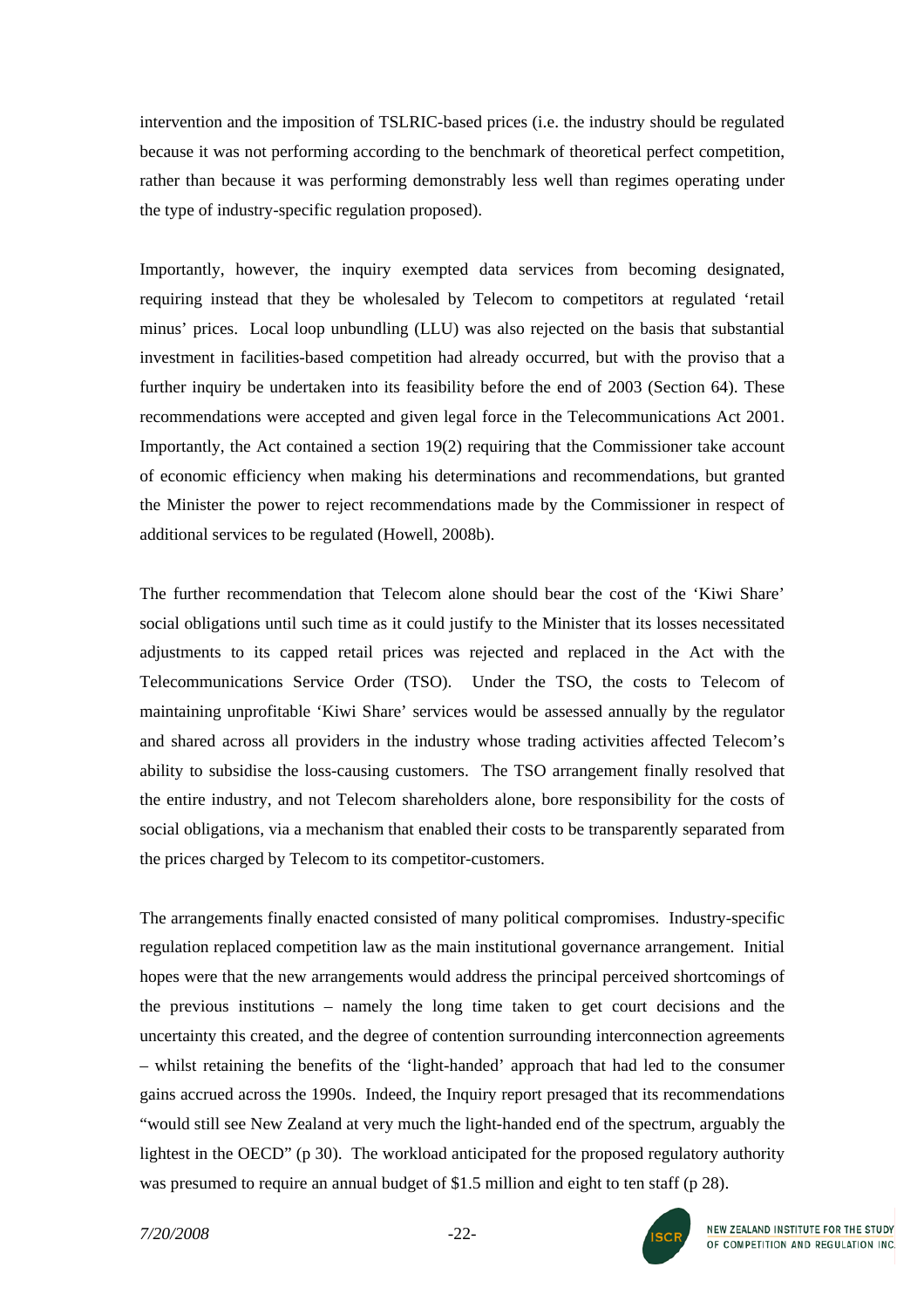### *3.1 Transaction Costs, Institutional Incentives and Dynamic Efficiency*

The Telecommunications Commission was established within the Commerce Commission, and the first Commissioner began duties in March  $2002<sup>21</sup>$ . The decision-making process replicated the previous court arrangements, with bilateral agreements between Telecom and its rivals to be mediated by the Commission only if the parties could not come to a satisfactory agreement themselves. Draft determinations, followed by conferences and final decisions once all views had been sought, replicated the court processes of hearing and appeal, but the Commissioner was given wider scope to consider issues not specifically brought by industry participants.

### **3.1.1 Few Incentives to Negotiate**

In practice, however, the structure of the Commission processes and the provisions of the Act removed all incentives for market participants to strike contracts outside of the regulatory process. As the costs of the Commission were funded by a market share-based levy on all participants, small participants could seek their own determinations rather than relying upon the precedents set by the larger firms (as occurred following the 1991-94 Clear case) – in effect, free-riding on the larger contributions towards the costs of the processes made by the larger participants. Furthermore, the Act precluded any party striking a product access agreement with Telecom outside of the regulatory process from subsequently petitioning the regulator for a determination in respect of that product. Specifically, if another party later was granted regulated access to the same product at more favourable terms, the first firm could not seek a regulatory intervention to gain access on the same terms as the regulated agreement.

The consequence was virtually every agreement between Telecom and its rivals was brought before the Commission. This sharply contrasted with only two contested contracts in the twelve preceding years, and the extensive use of the Clear-Telecom agreement as a benchmark for other contracts. In 2003, decisions were sought by each of TelstraClear, iHug, CallPlus. Compass and WorldXChange for both interconnection and wholesale access to Telecom's other services. However, given the quasi-court process to be followed, decisions were not made rapidly. The first decision, requested in May 2002, was decided in draft form in November of that year and not made final until May 2003, backdated to June 2002. Moreover, determinations were initially made for one year periods. Applications for



 $\overline{a}$ 

<span id="page-22-0"></span><sup>21</sup> <http://www.beehive.govt.nz/Print/PrintDocument.aspx?DocumentID=12604>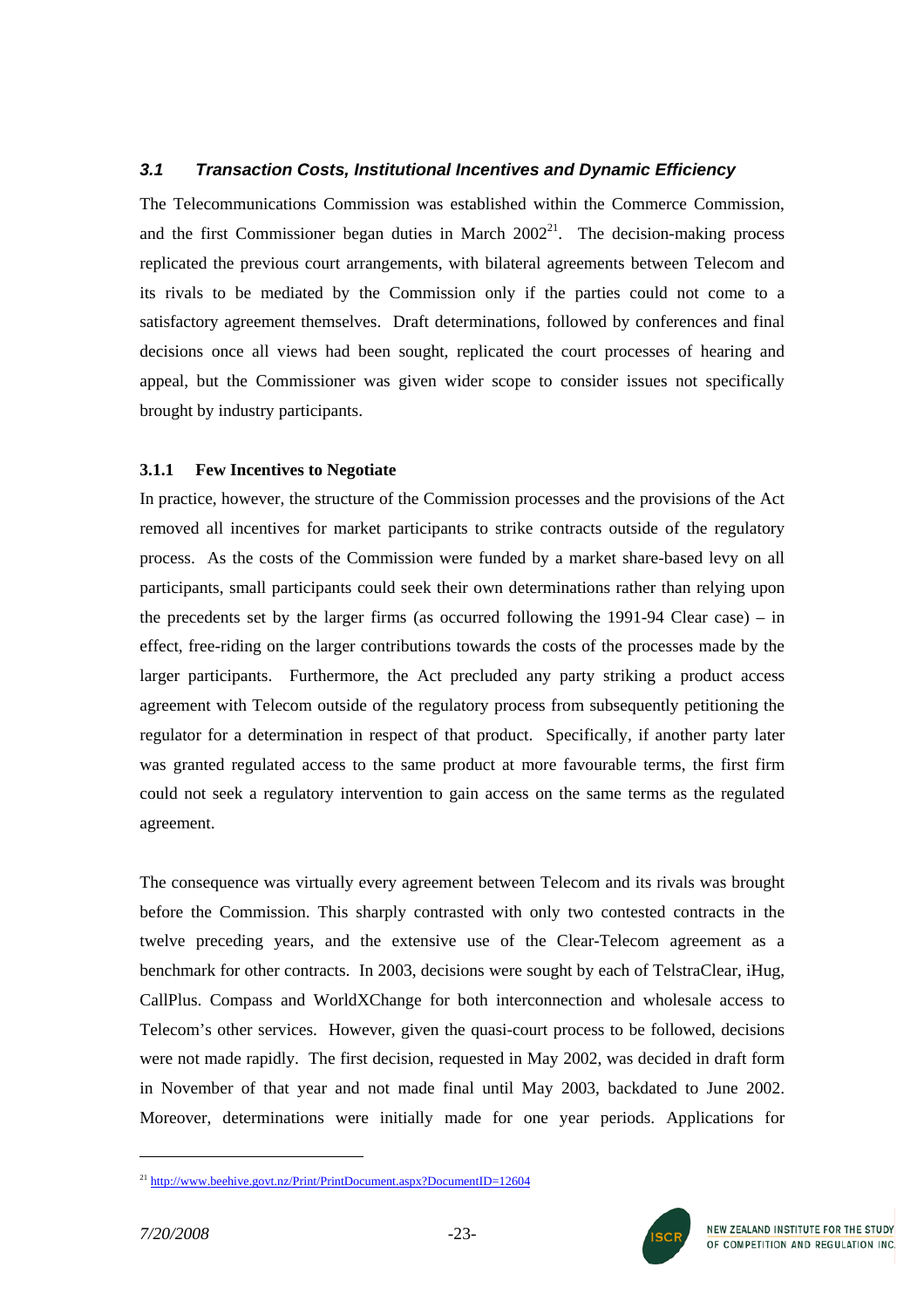determinations relating to subsequent years were being lodged within days of final decisions being announced for agreements relating to current years.

Simultaneously, the new Commission was also tasked with making the first TSO determinations, and by the end of 2003 undertaking a full Inquiry into the efficacy of local loop unbundling. Not surprisingly, the under-resourced Commission rapidly came under pressure given the large and substantially unanticipated workload it faced. Even though budgets were expanded (by the  $2004/5$  financial year, expenditure exceeded \$3.7 million<sup>22</sup>), the time taken to reach decisions dragged out. The first TSO determination, for the 6 month period 21 December 2001 to 30 June 2002, begun in March 2002, was delivered on December 18, 2003<sup>23</sup>. The second determination, for the period 1 July 2002 to 30 June 2003, was not finalised until 24 March 2005. The third TSO determination, for the 2003/4 year, was finally announced on March 26,  $2007^{24}$ . The 2004/5 and 2005/6 determinations were jointly announced on July 9 2007<sup>25</sup>, by which stage a review of the entire TSO arrangement, led by the Ministry of Economic Development, was in process<sup>26</sup>. In a similar vein, the mobile termination inquiry begun in April 2004 was not finally resolved until April 2007 – longer than it took for the 1990s 'Clear' case to go through three court hearings.

The process shortcomings were in part addressed by amendments in 2006 allowing standard terms determinations as a means of reducing the work volume. That this step was considered necessary appears a clear admission that relative to the pre-2001 arrangements, the post-2001 institutional arrangements substantially increased the transaction costs of system operation, irrespective of the quality of the decisions made.

### **3.1.2 The TSO and Dynamic Efficiency Consequences**

The longer times taken to make decisions reduced dynamic efficiency gains in the market relative to the 1987-2001 period. Whereas previously firms could trade whilst court cases were disputed, under the Commission processes, no new services were offered by Telecom's competitors until the respective contracts had been brokered by the Commission. This inevitably led to delays in benefits to consumers from any product differentiation or lower prices potentially offered by competitors and new entrants.

- <span id="page-23-1"></span>
- <span id="page-23-3"></span><span id="page-23-2"></span>



<span id="page-23-0"></span><sup>&</sup>lt;sup>22</sup>Commerce Commission Annual Report 2004/[5](http://www.comcom.govt.nz/IndustryRegulation/Telecommunications/telecommunicationsactcommercecommi5.aspx) p 24.<br>
<sup>23</sup>http://www.comcom.govt.nz/IndustryRegulation/Telecommunications/telecommunicationsactcommercecommi.aspx<br>
<sup>24</sup>http://www.comcom.govt.nz/IndustryRegulation/Telecommun

<span id="page-23-4"></span>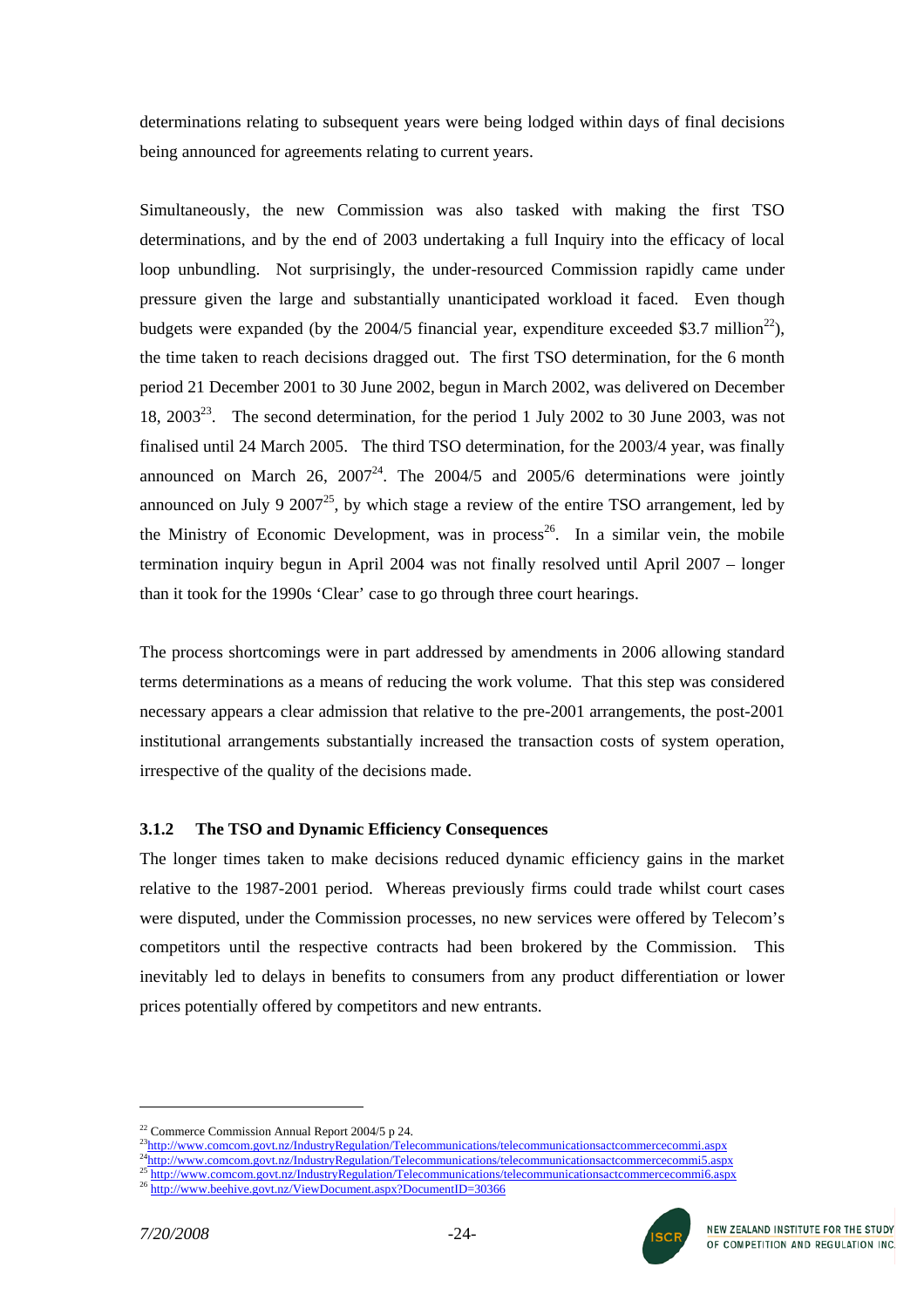An especial concern attends the delays incurred in settling the TSO levies. The TSO is essentially a 'tax' on entrants to compensate Telecom for revenues foregone in those areas where by dint of the prices Telecom was charging above cost to subsidise rural consumers competitive entry was disproportionately concentrated due to the distortion in retail prices. In theory, the tax would overcome the problem of more entry than efficient occurring in highly competitive areas by passing on the costs of social services to entrants. In effect, Telecom had already been doing this pre-2001, by using ECPR to set interconnection prices. However, under regulated TSLRIC prices, where the costs could not be included in Telecom's prices to competitors, the compensation had to be recovered via alternative mechanisms.

Whilst the TSO process made the cost to each entrant explicit and transparent, the time taken to reach a determination added substantial additional uncertainty to entry and pricing decisions. As the TSO levy was determined in arrears –up to three years after the trading activity had occurred - it became impossible to make reasonable entry and pricing decisions with any realistic confidence. Each party had to assess not just the effect of its own strategies upon the market, but also those of all its competitors to forecast likely the future tax liability. The more participants in the market, the harder the tax forecasting task became. Even small errors in assumptions could have significant ramifications upon break-even and entry decisions – a significant barrier for small new entrants who lacked reserves to bear the risks of possible underestimations, the extent of which would be discovered only when the tax was finally levied. Entry was therefore substantially discouraged, relative to the case where Telecom's ECPR price indicated prior to the entry or pricing decision what the extent of the liability would be.

It is also noted that retention of universal service pricing via the TSO perpetuated the perversion of investment incentives in rural areas. Whereas it is likely that alternative technologies (e.g. wireless and mobile) offered lower-cost solutions in many rural areas, Telecom's obligation to subsidise rural connections both made it uneconomic for more efficient alternative investments to occur whilst simultaneously requiring capital expenditure to be outlaid in maintaining and upgrading a likely less efficient network.

#### **3.1.3 Effect of Industry-Specific Regulation on Market Structure**

Hence, it is unsurprising that, unlike the 1990s, no new entry occurred in the fixed line sector between 2001 and 2007. Rather, the dominant structural changes occurring were mergers between existing firms with a market presence prior to 2001, notably the horizontal integration occurring as network companies bought each other (e.g. TelstraClear formed from Telstra, Clear and Saturn) and vertical integration as network operators bought ISPs (e.g.

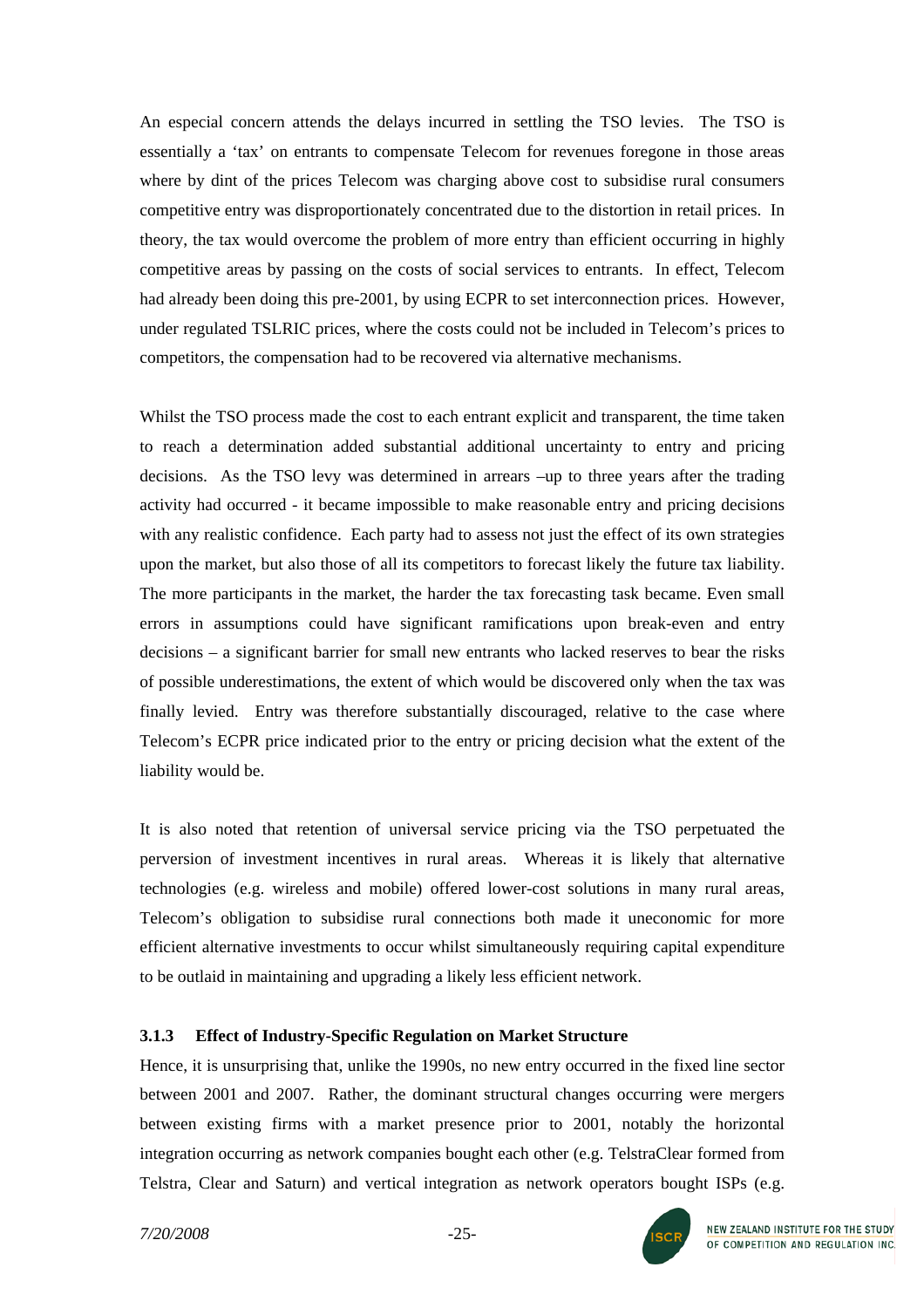Kordia (fibre, satellite, microwave, wireless and backhaul) buying Orcon, Woosh (wireless) buying Quicksilver and Vodafone (mobile) buying iHug). Each merger reduced both competition in the market and the risks posed to decision-making as a consequence of the TSO process. Moreover, the mergers increased both the ability of the small firms to bear the TSO forecasting risks and improved the quality of information available upon which to base pricing and entry decisions (mobile provider Vodafone was subject to TSO charges as a consequence of the competitive effects of mobile upon the fixed line connection and calling market).

Furthermore, granting other firms regulated wholesale access to Telecom's data services had substantial effects upon the willingness of firms to continue investing in their own networks, even though they had been willing investors in differentiated networks under the pre-2001 regime. The TelstraClear CEO welcomed the first wholesale determination in November 2002 thus: "we believe its more industry efficient for TelstraClear to buy from Telecom rather than build duplicate networks to reach consumers who are widely spread throughout New Zealand"<sup>27</sup>. TelstraClear had previously suspended rollout of its fibre-optic cable network<sup>28</sup>, not long after launching in Christchurch, its third geographic region, in July 2001<sup>29</sup>. It is noted that at the 2000 Inquiry, TelstraClear's predecessor company Telstra Saturn had advocated strongly against LLU because open access to Telecom's infrastructure would undermine the case for ongoing investment in its own fibre-optic network.

# *3.2 Static Efficiency Performance*

The impression of the intensely vibrant, competitive interaction during the 1990s, with substantial welfare gains being accrued by consumers as market participants sought to strategically out-manoeuvre each other on the basis of contracts and commercial engagement coming to a grinding halt in the 2000s under industry-specific regulation is borne out by the New Zealand residential price index in Figure 6, and the Telecommunications Consumer Price Index in Figure 7.

### **3.2.1 Regulated Rates and Price Indices**

Following the extensive gains made in the 1990s (Figure 1), both the fixed line rental and the long distance call indices flattened (Figure 6) following regulation, a pattern that remains in place through to 2007 in the Services component of the CPI index (in contrast to the





<span id="page-25-0"></span><sup>&</sup>lt;sup>27</sup> [http://www.telstraclear.co.nz/companyinfo/media\\_release\\_detail.cfm?newsid=81&news\\_type=tclArchive](http://www.telstraclear.co.nz/companyinfo/media_release_detail.cfm?newsid=81&news_type=tclArchive)

<span id="page-25-2"></span><span id="page-25-1"></span>

<sup>28</sup> http://www.wordworx.co.nz/TelecomsReviewBBandCity.htm<br>29 http://www.wordworx.co.nz/TelecomsReviewBBandCity.htm<br>29 http://www.med.govt.nz/templates/MultipageDocumentPage\_\_\_\_4850.aspx#P324\_40851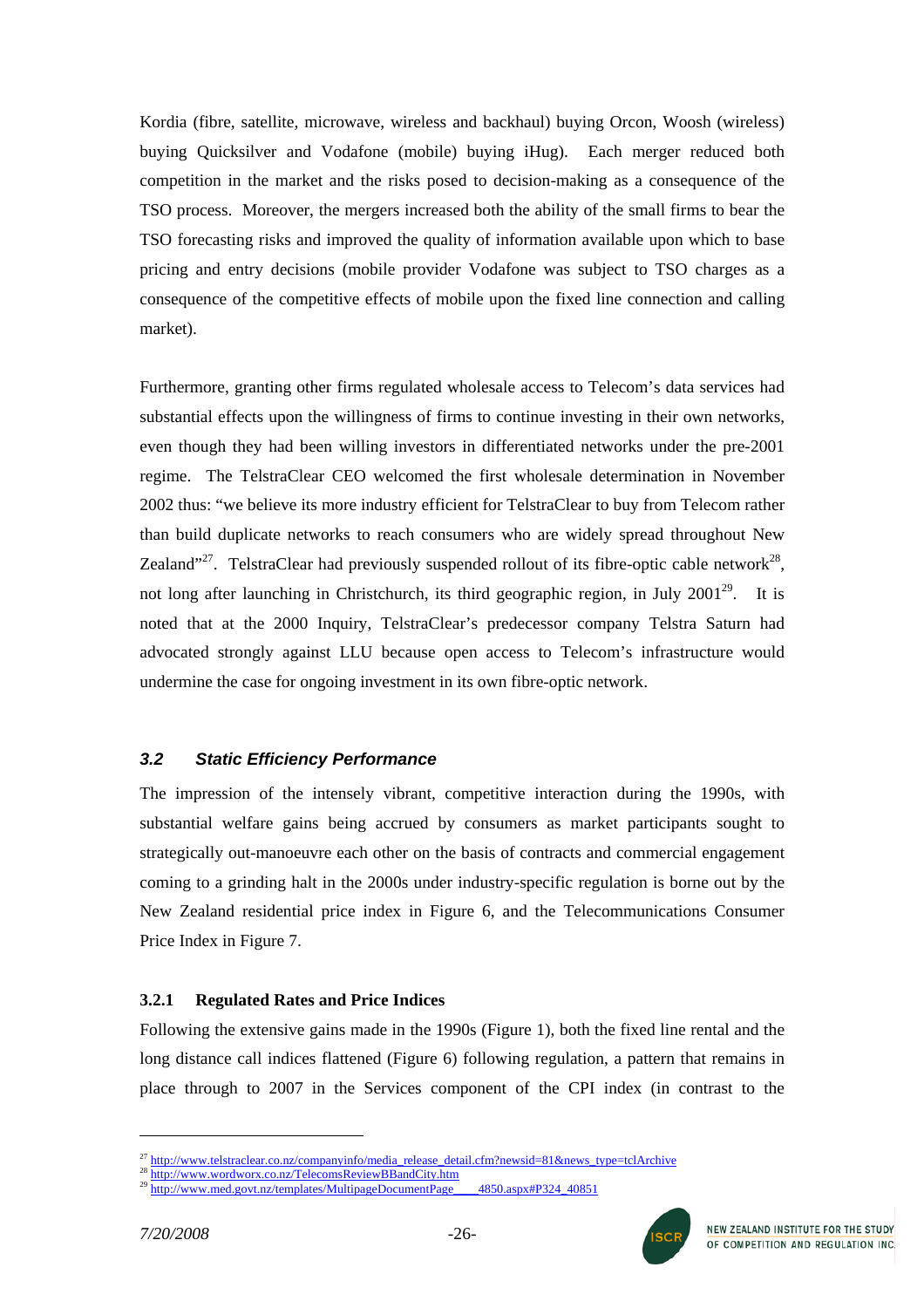continually declining Equipment component – Figure 7). Whilst the OECD time series 'Total' also shows evidence of flattening over the 2000s (Figure 2), unlike the New Zealand index, calling charges continued to decline. The New Zealand performance must also be assessed in conjunction with the 2000 inquiry analysis that there were still presumed to be significant 'rents on the table' for Telecom that justified setting regulated TSLRIC prices for fixed line voice services..

The first regulated interconnection agreement in 2002 fixed a TSLRIC-benchmarked price of 1.13c per minute, compared to the 2c price in the 1996 agreement (bearing in mind that the 1996 price included a component to cover the Kiwi Share whereas the 2002 price did not). There is no evidence in Figure 5 of any reduction in the interconnection price filtering through as benefits to consumers during 2002 and 2003. Either the rents were not there in the first place (i.e. the ECPR prices compensated only for the social costs subsequently returned to Telecom via the TSO taxes - net of the costs of collecting them, meaning a net decrease in efficiency), or regulated interconnection has resulted simply in a transfer of surplus from Telecom to its competitors (a reallocation of rents). Unlike the 1990s, consumers do not appear to have benefited from lower telephone connection and usage prices. Whilst it is plausible that the gains have been accrued in increased service and product differentiation, in the fixed line voice calling market there is little real differentiation between providers in services offered. Rather, Figures 5 and 6 can be interpreted as symptomatic of a static market with few changes occurring, consistent with the introduction of regulatory delays and/or strict adherence to historic pricing patterns as providers facing considerable new uncertainties adopt a risk-averse stance.

An examination of prices in the broadband market also confirms relatively static patterns of interaction. The Telecommunications index in Figure 6 includes internet connection and utilisation prices. The low prices for ADSL originally introduced by Telecom in 1999 have remained largely unchanged in nominal terms albeit with increases in service quality as more capable DSLAMs were installed (not captured in the index). Telecom began entering into wholesale agreements with competitors in 2003 to provide wholesale services as fast as the DSLAM allowed. By 2006, these were offered to all competitors. The base 2Mbps service has now been upgraded to 8Mbps in most areas, and as high as 20Mbps in some urban locations. There has clearly been an increase in consumer welfare from increased uptake of the new and faster technologies. However, given the extent to which New Zealand broadband uptake lags international comparators, the apparently lower welfare gains in this market despite lower prices requires further analysis. Aside from the more generally-accepted factors depressing New Zealand's uptake (low GDP per capita, low population density, low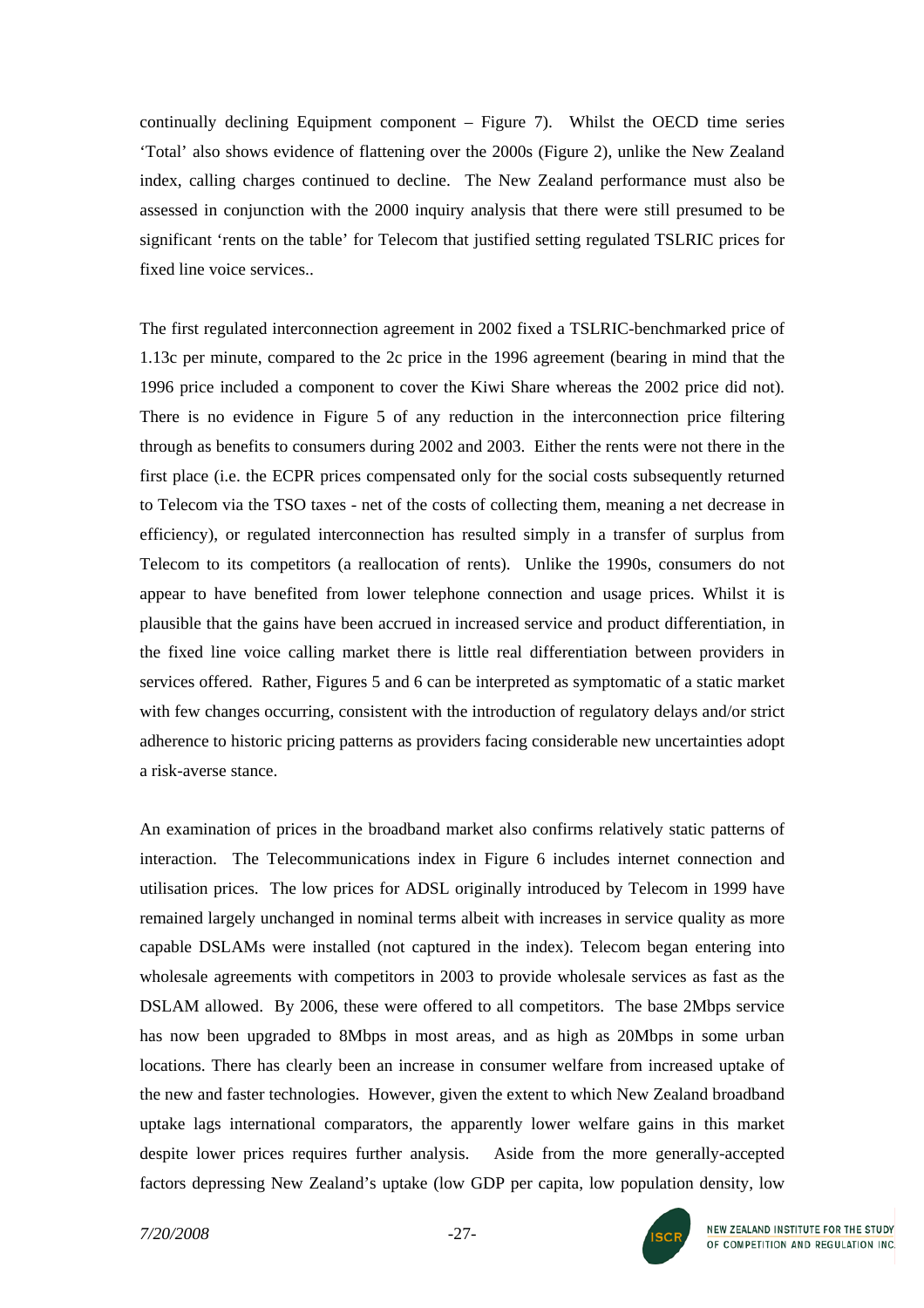urbanisation – de Ridder, 2007; Wallsten, 2006), the institutional regulatory governance arrangements and ensuing strategic interactions between market participants, the regulator and government also offer some credible explanations.

### **3.2.2 Bitstream Unbundling, Broadband Uptake and Market Structure**

Bitstream unbundling was mandated in December 2003, but not introduced until September 2004. Figure 8 shows that over the first three quarters of 2004, whilst the growth rate of ADSL connections was accelerating, the market share Telecom's competitors fell from over 35% to less than 24%. It cannot be discounted that in anticipation of the bitstream products becoming available, competitors had few incentives to sell the existing wholesale products despite their affiliated ISPs commanding around 50% of the now-mature dial-up internet market (Figure 4). That is, mandating bitstream access regulation resulted in a temporary reduction in competition given the time required to introduce a new regulated service. The data are consistent with the 'regulatory delay' theory postulated in section 3.1 above.

However, Figure 8 reveals that, even after bitstream services were made available, the market share sold by competitors hovered consistently around 25% for over a year in a rapidly growing market where the competitors already had a commercial relationship with at least half of the most likely purchasers – the dial-up ISP customers. A likely explanation is that given Telecom's already low prices and the extensive range of two-part tariffs offered, there was no margin available in the bitstream product market upon which competitors could arbitrage. Howell (2003) shows that at the time, even New Zealand broadband consumers buying connections with high data caps (10Gb/month) typically consumed only low volumes of data (average 1.5Gb/month; median 800kb/month). Consumers could pick the most appropriate access and data bundle in order to minimise monthly cash outlay, meaning entry level packages with low data caps were the most popular for substituting dial-up users. When the Commission calculated TSLRIC-benchmarked cost-based prices for the bitstream services they indicated monthly prices higher than the entry level retail prices charged by Telecom since 1999 (Covec, 2004). The Commissioner reverted to retail-minus pricing for this service, but even so, the regulated wholesale price of \$27.76 ultimately decided<sup>30</sup> compared to the entry level Telecom retail price of only \$29.95 per month.

<span id="page-27-0"></span> $30$  Draft price \$28.04 replaced by \$27.76 in the final report. <http://www.comcom.govt.nz/IndustryRegulation/Telecommunications/ihugandcallpluswillhavebitstreamac.aspx> <http://www.comcom.govt.nz/IndustryRegulation/Telecommunications/commissionapprovesupdatedpriceforw.aspx>.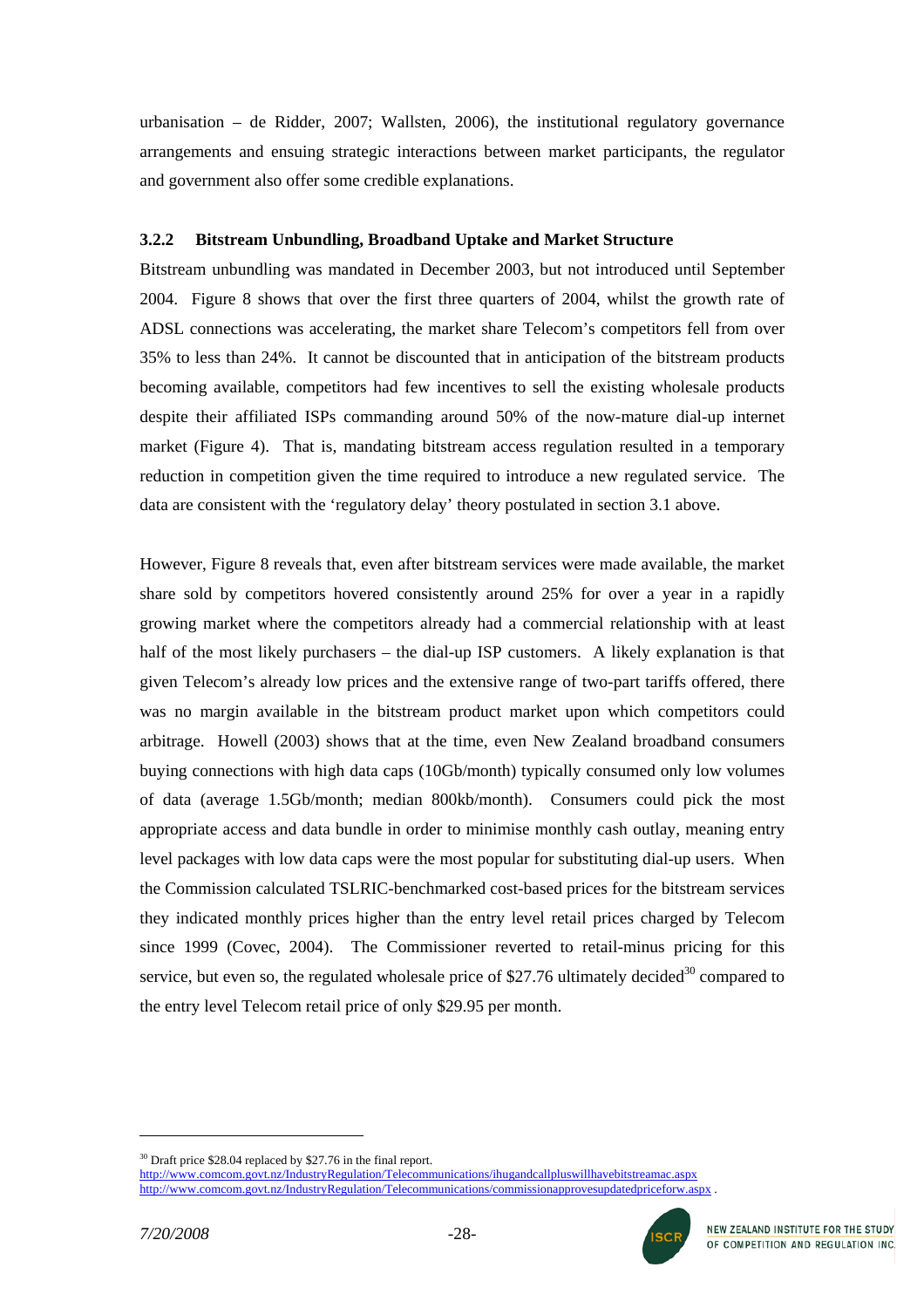### **3.2.3 Strategic Responses to Regulatory Incentives**

Whilst Telecom's competitors predictably claimed Telecom's prices to be evidence of overt predatory pricing behaviour designed to foreclose competition, the fact that these prices had prevailed for over 5 years without any anti-trust cases being brought and were matched over this period by other providers of broadband on other technologies makes this claim difficult to substantiate. However, the competitive response not to vigorously pursue the burgeoning broadband market at this time was predictable on two counts.

Firstly, as the margins competitors received from selling dial-up internet access accounts exceeded the margins available from bitstream ADSL, it was not in their interests to actively promote the substitution of their higher revenue-generating dial-up customers to the less profitable bitstream broadband products. Secondly, the bitstream access arrangement regulated in lieu of full LLU in 2003 was conditional upon Telecom selling both an agreed number of ADSL connections (250,000) by the end of 2005, with at least one third of them being sold by competitors. Telecom was put on notice that if these targets were not reached, the government would impose more stringent regulatory provisions. For competitors wishing to gain access to unbundled copper loops instead of investing in their own networks (predominantly the ISPs selling dial-up connections), it was not in their interests for Telecom to succeed in meeting the targets. Strategic gaming of the uptake statistics by refraining from actively marketing ADSL would yield both higher margins in the short run, and likely a more favourable set of regulated access arrangements in the long run.

Thus, the market dynamics illustrated in Figure 8 are plausibly explained by competitive responses to actual and threatened regulatory intervention. Likewise, New Zealand's sluggish uptake of broadband is plausibly explained by a combination of the Kiwi Share making dial-up a very cheap alternative, and the strategic interaction in the sector resulting from the cumulative effects of the market dynamics established by the combination of the interconnection contracts and Kiwi Share obligations applying in the 1990s overlaid by the effects of regulatory intervention in the 2000s. That New Zealanders did not start purchasing broadband in large numbers until 2004 despite very low prices prevailing is most likely explained not by exertion of market power or other impediments to competition but by simple welfare economics.

# **3.2.4 Demand-Side Responses Reflected in Usage and Revenue Data**

Until new applications unable to operate successfully on dial-up came into widespread use, for low volume users (the majority of New Zealanders) free dial-up access offered better net value (welfare) than broadband that had to be paid for (Howell, 2008; 2008b). The rise in

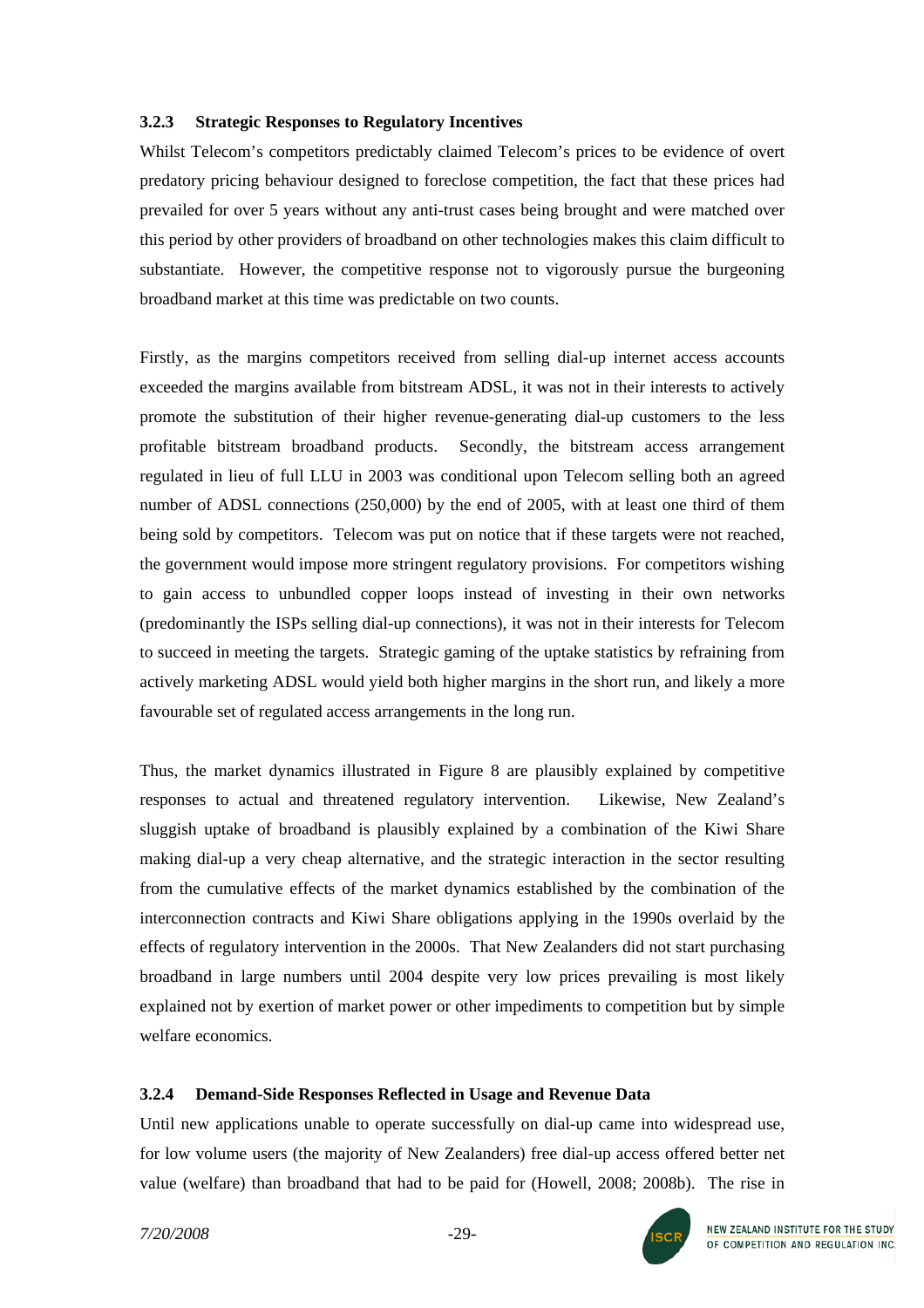New Zealand's broadband connections parallels almost exactly the rise in membership of the country's most-visited web property, the consumer-to-consumer trading portal TradeMe (transaction volumes on this site rose from nothing in 2004 to an average of over 1000 page views per month per active New Zealand internet account in 2008 – the period in which New Zealand has exhibited one of the fastest broadband connection growth rates per capita in the OECD (Howell, 2008b). This has also been when worldwide growth in use of peer-to-peer sites such as YouTube, Bebo, Facebook and Skype has become significant. New Zealanders' substitution to broadband has simply occurred later than in other countries where the telephony component of dial-up internet access was charged, as the marginal valuation of internet use at which substitution will occur is lower the greater the extent to which dial-up usage is subsidised from connection charging (Howell, 2008).

The cumulative effect of the growth of broadband connections is reflected in the comparative revenue index in Figure 9. Whilst OECD revenues grew steadily compared to 1997 levels over the period 1997 to 2005, New Zealand revenues did not exceed 1997 levels until 2002, at which point, consistent with the growth in broadband accounts, revenues began growing. Whereas in the average OECD country, consumers paid for use of the internet incrementally as their usage grew, in New Zealand it was only once the welfare derived by consumers from broadband use overcame the hurdle imposed by the gifting of free use of dial-up internet have producer revenues been able to 'catch up', with the extent of consumer welfare accrued. It is noted that the area under both the revenue curves in Figure 9 is approximately the same. The difference is that accrual of benefits by producers has been effectively delayed in the New Zealand case by the effect of the 'Kiwi Share' skewing the initial allocation of the welfare benefits of internet use disproportionately towards consumers.

# *3.3 Further Efficiency Consequences: LLU and Separation*

Despite an absence of evidence via prices or availability of poor efficiency-related broadband market performance that could not be plausibly explained as consequences of regulatory intervention in the form of either the 'Kiwi Share' or the institutional design of regulatory arrangements post 2001, in May 2006 the Government imposed mandatory LLU. In April 2007 functional separation of Telecom, presaged in the 2006 legislation, was invoked.

The primary justification given for mandating LLU was that New Zealand's broadband uptake per capita was not high enough (i.e. not in the top quartile of the OECD) due to an insufficiently competitive market (Network Strategies, 2006). Even though Telecom exceeded the 2003 target of broadband connections sold at the end of 2005 by 11% (i.e.

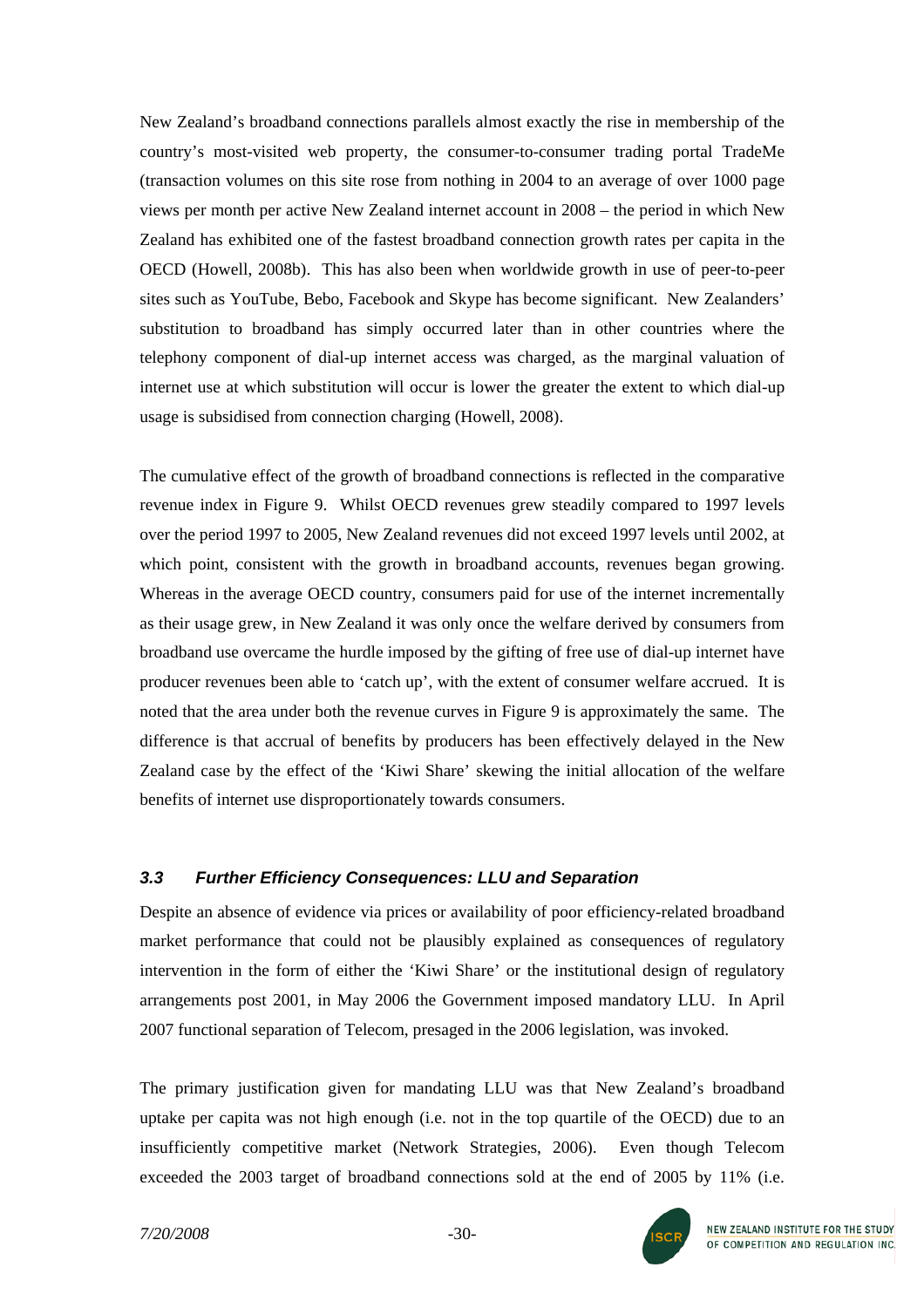efficiency had increased to the point that targets were exceeded, if connections are a proxy for the accrual of consumer welfare), as only 25% were sold by Telecom's competitors, the market was deemed to be insufficiently competitive. Furthermore as Telecom had slipped from investment targets agreed at the 2003 LLU inquiry, it was further proposed that there was an investment 'problem' that on the basis of interviews with Telecom's competitors would be addressed by competitor investment if LLU and separation proceeded (MED, 2006).

Functional separation was proposed as a means of creating transparency, 'levelling the playing field' between Telecom and its competitors, further incentivsing investment in the New Zealand industry and thereby assisting with the achievement of broadband uptake targets (MED, 2006).

### **3.3.1 Dynamic Efficiency and Investment Incentives**

The literature on the effects of LLU on sector investment suggests that the policy may either stimulate investment by new entrants via the 'Ladder of Investment' or chill investment incentives for the incumbent (Hausman & Sidak, 2005). The New Zealand evidence above suggests that regulatory intervention already undertaken had led to a chilling of investment by entrants in their own platforms, even though Telecom appeared to have prioritised its own investment towards new services (i.e. ADSL). In 2003, Telecom announced that it had entered into an agreement with Alcatel to develop what would have been at the time the OECD's first nationwide Internet Protocol-based Next Generation Network (NGN). The Commissioner's decision not to recommend full LLU in 2003 and instead to mandate bitstream unbundling was in part predicated upon the risks to continued Telecom investment in that project if LLU proceeded, and the risk that given the imminent NGN deployment, the assets of unbundling entrants would rapidly become stranded as exchange bypass occurred (Commission, 2003; Covec, 2004). That is, LLU was rejected on longer-term dynamic efficiency grounds under Section 19(2) of the Telecommunications Act.

The LLU decision has had a profound effect upon Telecom's investment incentives. The small size of the New Zealand economy and the large cost of investing in the NGN or any other fibre-based network means there are few firms with the resources to engage in such a project, from both the extent of capital required or the ability to underwrite the large risks inherent. Telecom is the largest firm (it has comprised of between 20% and 25% of the capitalisation of the New Zealand exchange for its entire listing life) in a market for sector investment which is very thin. If Telecom does not invest in new networks, it begs the question of who else will. The investment incentives facing Telecom thus take on a different

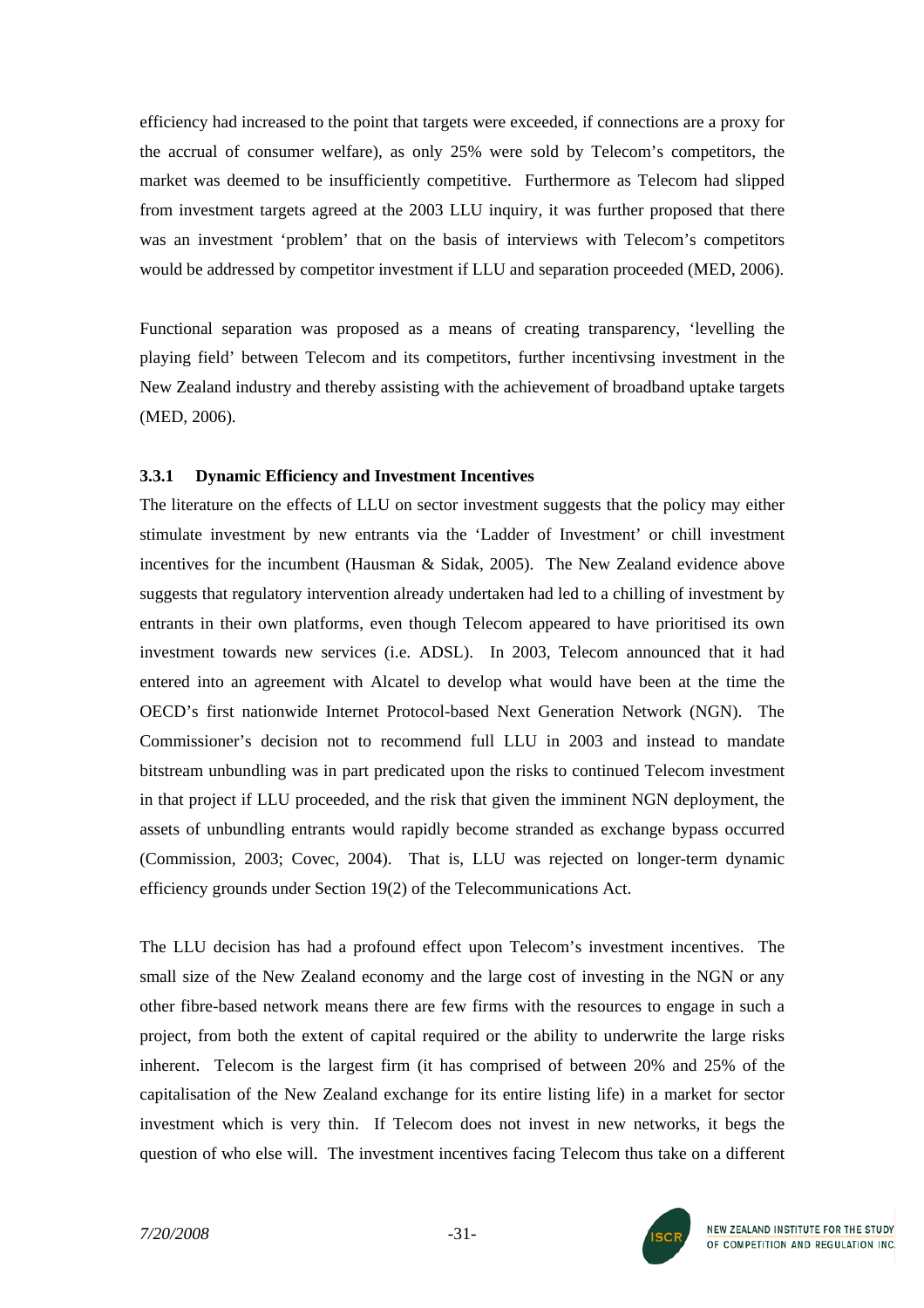national economic dimension to those in other countries where capital markets are more robust.

### **3.3.2 Investment and Revenues**

For any investment to proceed, firms must be able to receive a fair return on that investment to compensate for both capital use and risk. The 2006 Stocktake (MED, 2006) found that Telecom's overall investment levels were less than in other comparator countries on a per capita basis and on the basis of investment as a percentage of revenue. Whilst Figure 10 appears to confirm that New Zealand's investment as a share of revenue fell substantially from 2002, separate analysis of revenues and investment in Figure 9 indicates that in the post-2002 period, New Zealand's investment indexed to 1997 levels has exceeded the OECD average.

The reason for the fall-off in Figure 10 is because New Zealand's revenues have increased post-2002 as (finally) consumers are paying positive prices for broadband internet access whereas historically they were subsidised to use dial-up internet access. Moreover, New Zealand's investment levels began tracking upward at the same time as revenues began increasing. Quite simply, investments require returns. The slippage in Telecom's NGN investment plans could plausibly be explained by the fact that the firm underestimated the effect of dial-up internet subsidies on the delay and suppression of broadband substitution rates and therefore its ability to invest as extensively in the NGN and as early as it had originally planned. When revenues began accruing, investment accelerated. Further, it cannot be discounted that additional regulatory obligations (e.g. bitstream unbundling provision) diverted investment and workforce attention otherwise intended for the NGN.

Figure 10 also confirms that, unlike the rest of the OECD, where investment increased dramatically in the dot-com boom and then plummeted in the 2001 crash and had only just returned to 1997 levels by 2005, the New Zealand industry patterns remained constant. Consequently, the inefficient over-investment and extensive stranding of assets occurring in many other OECD markets following the crash were not significant features of the New Zealand market.

### **3.3.3 Investment Compromises, Higher Costs and Stranded Assets**

However, following the LLU and separation decisions, Telecom's NGN investment incentives have altered markedly. The costs of the new regulations were quickly factored into the market price for Telecom shares, which are currently trading at \$3.28, their lowest price in

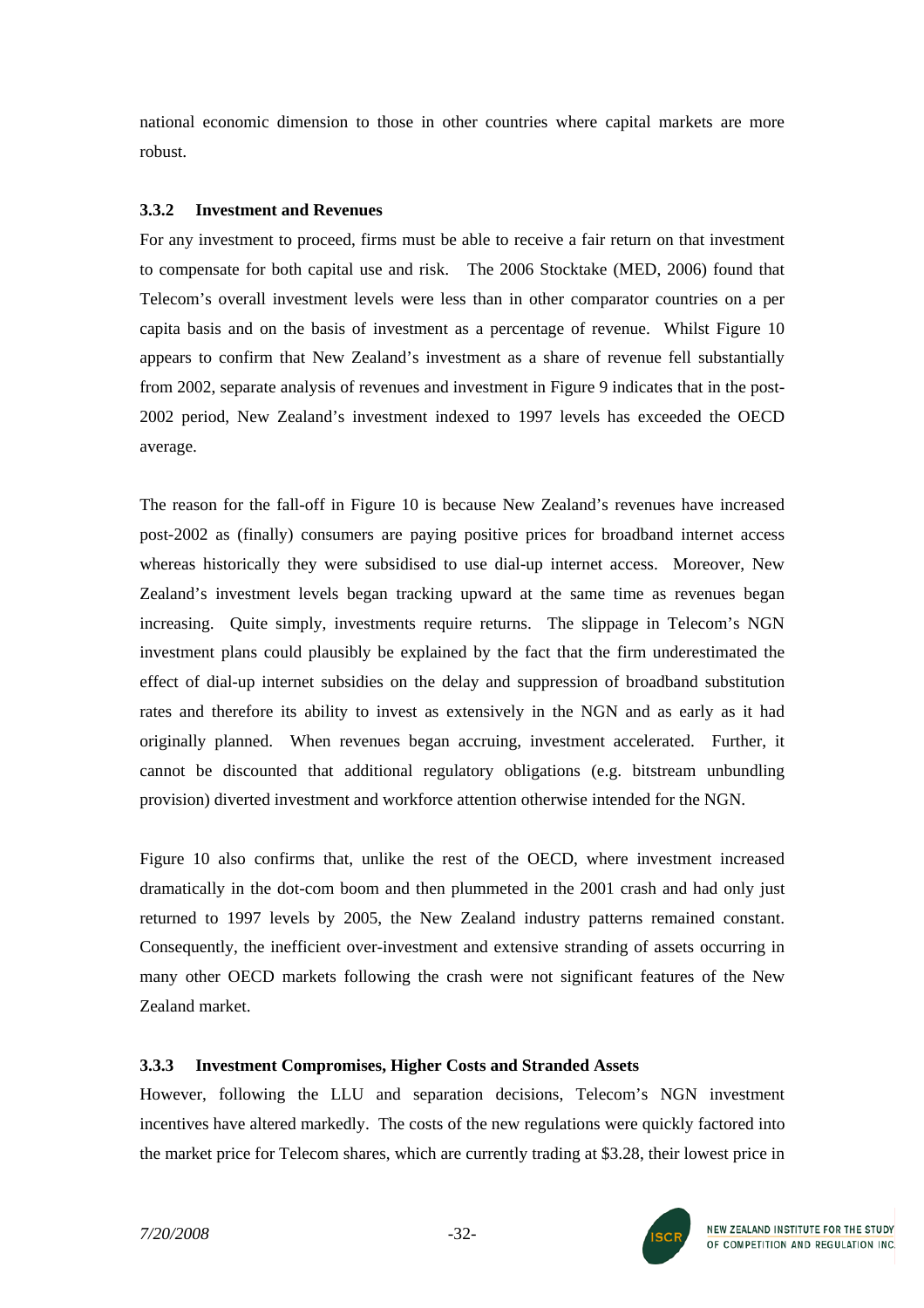15 years<sup>31</sup>. The shares dropped 25% in value when LLU was announced in May 2006<sup>32</sup>. They have dropped a further 20% in value in the two years subsequently, as the full ramifications of the regulatory regime upon Telecom have become apparent. It is far from clear (and most unlikely) that this reduction in Telecom shareholder value has been captured as share value increases recorded in other firms in the market (many are not listed).

In response to the LLU and separation policies, in April 2007 Telecom management announced that of the \$1500 million needed to build the network envisaged in the government's policy, under the current arrangements, it could justify only \$500 million. The threat to withhold investment was made credible in May 2007, when the company returned \$1,100 million of the proceeds of the sale of its directory business to shareholders<sup>33</sup>.

Following extensive negotiations, however, the firm announced on October 26 that it would proceed with an investment of \$1,400 million over the next five years, with a view to all towns with more than 500 lines being able to receive next-generation IP-based network services and ADSL services of 20Mbps by  $2012^{34}$ . Whilst this announcement appears to reinstate the 2003 NGN plan objectives, as a result of the falling share price and the unequivocally higher cost of capital this imposes, the network will cost substantially more than under the pre-LLU and separation counterfactual. These increases will inevitably be passed through to consumers, especially if as a consequence of regulatory changes, investment in competing networks is further chilled and Telecom's dominance in the provision of broadband services is increased due to even greater reliance upon its networks to provide last-mile connections to consumers.

Perversely, Telecom's NGN investment decision leading to increased dynamic efficiency from better services renders the decisions by competitors to proceed with investments in Telecom's exchanges under LLU vulnerable to losses, and the market to increased static inefficiencies, as a consequence of asset stranding (as presaged by the Commissioner in 2003). Thus, it is not surprising to find Telecom's competitors accusing the firm of being anticompetitive, and seeking regulatory intervention to protect them from the consequences of Telecom's decisions to close exchanges already subject to unbundling as it replaces them with kerbside NGN cabinets. Not surprisingly, Telecom has prioritised its investments around the same high volume, low cost exchanges which have attracted the most competitor interest –



<span id="page-32-1"></span><span id="page-32-0"></span>

 $\frac{31 \text{ http://www.nzx.com/news/markets/4607445}}{32 \text{ Wilkinson (2006)}}$  $\frac{31 \text{ http://www.nzx.com/news/markets/4607445}}{32 \text{ Wilkinson (2006)}}$  $\frac{31 \text{ http://www.nzx.com/news/markets/4607445}}{32 \text{ Wilkinson (2006)}}$  estimates the LLU decision resulted in the write-off of \$3 and \$4 billion of shareholder value – close to the price paid for the firm on privatization in 1990.

<span id="page-32-3"></span><span id="page-32-2"></span>

 $\frac{33 \text{ http://www.telecom.co.nz/binarys/q3_07_presentation.pdf}{34 \text{ http://www.telecom-media.co.nz/release_detail_asp?id=3497&page=1&page:2497&page:2497&page:2497&page:2497&page:2497&page:2497&page:2497&page:2497&page:2497&page:2497&page:2497&page:2497&page:2497&page:2497&page:2497&page:2497&page:2497&page:2497&page:2497&page:2497&page:2497&page:2497&page$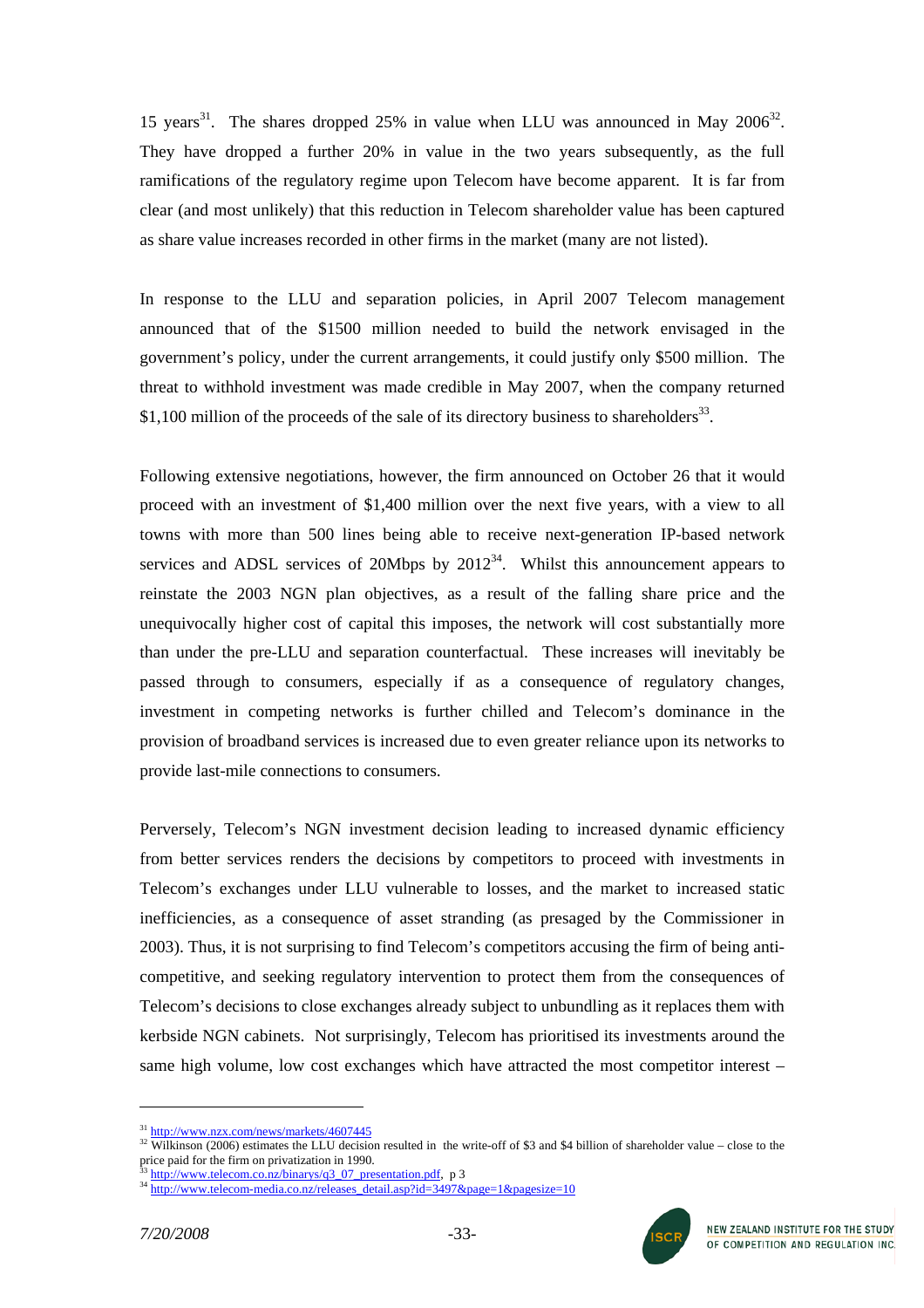not because of the motive of foreclosing competition but because these are the ones where it is economically most rational to invest as the potential returns are higher. Interestingly, the most prolific investor in Telecom's unbundled exchanges (and the owner of the largest stock of likely stranded assets) is the government-owned Kordia-Orcon.

#### **3.3.4 The Scale of New Zealand and the Impact of Regulatory Overheads**

In addition to the dynamic incentive effects, further transaction costs have been imposed on the industry as a consequence of proceeding with LLU and separation. Both are very costly processes, and must be considered in proportion to the small scale of the New Zealand market and the likely extent of any additional benefits, given prices are already low and ADSL speeds high by OECD standards. Functional separation was estimated by Telecom to impose a fixed cost of NZ\$300 million on the firm – not dissimilar to the £70 million estimated fixed cost to BT of creating Openreach (converted using purchasing power parity exchange rates). The effect of scale suggests that the per capita or per account costs of separation will be very much larger in New Zealand than in Britain, indicating a much higher benefit threshold must be passed to justify the adoption of separation in New Zealand. On the basis of household size, the costs per household of the fixed costs alone are 16 to 17 times higher in New Zealand than in Britain. Had a comparative cost-benefit analysis been undertaken, the benefits of separation would have needed to be 16 to 17 times greater per household than those in Britain to justify proceeding.

Benchmarking the costs of separation against the costs of a broadband account suggests that it is highly unlikely that the fixed costs of separation are likely to be recouped in further benefits. Even using generous estimates based upon New Zealand meeting its Digital Strategy target of entering the top quartile of the OECD in broadband connections per capita (i.e. approximately the 25 connections per 100 or 1 million broadband accounts) indicates a fixed cost of separation of \$300 per broadband account. This burden equates to the cost of 10 months broadband access based upon the entry level product. The ongoing costs equate to a further 10% of the monthly costs equated on a per-account basis. Apportioned across the 650,000 accounts already purchased at the time separation was announced (a less generous allocation), the policy imposed a per-account burden equivalent to between 16 and 17 months connection.

It is difficult to see where benefits of the extent indicated will be generated as a consequence of the regulatory instrument chosen being implemented. Inevitably, Telecom's prices must rise if these costs are to be recovered and the firm is to remain financially viable.

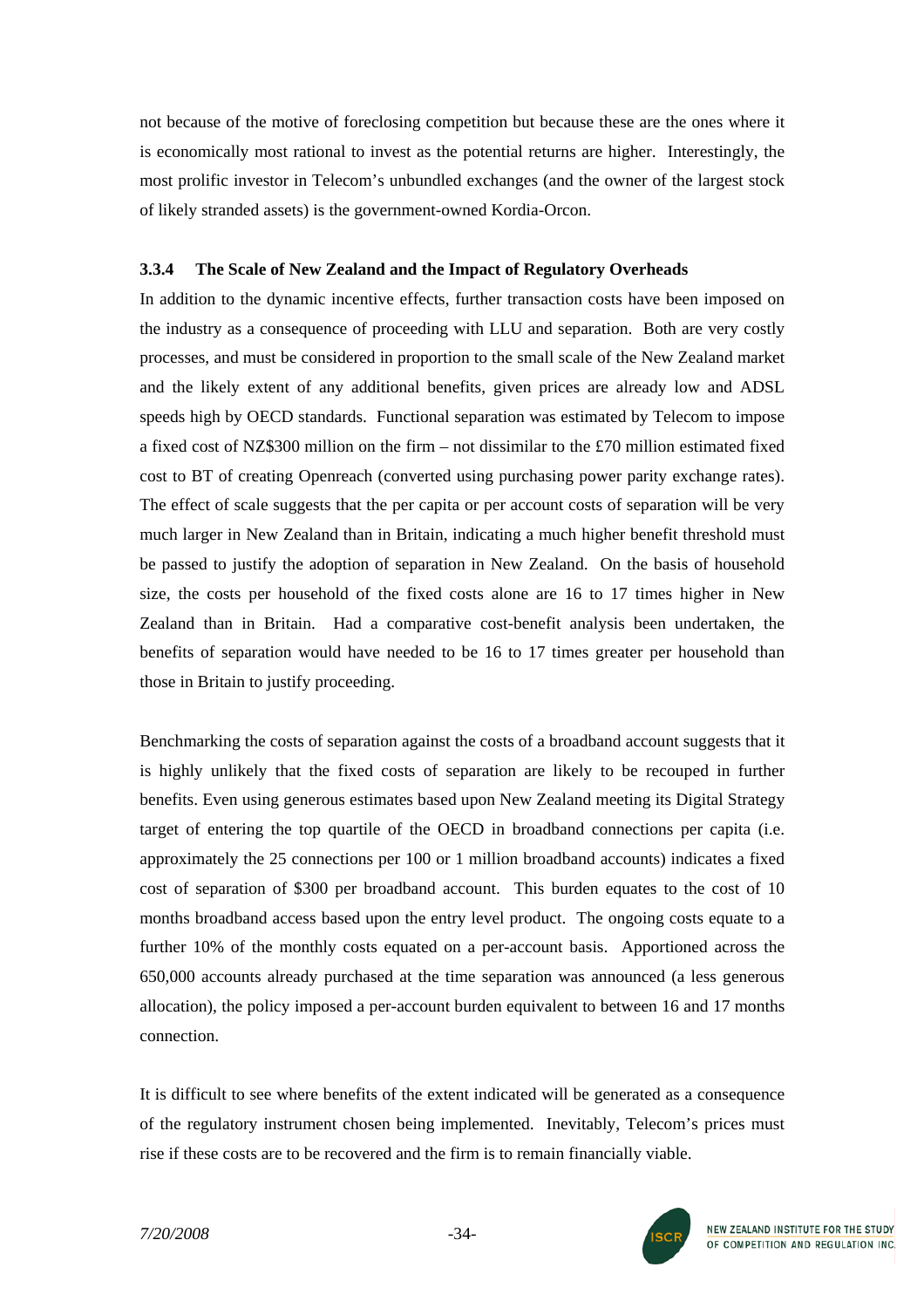### *3.4 Summary*

In sum, therefore, it would appear that the industry-specific regulatory regime from 2002 to 2007 has failed to generate efficiency gains comparable to the regime that preceded it. As a consequence of the incentives created and substantial underestimation of their effects, the institutional arrangements imposed are more bureaucratic and cumbersome, and hence more costly in both out-of-pocket expenses and potential dynamic efficiency losses than the arrangements that proceeded them. Neither is it clear that they have succeeded in making the market more competitive. Indeed, the reverse appears to have occurred, with strategic gaming of political and regulatory processes appearing to replace strategic competitive commercial interaction in shaping the direction of the industry. Whilst investment is occurring, it is more costly than previously was the case as a consequence of the additional overheads incurred.

# *4. Lessons from New Zealand*

Returning to the questions posed in Section 1, on balance over the efficiency metrics chosen for analysis, it can be concluded that the competition law-based regime prevailing in New Zealand between 1987 and 2001 outperformed the comparator 'OECD average', where industry-specific regulation of the form New Zealand subsequently adopted prevailed. In all of the dimensions of static and dynamic efficiency and institutional transaction costs examined, the 2002-7 regime performance was incrementally worse than the 1987-2001 regime. Consequently, it can be concluded that, in the New Zealand case, the industryspecific regulatory regime has failed to improve on overall sector efficiency performance relative to the regime it replaced. The failure has led to further changes increasing the degree of regulatory restraint, which are unlikely to result in further improvements.

However, it is too simplistic to take the analysis as 'proof' that competition law offers a superior governance method. The New Zealand example illustrates that the contracts and agreements that shape the interaction between participants, whether they be commerciallynegotiated or imposed by governments or regulatory institutional design, are the fundamental determinants of sector performance. Issues of institutional design have been significant at the margin, especially in respect of the costs imposed by New Zealand's Commerce Commission processes pre-2006, which are not necessarily features of regulatory process design in other countries (e.g. Finland – Howell & Sangekar, 2008). Their effects cannot be ignored. However, the consequences of the 'Kiwi Share' have been the most influential factors in determining relative and absolute performance of the sector.

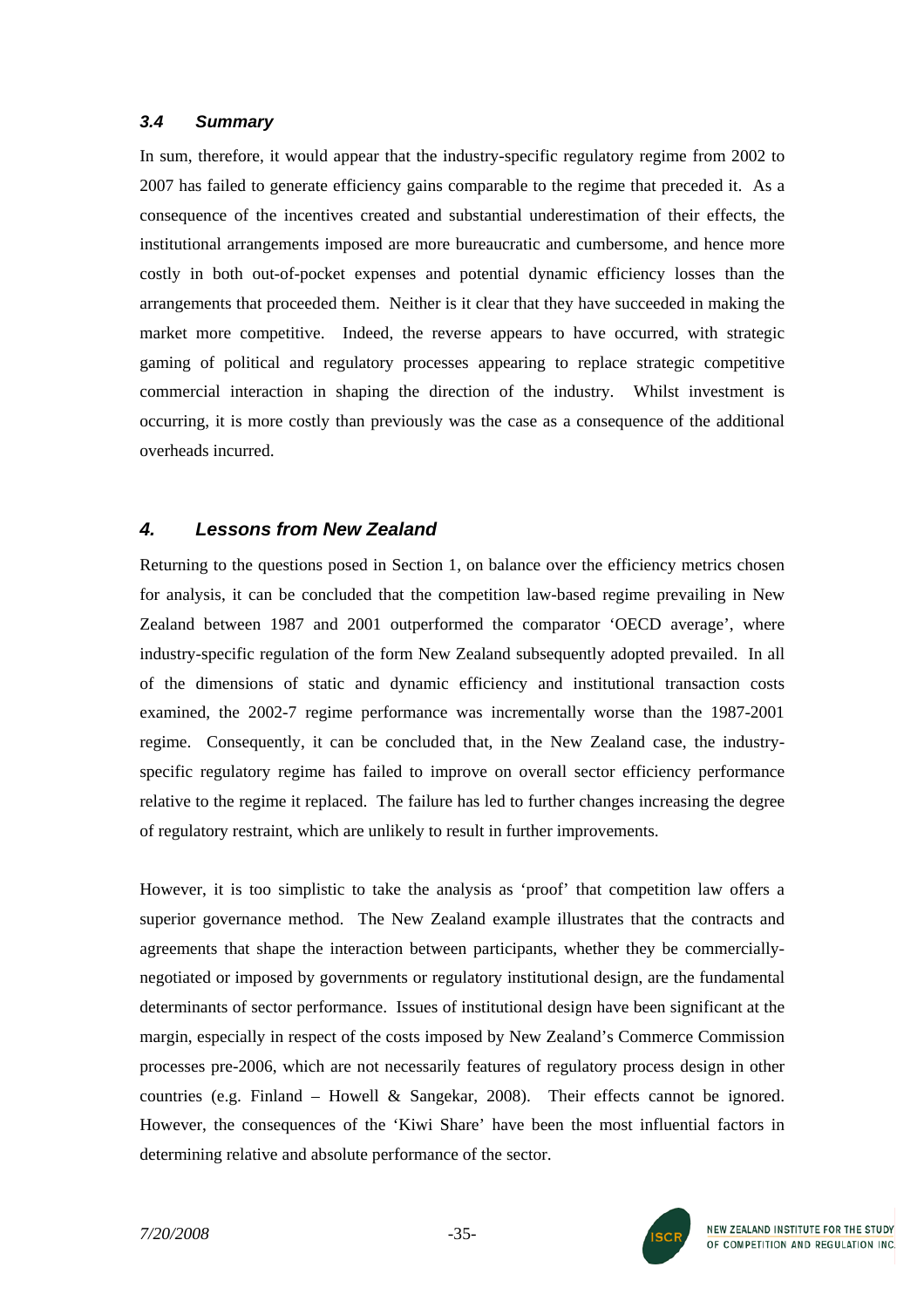'Kiwi Share' consequences shaped interaction in the 1990s, spurred the Clear case, created the burgeoning growth of internet use and the consequent strategic arbitrage that seeded both dynamic efficiency improvements and the subsequent '0867' case. Historic decisions made in the 1990s therefore affected the types of strategic interaction occurring in the 2000s. Low ADSL prices meant the New Zealand market responded differently to opening up access to bitstream unbundling than in other countries. Subsidised dial-up internet access distorted consumer responses to broadband products. New Zealand's market responded differently from other OECD markets.

Unfortunately, it was all too easy for the New Zealand politicians, public, regulators and market participants pre-2001 to jump to the flawed conclusion that it was the differences in overarching industry governance arrangements and institutions that were 'causing' the observable differences. The flaws in reasoning that led to increasingly more stringent industry-specific regulation were driven in part by over-reliance upon structural and institutional measures of competitiveness in assessing sector performance – e.g. market shares and the number of entrants – and insufficient attention being given to efficiency-related measures such as prices and revenues. The focus on institutions and market structure rather than contracts and efficiency further obscured the need to revisit the one part of the regulatory arrangements that was not assigned to the purview of either the courts or the regulator – the 'Kiwi Share'.

The lessons to be taken from the analysis of the New Zealand industry are that in the final analysis, it is the nature of the contracts and participants' responses to them that matter most for sector performance. Optimal institutional arrangements will differ depending upon underlying economic circumstances and the nature of contractual interaction that ensues. Competition law and industry-specific regulation are complements which can in conjunction lead to increased efficiency, as shown under the joint governance of competition law and the 'Kiwi Share' in the 1990s. They do not have to be seen only as substitutes (Crandall & Picker, 2007). The removal of the purview of a regulator from the day-to-day governance of the sector does not mean the end of regulatory control, if contractual undertakings and legislated obligations can impose comparable disciplines that further the pursuit of economic efficiency. In the final analysis, the balance must be determined by trading off the different forms of efficiency consequences of each set of circumstances as they are faced. There is no 'one size' of regulation, institution, competition or market structure that 'fits all'. Each case must be measured and assessed on its efficiency-based merits and underlying economic circumstances. Pursuit of efficiency, not pursuit of competition, must be the goal.

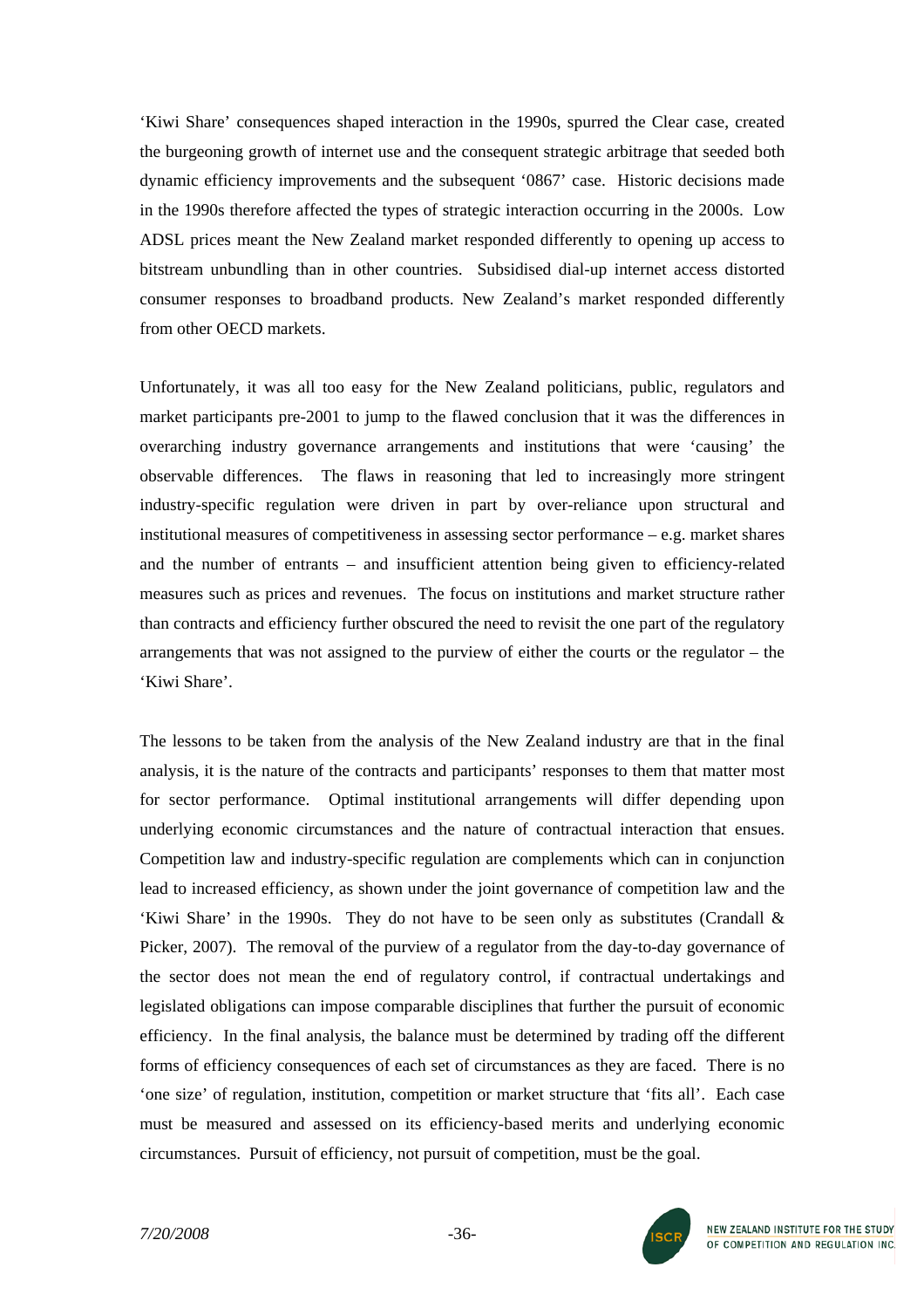# *References*

- Alleman, J. & Rappoport, P. (2005). Regulatory failure: time for a new paradigm. Communications and Strategies 60 pp105-121.
- Arnold, T., Boles de Boer, D., & Evans, L. (2003). The structure of industry in New Zealand: its implications for competition law. In Berry, M. & Evans, L. (Eds) Competition law at the turn of the century. Wellington, New Zealand: Victoria University Press.
- Blanchard, C. (1995). Telecommunications regulation in New Zealand: light-handed regulation and the Privy Council's judgement. Telecommunications Policy 19(6), 456-75.
- Blanchard, C. (1994a). Telecommunications regulation in New Zealand: the Court of Appeal's decision in Clear Communications v Telecom Corporation. Telecommunications Policy 18(9), 725-33.
- Blanchard, C. (1994b). Telecommunications regulation in New Zealand: how effective is 'light-handed' regulation? Telecommunications Policy 18(2), 154-64.
- Boles de Boer, D., Enright, C., & Evans, L. (2000). The performance of Internet Service Provider (ISP) markets of Australia and New Zealand. Info 2(5), 487-95.
- Boles de Boer, D., & Evans, L. (1996). The Economic Efficiency of Telecommunications in a Deregulated Market: the Case of New Zealand. *Economic Record,* 72(216), 24-39.
- Carlton, D., & Perloff, J. (2005). Modern industrial organization  $(4<sup>th</sup>$  ed.). Boston: Pearson/Addison Wesley.
- Carlton, D., & Picker, R. (2007). Antitrust and Regulation. National Bureau of Economic Research Working Paper 12902. Available on [http://www.nber.org/papers/w12902.](http://www.nber.org/papers/w12902)
- Commerce Commission. (2003). Telecommunications Act 2001 Section 64 review and schedule 3 investigation into unbundling the local loop network and the fixed public data network Final Report. Wellington, New Zealand. Available on [http://www.comcom.govt.nz//IndustryRegulation/Telecommunications/Investigations](http://www.comcom.govt.nz//IndustryRegulation/Telecommunications/Investigations/LocalLoopUnbundling/ContentFiles/Documents/finalreport.PDF) [/LocalLoopUnbundling/ContentFiles/Documents/finalreport.PDF](http://www.comcom.govt.nz//IndustryRegulation/Telecommunications/Investigations/LocalLoopUnbundling/ContentFiles/Documents/finalreport.PDF) .
- Covec (2004). Benchmarking Telecom's UPC service. Available on [http://www.comcom.govt.nz//IndustryRegulation/Telecommunications/Investigations](http://www.comcom.govt.nz//IndustryRegulation/Telecommunications/Investigations/Unbundling-PartialCircuits/ContentFiles/Documents/Final Draft Report (August 4 2004) - UPC Benchmarking.pdf).PDF) [/Unbundling-](http://www.comcom.govt.nz//IndustryRegulation/Telecommunications/Investigations/Unbundling-PartialCircuits/ContentFiles/Documents/Final Draft Report (August 4 2004) - UPC Benchmarking.pdf).PDF)[PartialCircuits/ContentFiles/Documents/Final%20Draft%20Report%20\(August%204](http://www.comcom.govt.nz//IndustryRegulation/Telecommunications/Investigations/Unbundling-PartialCircuits/ContentFiles/Documents/Final Draft Report (August 4 2004) - UPC Benchmarking.pdf).PDF) [%202004\)%20-%20UPC%20Benchmarking.pdf\).PDF](http://www.comcom.govt.nz//IndustryRegulation/Telecommunications/Investigations/Unbundling-PartialCircuits/ContentFiles/Documents/Final Draft Report (August 4 2004) - UPC Benchmarking.pdf).PDF) .
- De Ridder, J. (2007). Catching-up in broadband what will it take? Working Party on Communication Infrastructures and Services Policy paper DSTI/ICCP/CISP(2007)8/FINAL, OECD, Paris. Available on [http://www.oecd.org](http://www.oecd.org/) .
- Economides, N., & White, L. (1995). Access and interconnection pricing? How efficient is the "efficient component pricing rule"? Antitrust Bulletin 40(3), 557-79.
- Enright, C*.* (2000). Strategic Behaviour of Internet Service Providers in New Zealand and the Performance of this Market. Wellington, New Zealand: New Zealand Institute for the Study of Competition and Regulation. Available on <http://www.iscr.org.nz/navigation/research.html> .
- Evans, L., Grimes, A., Wilkinson, B., & Teece, D. (1996). Economic reforms in New Zealand 1984-1995: the pursuit of efficiency. Journal of Economic Literature 34 (December 1996), 1856-1902.
- Evans, L., & Quigley, N., (2000). Contracting, incentives for breach and the impact of competition law. World Competition 23(2).
- Ford, G., Koutsky, T., & Spiwak, L. (2007). Competition after unbundling: entry, industry structure and convergence. Federal Communications Law Journal 59, 331-68.
- Guthrie, G. (2006). Regulating infrastructure: the impact on risk and investment. Journal of Economic Literature 44(4), 925-972.
- Hausman, J., & Sidak, G. (2007). Evaluating market power using competitive benchmark prices instead of the Herfindahl-Hirschman Index. *Antitrust Law Journal* 74(2): 387- 407.

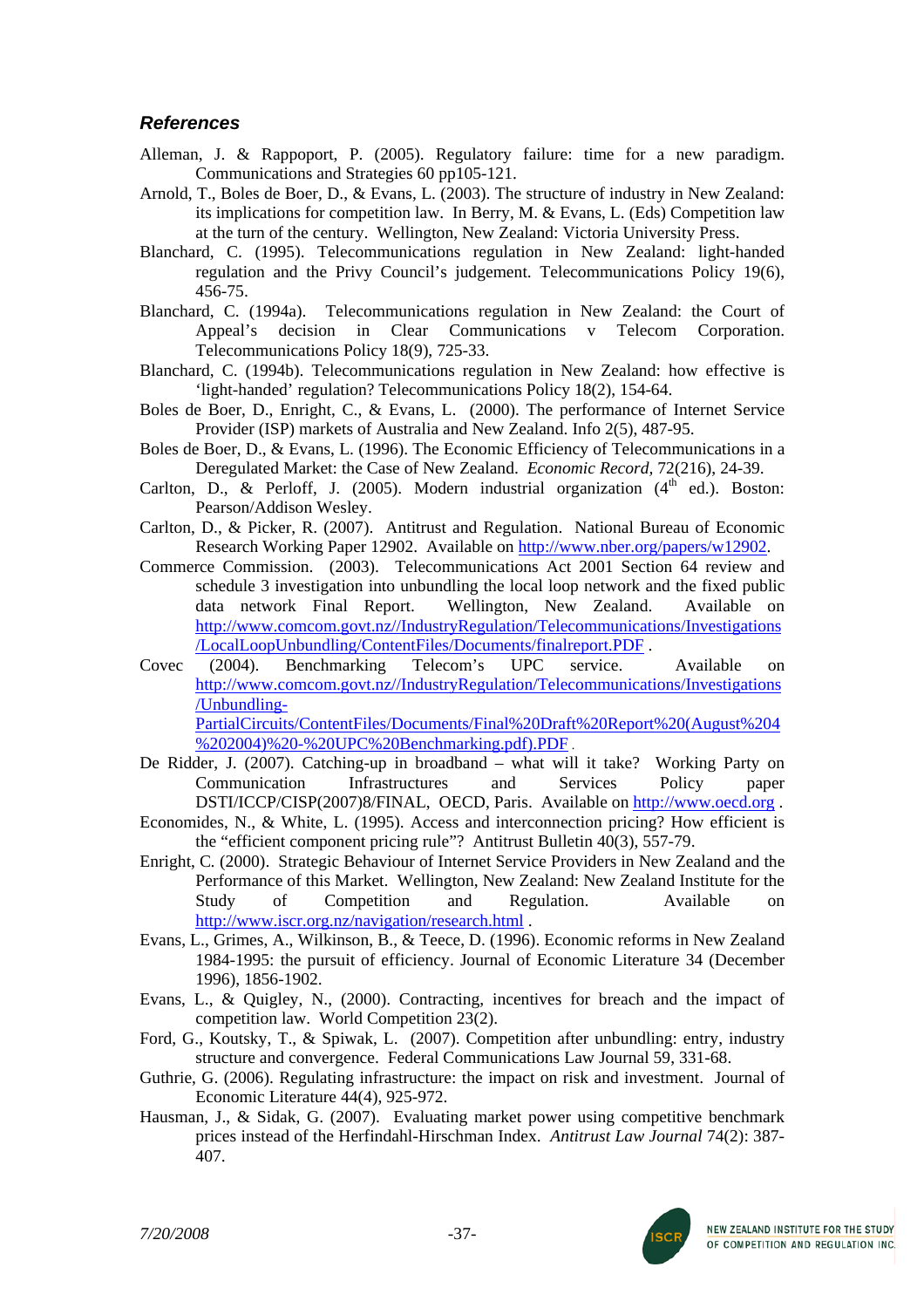- Hausman, J., & Sidak, G. (2005). Did mandatory unbundling achieve its purpose? Empirical evidence from five countries. Journal of Competition Law and Economics 1(1), 173- 245.
- Howell, B. (2008). Competition, regulation and broadband diffusion: the case of New Zealand. In Dwivedi, Y., Papazafeirapoulu, A., & Choudrie, J. (Eds) Handbook of research on global diffusion of broadband data transmission New York: Information Science Reference.
- Howell, B. (2008a). The end or the means? The pursuit of competition in regulated telecommunications markets. Paper presented at the International Telecommunications Society 17<sup>th</sup> Biennial Conference, Montreal, Canada, June 25, 2008.
- Howell, B. (2008b). Regulated retail tariff structures, dial-up substitution and broadband diffusion: learning from New Zealand's experience. Paper presented to the European Association of Researchers in Industrial Economics (EARIE) conference, September 4-6, 2008, Toulouse, France.
- Howell, B. (2007). A pendulous progression: New Zealand's telecommunications regulation 1987-2007. Wellington, New Zealand: New Zealand Institute for the Study of Competition and Regulation. Available on

[http://www.iscr.org.nz/f378,10548/10548\\_Pendulous\\_Progress\\_v\\_4\\_12\\_Nov.pdf](http://www.iscr.org.nz/f378,10548/10548_Pendulous_Progress_v_4_12_Nov.pdf)

- Howell, B. (2006). Submission: Telecommunications Amendment Bill. Available from [http://www.iscr.org.nz](http://www.iscr.org.nz/).
- Howell, B., & Sangekar, M., (2008), Telecommunications market evolution in Finland and New Zealand: unbundling the differences. Wellington, New Zealand: New Zealand Institute for the Study of Competition and Regulation. Available on http://www.iscr.org.nz/f436.12631/12631\_Market\_Evolutions\_BH\_080708.pdf
- Howell, B., & Marriott, L. (2004). The state of e-commerce in New Zealand. In Poot, J. (Ed.) On the edge of the global economy (pp*.*287-381) Cheltenham UK: Edward Elgar.
- Howell, B., & Obren, M. (2003). Telecommunications usage in New Zealand: 1993-2003. Wellington, New Zealand: New Zealand Institute for the Study of Competition and Regulation. Available on <http://www.iscr.org.nz/navigation/research.html> .
- Howell, B. (2003). Building best practice broadband: bringing infrastructure supply and demand together. Wellington, New Zealand: New Zealand Institute for the Study of Competition and Regulation. Available on<http://www.iscr.org.nz/navigation/research.html>.
- Karel, A. (2003). The development and implications of free ISPs in New Zealand. Wellington, New Zealand: New Zealand Institute for the Study of Competition and Regulation. Available on <http://www.iscr.org.nz/navigation/research.html> .
- Laffont, J-J., & Tirole, J. (2002). Competition in teleccommunicatons. MIT Press, Cambridge, Massachusetts.
- Lim, E., & Chen, Z. (2008). Measuring barriers to trade in telecommunications. Paper presented at the International Telecommunications Society  $17<sup>th</sup>$  Biennial Conference, Montreal, Canada, June 25, 2008.
- McTigue, M. 1998. Alternative to regulation: a study of reform in New Zealand. Regulation 21(1), 34-40.
- Melody, W., (2005), Regulation and network investment: a framework for analysis. Chapter 1 in Mahan, A., & Melody, W. (eds) Stimulating Investment in Network Development: Roles for Regulators pp 19-38. Lyngby, Denmark: WDR Project, LIRNE.NET.
- Ministry of Commerce & The Treasury. (1995). Regulation of access to vertically-integrated natural monopolies. Wellington, New Zealand: Ministry of Commerce; The Treasury.[http://www.med.govt.nz/templates/MultipageDocumentPage\\_\\_\\_\\_4560.aspx](http://www.med.govt.nz/templates/MultipageDocumentPage____4560.aspx)
- Ministry of Economic Development. (2006). Promoting competition in the market for broadband services. Wellington, New Zealand: Ministry of Economic Development. Available on<http://www.med.govt.nz/upload/36537/promoting-competition.pdf>.

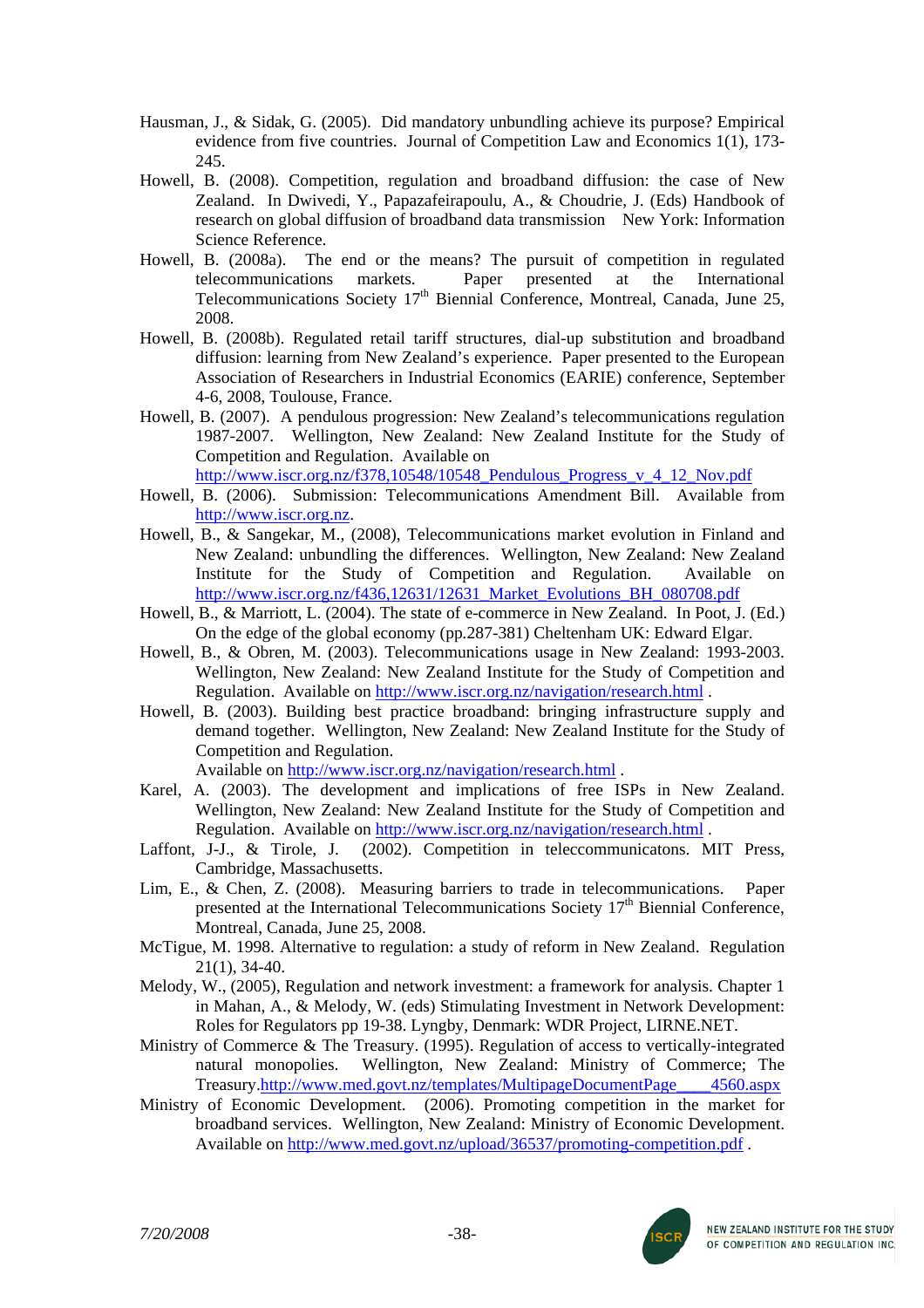- Network Strategies. (2006). The broadband divide: achieving a competitive international ranking. Wellington, New Zealand: Ministry of Economic Development. Available on [http://www.med.govt.nz/upload/36790/broadband-divide.pdf.](http://www.med.govt.nz/upload/36790/broadband-divide.pdf)
- New Zealand Institute of Economic Research. (2005). Telecommunications pricing in New Zealand: a comparison with OECD countries. Wellington, New Zealand: NZIER.
- Organization for Economic Co-Operation and Development (2008). Broadband growth and policies in OECD countries. Paris: OECD. Available on [http://www.oecd.org](http://www.oecd.org/) .
- Organization for Economic Co-Operation and Development (2007). Communications Outlook 2007. Paris: OECD. Available on [http://www.oecd.org](http://www.oecd.org/) .
- Organization for Economic Co-Operation and Development. (2001). The development of broadband access in OECD countries. Paper DSTI/ICCP/TISP(2001)2/FINAL. Paris: OECD. Available on [http://www.oecd.org](http://www.oecd.org/) .
- Organization for Economic Co-Operation and Development. (2000). Local access pricing and e-commerce. Paper DSTI/ICCP/TISP(2000)1/FINAL. Paris: OECD. Available on [http://www.oecd.org](http://www.oecd.org/) .
- Spiller, P., & Cardilli, C. (1997). The frontier of telecommunications deregulation: small countries leading the pack. Journal of Economic Perspectives 11(4), 127-38.
- Wallsten, S. (2006). Broadband and unbundling regulations in OECD countries. Working Paper 06-16, AEI-Brookings Joint Center for Regulatory Studies.
- Wilkinson, B. (2006). Restraining the leviathan in telecommunications. Paper presented at the Law and Economics Association of New Zealand, Wellington, 25 September 2006.
- Wilson, A. (1994). Wire and wireless: a history of telecommunications in New Zealand, 1860-1987. Palmerston North, New Zealand: Dunmore Press.

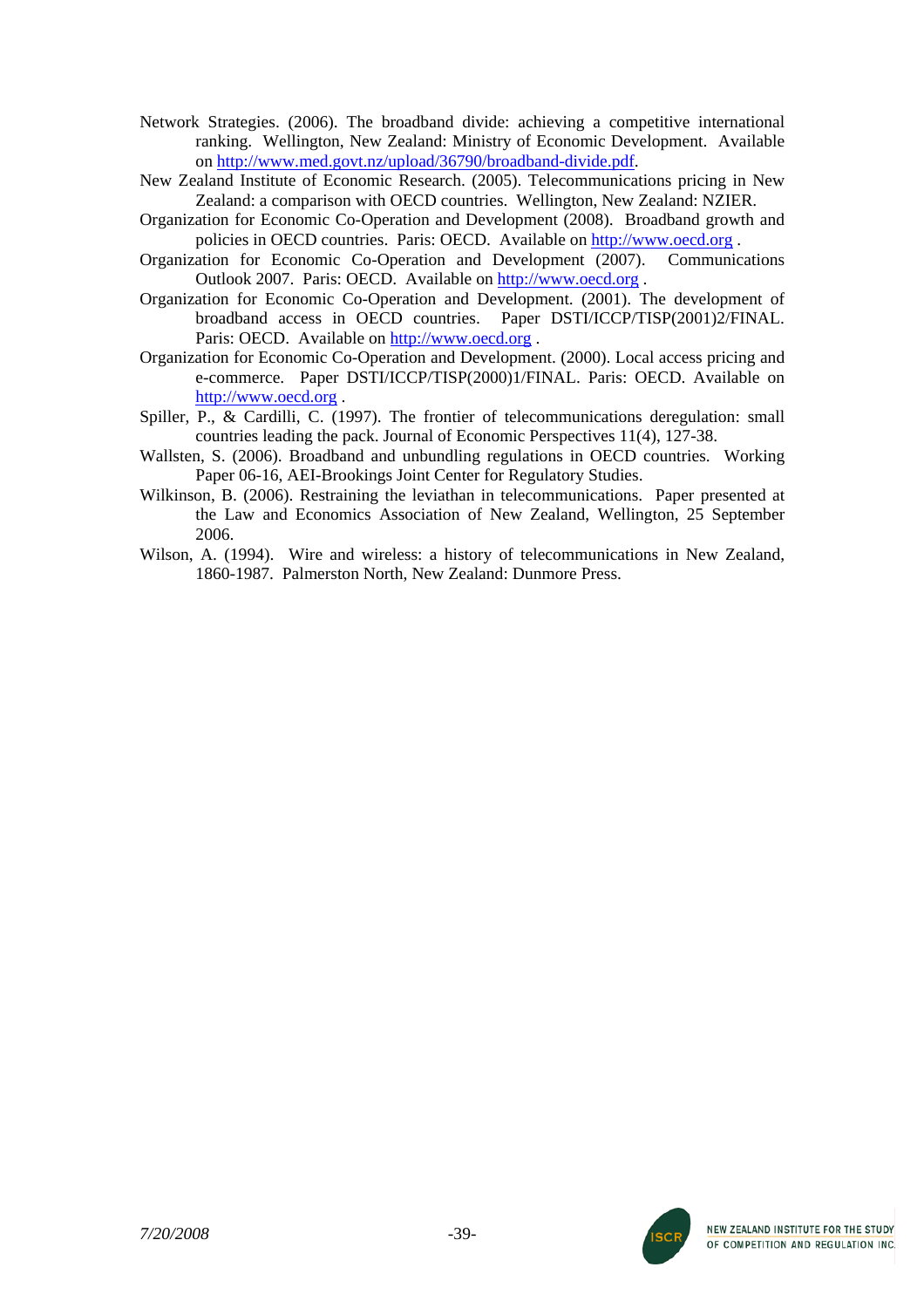



Source: Statistics New Zealand

# **Figure 2. OECD TELEPHONE CHARGE TIME SERIES 1990-2006**



Source: OECD

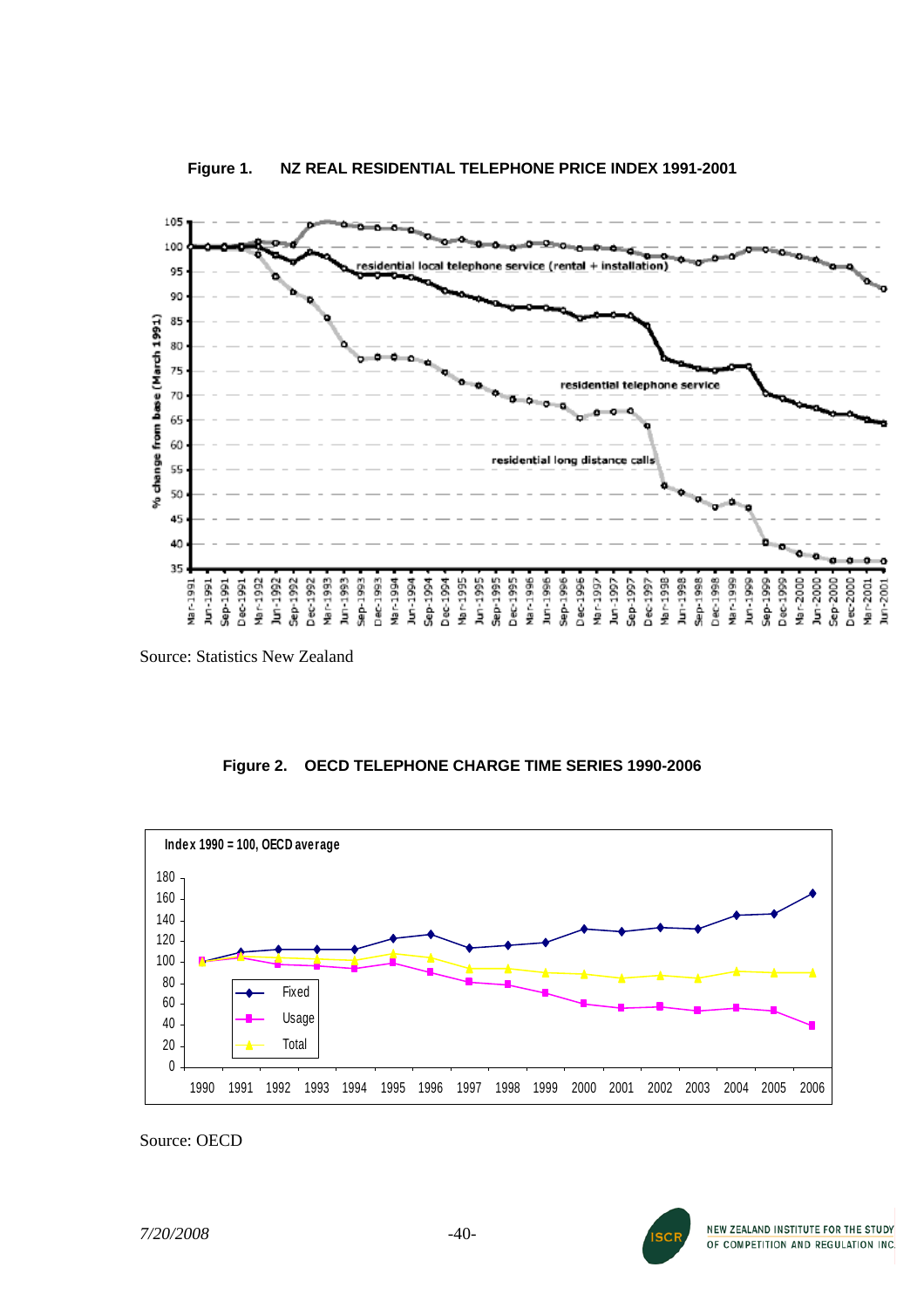

**Figure 3. New Zealand Telephony Network Traffic 1996-2003** 

Source: Howell & Obren (2003:33)

**Figure 4**



Source data: Statistics New Zealand ISP Surveys and Telecom Management Commentaries

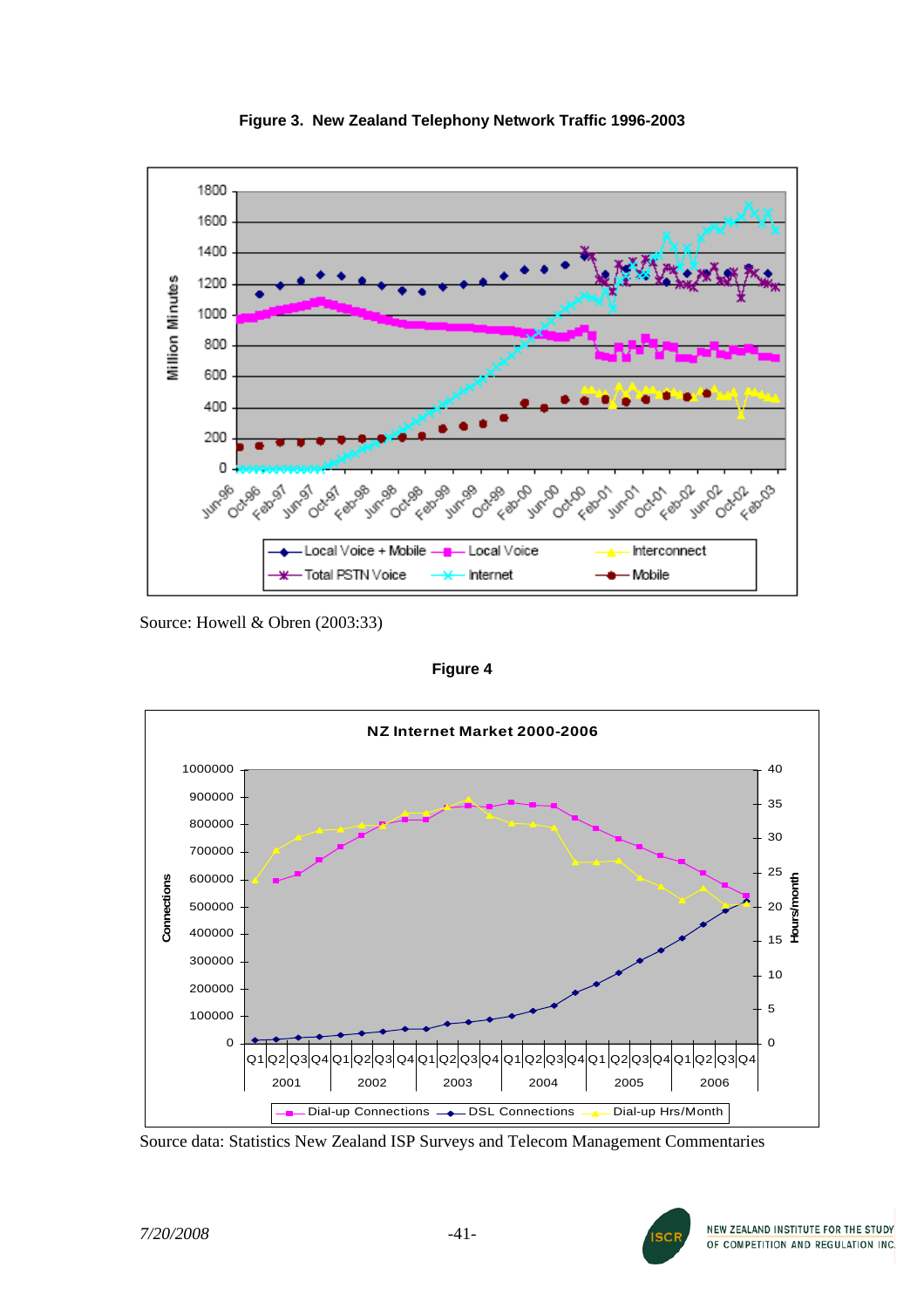# **Figure 5. TELECOMMUNICATIONS REVENUES 1991-2002: OECD, NZ AND SELECTED COUNTRIES**



Source data: OECD (2007: 82)

**Figure 6** 



# Statistics NZ Real Residential Telephone Service Price Index: March 1991 Base = 100

Source: Statistics New Zealand

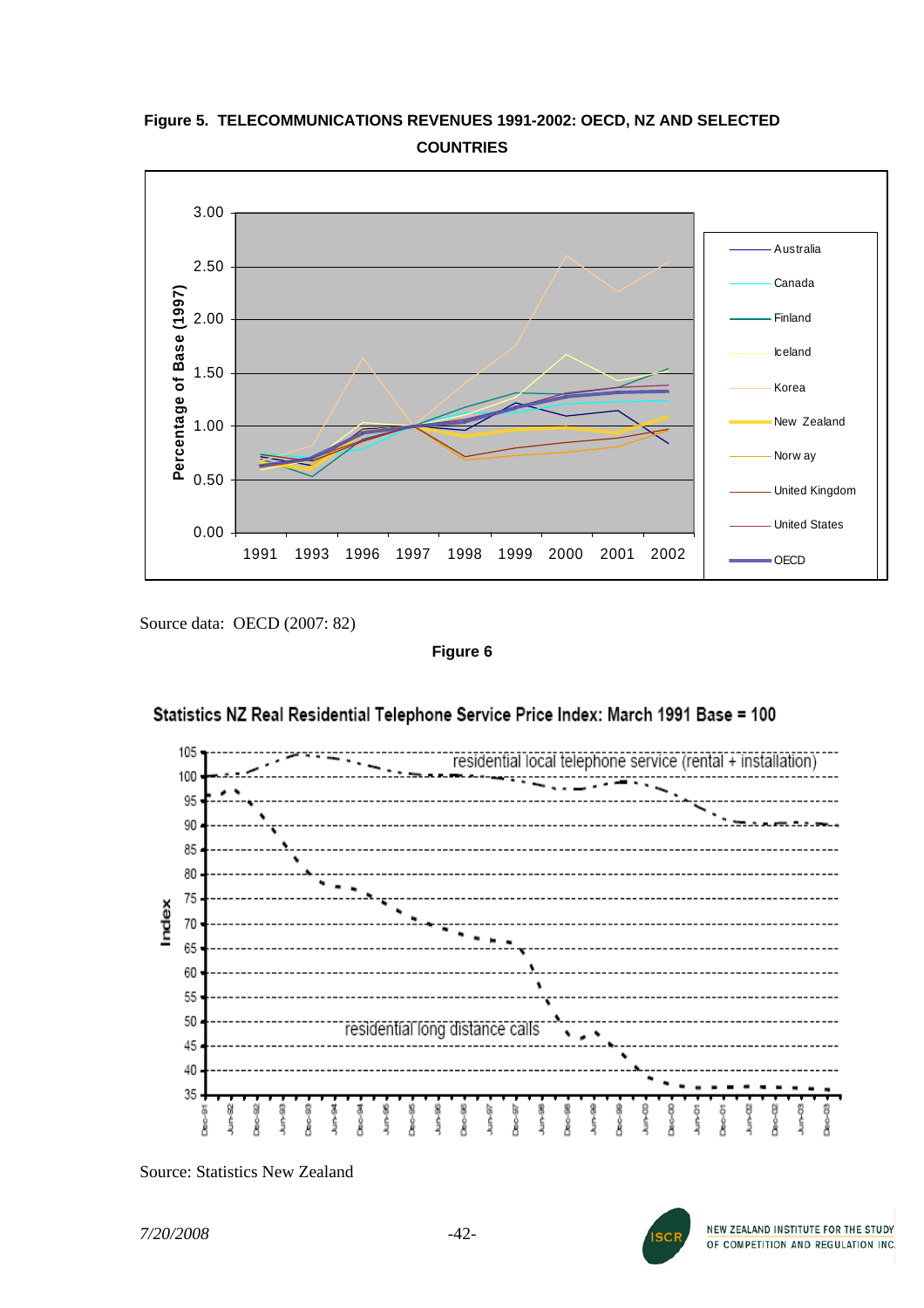**Figure 7** 



Source data: Statistics New Zealand

**Figure 8** 





Source data: Telecom Management Commentaries